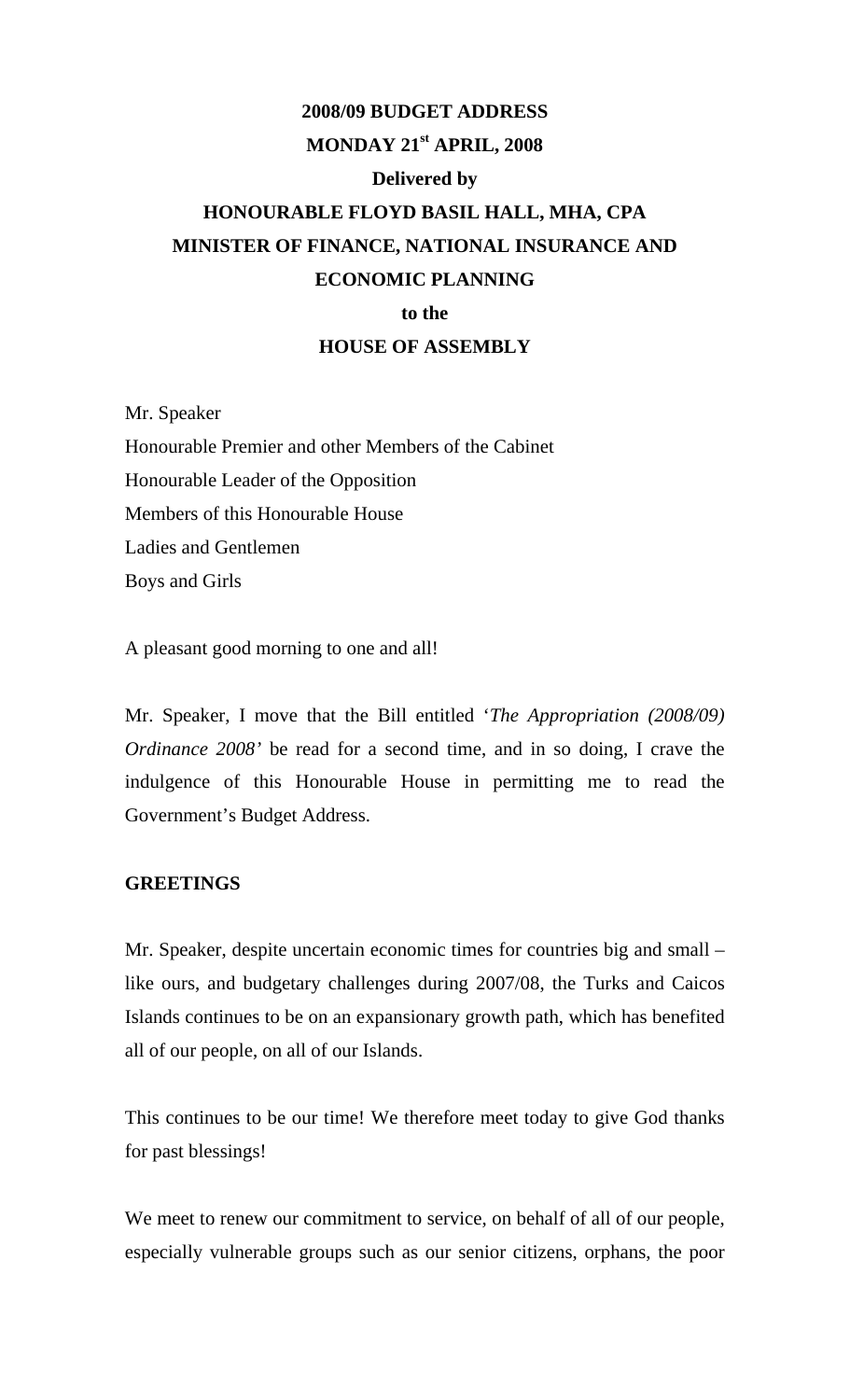and the disabled who more than others need the support of the caring society we are striving to remain.

As we begin another financial year, we remain cognizant of the context in which we must realize our goals and maximize our potential as a People and Nation. We therefore count on God's continued guidance as we set about, with even greater vigour, to do the people's business.

And so today, my People, as we begin anew with a sense of humility, we rely on your continued support and prayers. We pledge, again, that all of our endeavours would be in the best interest of these Islands.

As we give an account of our stewardship of the affairs of these Islands and outline our plans for the next few years, as was requested in the past, we want you to hold all of us accountable.

### **ACKNOWLEDGEMENTS**

Mr. Speaker, there is no doubt that we are on a sustainable growth path, despite current challenges. This is as a result of the deliberate policy decisions of this government, which have galvanized the collective talent and energy of our people toward a common idle – of nation building.

As we look to the future and outline our plans and strategies and continue along the path of building our country into the best little country in the World - personally, I would like to recognize and thank the Permanent Secretary for Finance and Economic Planning and his staff in the Ministry of Finance for their support and professionalism. I would also like to thank His Excellency the Governor, Her Excellency the Deputy Governor, Honourable Attorney General and his staff, the Public Service Commission, the Executive Permanent Secretary and staff of the Office of Public Service Management, the Cabinet Secretary and her staff, Permanent Secretaries and Under Secretaries, Heads of Departments and other officials who have provided invaluable assistance to us.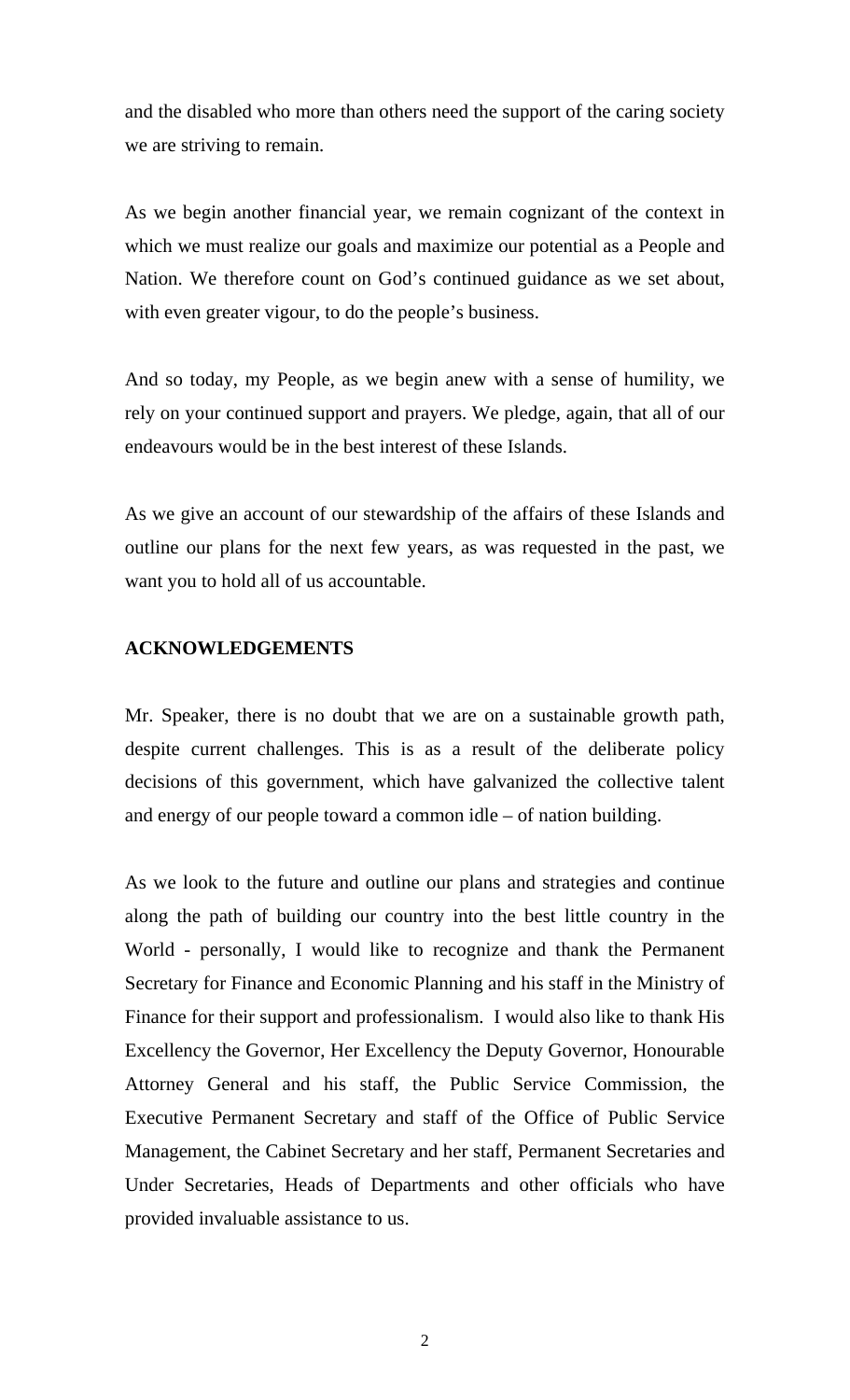Mr. Speaker, we continue to be favoured by strong relations and held dialogues with the local private sector, the church, civic and nongovernmental organizations on several issues of national importance. I am sure Honourable Members would like to join me in thanking the private sector, members of the clergy, civic and non-governmental organizations for the contributions they have made to the common good of the Turks and Caicos Islands.

The Turks and Caicos Islands continues to benefit from the support and assistance of numerous multilateral development agencies. At this time, I wish to especially convey our thanks to the various agencies of the United Kingdom Government, the UK Overseas Territories Conservation Forum, the European Commission, the European Investment Bank (EIB), the Association of Overseas Countries and Territories of the European Union (OCTA), Caribbean Financial Action Task Force (CFATF), Caribbean Disaster Emergency Response Agency (CEDERA), the Caribbean Community (CARICOM), the United Nations Development Programme (UNDP), Pan American Health Organization (PAHO), Caribbean Regional Technical Assistance Centre (CARTAC) and the Caribbean Development Bank (CDB) for the financial and technical assistance they have provided over the years.

#### **OVERVIEW OF BUDGET ADDRESS**

As can be seen from the Budget documents, 2007/08 was a very challenging year for the Turks and Caicos Islands. This, Mr. Speaker, places greater urgency and significance to this Budget Session of the House of Assembly.

In my last Budget Address, I outlined a number of plans and strategies to improve economic and social prospects for our people. We pledged to be a results-oriented Government. We asked you to hold us accountable.

I begin my address by an elaboration of the economic outlook for 2008/09 and an assessment of our economic prospects over the medium term. This is followed by presenting our scorecard for 2007/08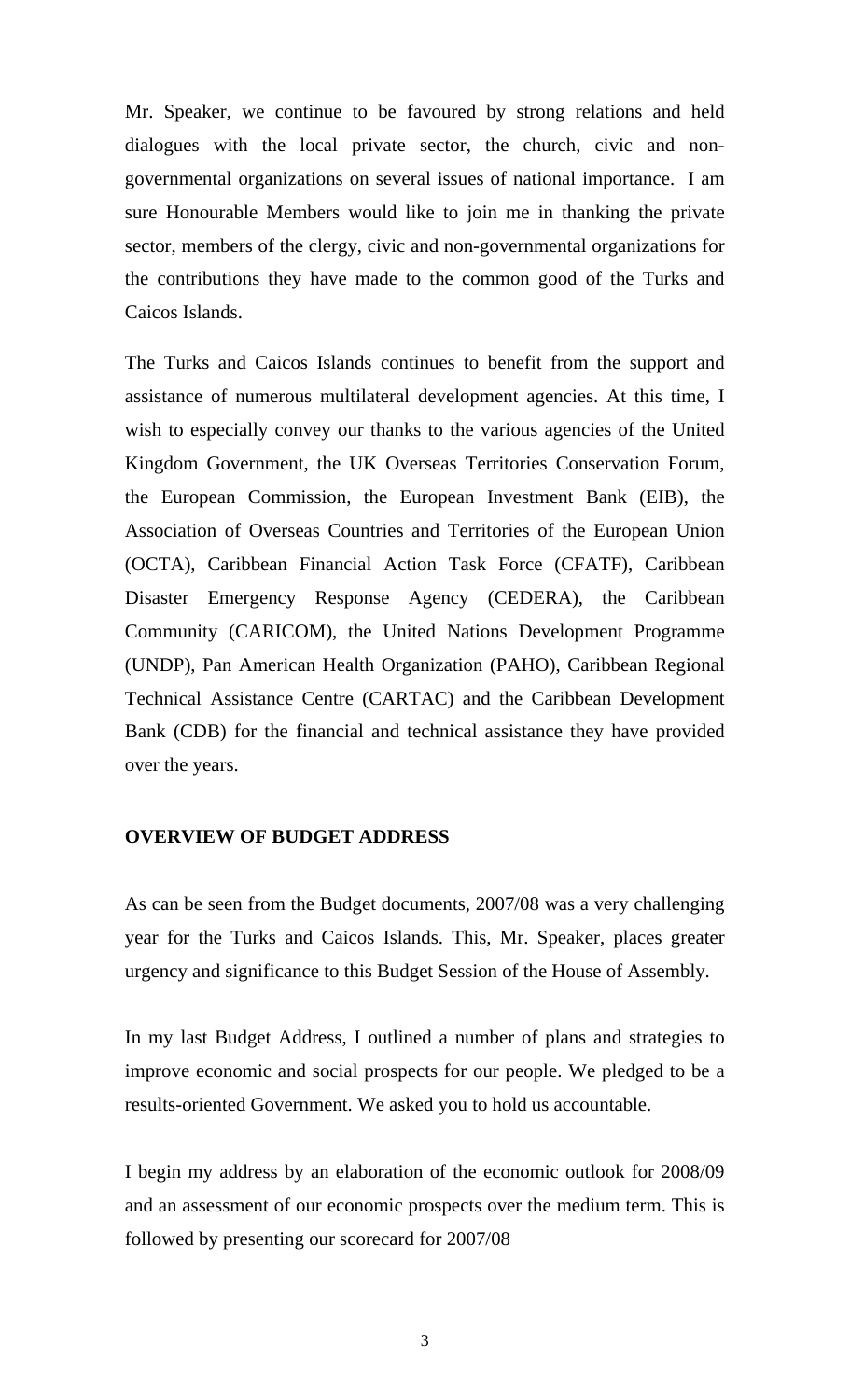Mr Speaker, the aforementioned sections of my Address spell out the context in which we must make the necessary adjustments in our plans and policies as we continue our quest for sustainable development. Accordingly, the third section of this Address, under the theme '*fostering a culture of strong fiscal management'* is an important dialogue I would like to begin with you – my people, on the 'strong' revenue and expenditure management measures, Government **must** introduce **now** if we are to maintain our economy on a stable growth and development path. This section is followed by a presentation of key budget parameters for 2008/09 and indicative targets for the three-year period ending 2010/11.

The final section of my address presents information on our plans to diversifying our economy and highlights some of the institutional development plans we will implement beginning this financial year and continuing over the next few years.

# **I. INTERNATIONAL ECONOMIC DEVELOPMENTS AND PROSPECTS FOR THE TURKS AND CAICOS ISLANDS**

Mr. Speaker, I begin my budget presentation today with a great sense of responsibility and gratitude.

You will have heard Mr. Speaker, of the crisis in world food prices and of the conflicts that have flared up in nearby jurisdictions and of conflicts yet to come. These are not easy times. There are signs everywhere that the world is in the clutches of an economic contraction that will take a toll in countries across the world.

Yet, Mr. Speaker, in reflecting on this and other issues, I will cover in my remarks in this Honourable House today, proposals to address our challenges as I consider the life we have here in the Turks and Caicos Islands.

You see, Mr. Speaker, it is very unusual in the history of the world to move from subsistence to emerging market growth in a single generation. For nearly 500 years, this country's economic life was in the 'boat and in the field.' And proud though they were Mr. Speaker, nothing we have today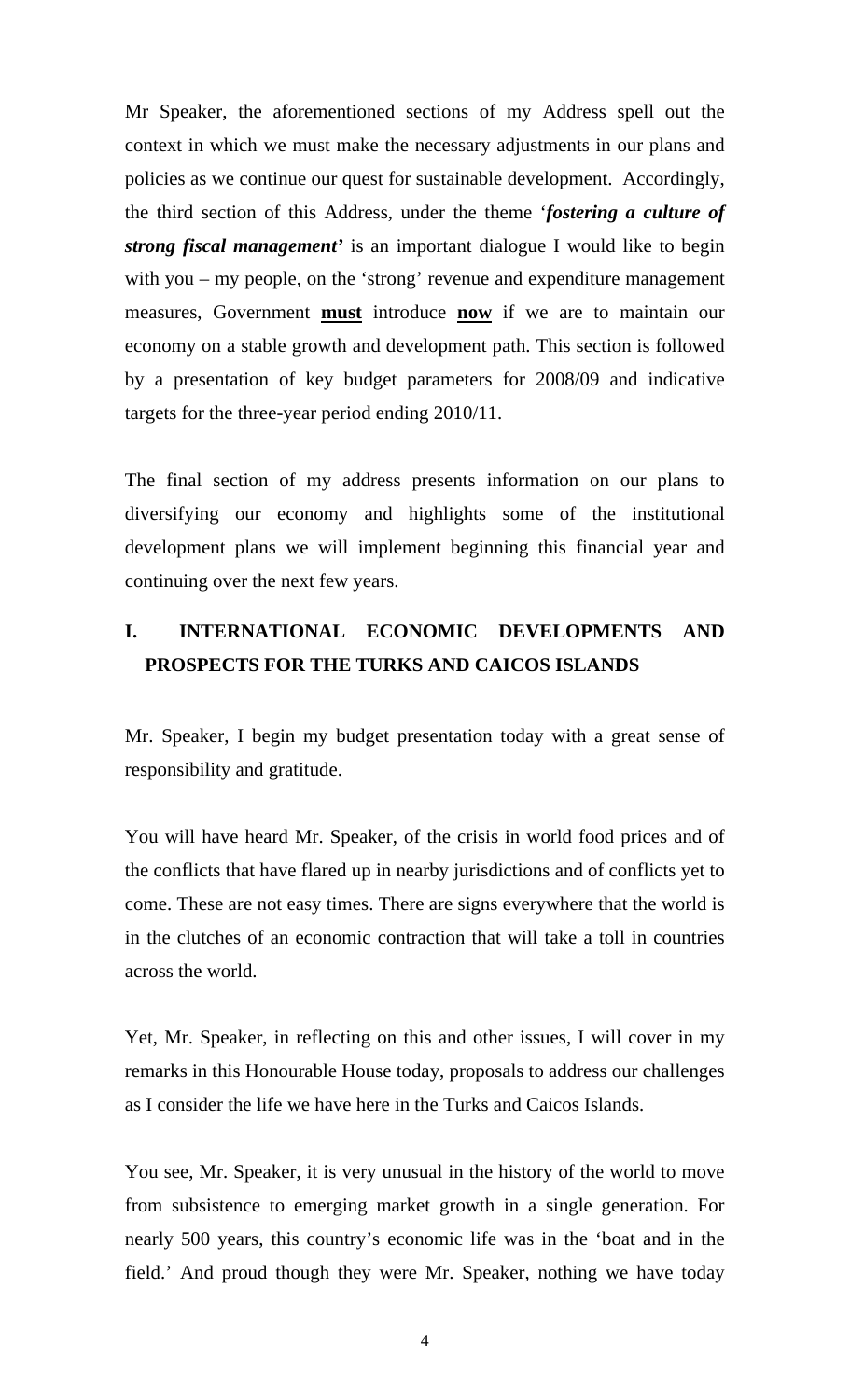were our parents used to yesterday. Life was so different, such a short time ago. Our government has been able to deliver this, and done so in record time, with great benefits to our people.

In less than a decade, Mr Speaker, we have enjoyed nearly five (5) consecutive years of double digit growth; we developed and oversaw the expansion of our real estate product in the high-end sector of the world market; in that sector, we have developed some of the finest resort products in this region; also in that sector, we have hosted the most prestigious guests in the world.

Mr. Speaker, we have also initiated and managed a medical referral programme in service of our citizens; we established a scholarship programme that has been a bone to our students and an investment in our country's future. We have cultivated a solution to our need for airport expansion; developed the most innovative financing model for two new hospitals and in keeping with the times, Mr. Speaker, we completed the highest level conference ever held in the Turks and Caicos Islands, featuring Al Gore a former Vice President, Oscar and Nobel Prize winner and global environmentalist.

How far, Mr. Speaker, how far we have come, and yet there is so much further to go; so much more to do; such great and necessary demands of our people that must be met. Yet, Mr. Speaker, I simply wanted to place in a context, from the floors of this Honourable House, where we are at this moment in our development. I wanted us to reflect on how we arrived here. And I would like us to gain and maintain a perspective on the road that lies ahead, fully aware of the paths we have already trodden.

Mr. Speaker, in the road that lies ahead, we are faced with some of the greatest challenges in our nation's history. This is the result of several forces; many of which though they are beyond our control, are so likely to impact our economic life here in the Turks and Caicos Islands, that no responsible government can fail to prepare for them, manage their effects or develop solutions for the problems they will bring.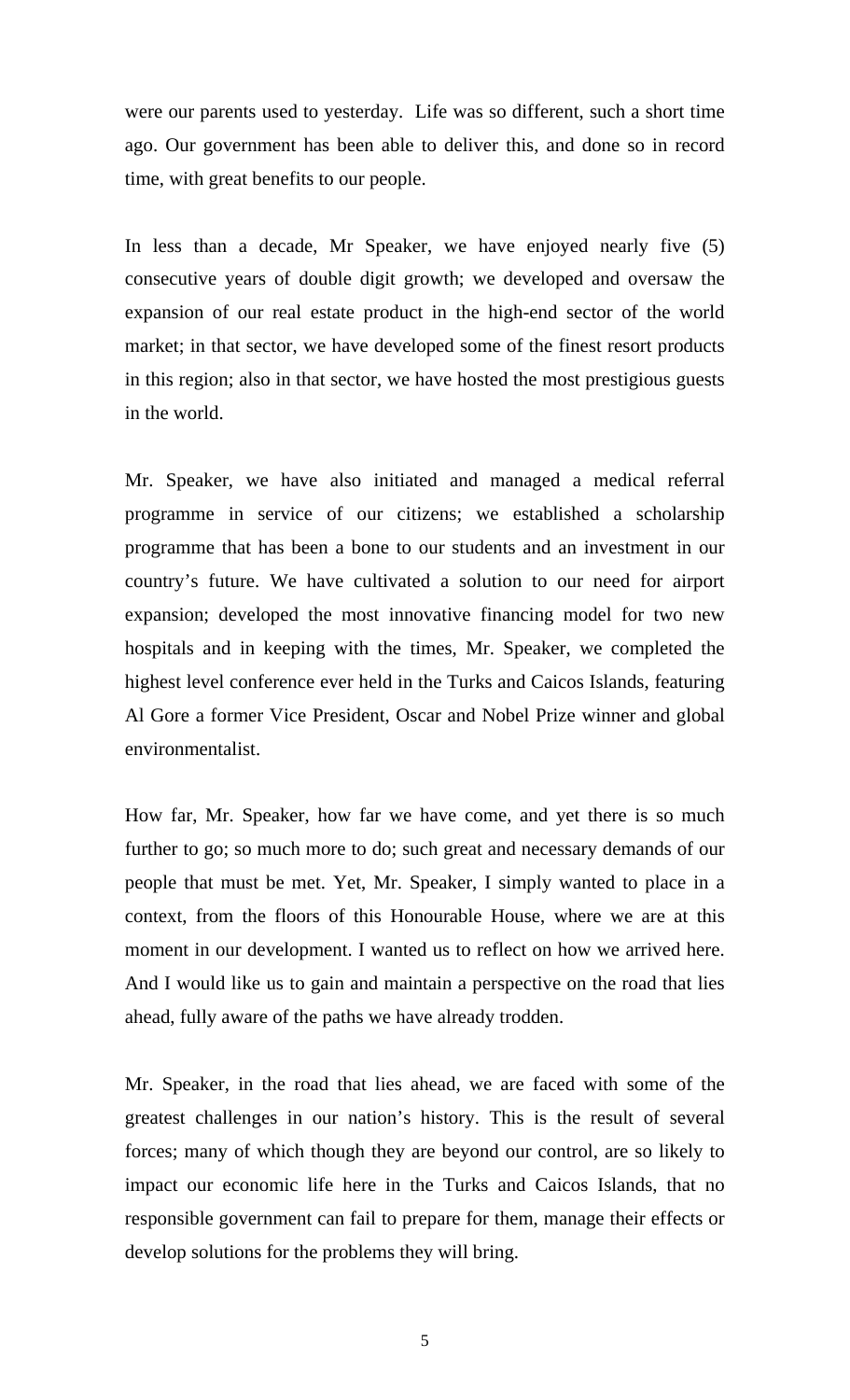I will address these forces in sequence Mr. Speaker, because the solutions I will offer today, are designed to offset the negative impacts of external shocks to our economic system, to advance our growth and development agenda in spite of the global economic contraction, and to set the stage for economic stewardship in the medium term.

Mr. Speaker, of these forces I have mentioned, the most prominent, longlasting and dangerous in its uncertain impacts is the sub-prime problem, which, though it originated in the United States of America, has spread world wide.

Mr. Speaker, as you may be aware there has so far been a \$260 billion writedown in the value of bad mortgages in the United States. We are advised that the loss of major banks will not be confined to Bear Sterns or Countrywide in the US, nor to Northern Rock in the United Kingdom. We are told that the world has seen only a quarter of the eventual impacts of the sub-prime phenomena; that total losses will mount to above US \$1 trillion or more than 1000 times the Turks and Caicos Islands economy. We are further advised, Mr. Speaker, that more direct impacts are forth-coming.

One impact that we cannot escape, that will affect us directly here in the Turks and Caicos Islands, is the availability of structured credit. Our real estate market depends on structured credit in two ways:

- a. Project Finance mostly for the developer
- b. Mortgage finance for the buyer of the finished condo product

Mr. Speaker, in the Turks and Caicos Islands, because of the healthy growth of our economy, these two lines of credit were almost merged. The mortgage financing was often sufficiently forth-coming as to sustain or guarantee project financing. Given the cost of doing business here, owing to the low economies of scale, and the absence of economies of scope in imports, but given also the appreciation of land values and market prices in these islands, this gave us a critical, finely balanced advantage.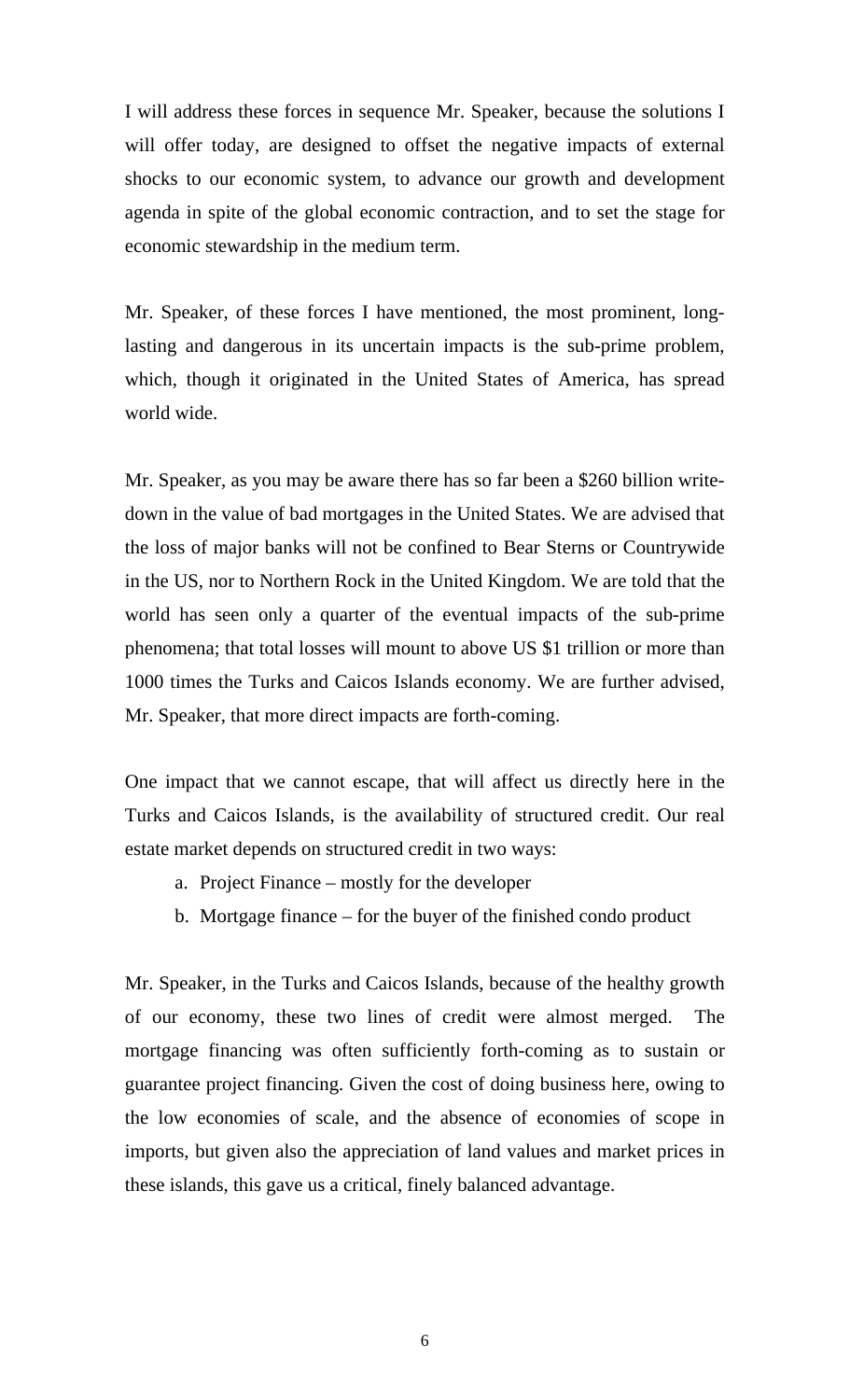Mr. Speaker, there is no other jurisdiction in our region that can boast of this extraordinary confluence of economic facts or financial advantages, nor one that has held it together for so long as we have.

Perhaps Mr. Speaker, it will be prudent as well as useful to consider a few additional points on the sub-prime crisis, as a means of enlightenment and reflection. One of the main elements undermining the current valuation of assets is the cost of and price of risk. The matter is so fundamental, Mr. Speaker, that financial institutions are unsure of their own value, or how to value themselves in a manner that they each will accept that value as a basis for credit; much less the value of their relative products or books of business.

The impact for us, Mr. Speaker, is that the sustainability of land prices, is based largely on external demand. This means that the Turks and Caicos Islands must not only be disciplined, but must be seen to be maintaining its discipline as this supports market pricing and value even in difficult times. The issue is this Mr. Speaker: the very people who have been the source of this demand, are the ones impacted profoundly by the sub-prime crisis. This is not so, Mr. Speaker, because they themselves are the subjects of such mortgages. But rather that their investment houses, their banks invested for them in these mortgage backed products and so their financial flexibility is less than in previous years. That Mr. Speaker, will have an impact on our real estate and condo sales market for the medium term.

If I turn my attention to fuel prices for the moment, Mr. Speaker, we will discover an operational impact in our tourism industry. For every \$10 dollars added to the price of oil, \$500 million dollars is added to costs in the tourism sector. That means \$2.5 billion added to the cost of business in the air travel sector alone.

This is occurring Mr. Speaker, even as the expansion of capacity is underway, following our example of high-end development. The Bahamas has just added 600 super luxury suites, three new hotels are coming on stream in Cuba (along with market making reforms), Cayman's Ritz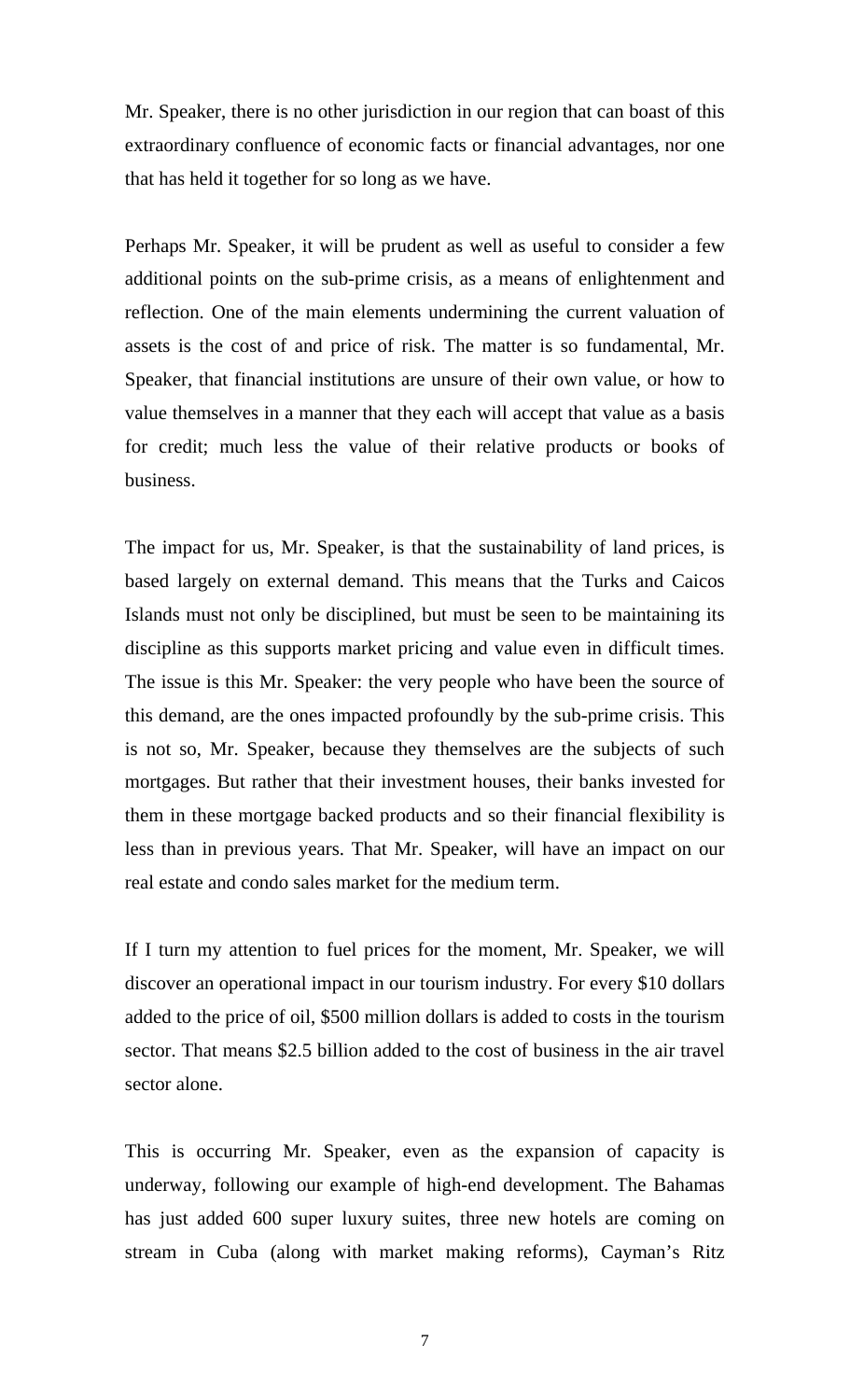properties are now having an impact, Rockhouse in Jamaica is now opened and so is Crystal Cove in Barbados.

Mr. Speaker, this increase in supply, along with the constriction in demand, oil price impacts on the uptick has lead to a downturn in Caribbean tourism. According to the Caribbean Tourism Organization Mr. Speaker, "*the overall projected increase for travel and tourism in the Caribbean region is 2.3 percent. However, that growth rate is expected to increase and level out to an average of 3.2 percent each year between 2009 and 2018, which is still below the world average*."

Going forward, we will have to distinguish between having high-end tourists as part of our brand, and looking more directly at the economic impact in terms of dollars spent per visitor on non-real estate economic activity. Mr. Speaker, this will prove crucial to the improvement of our commercial texture, mix of services, entertainment and attractions in these islands.

Mr. Speaker, one of the areas in which external pricing impacts have been profound is in food prices around the world. More analysts agree that food prices have risen nearly 60% in the last year. When coupled with fuel prices, this has a direct and potent effect on small island developing states such as the Turks and Caicos Islands. A number of factors such as increased demand in India and China; adverse weather conditions in some countries such as Australia; depreciation of the United States dollar, and pass through effects on the price of fuel and other commodities and increased subsidies for alternative fuel production have resulted in the current situation. We have to continue monitoring developments in these areas and would also participate in Regional Initiatives to limit the impact of food price increases.

Fuel and shipping costs, Mr. Speaker, are collateral pricing impacts for food. What this means for us here in the Turks and Caicos Islands, is that we find ourselves at the end of the pricing process with no real power to effect it. These prices, Mr. Speaker, are being set by forces beyond our control.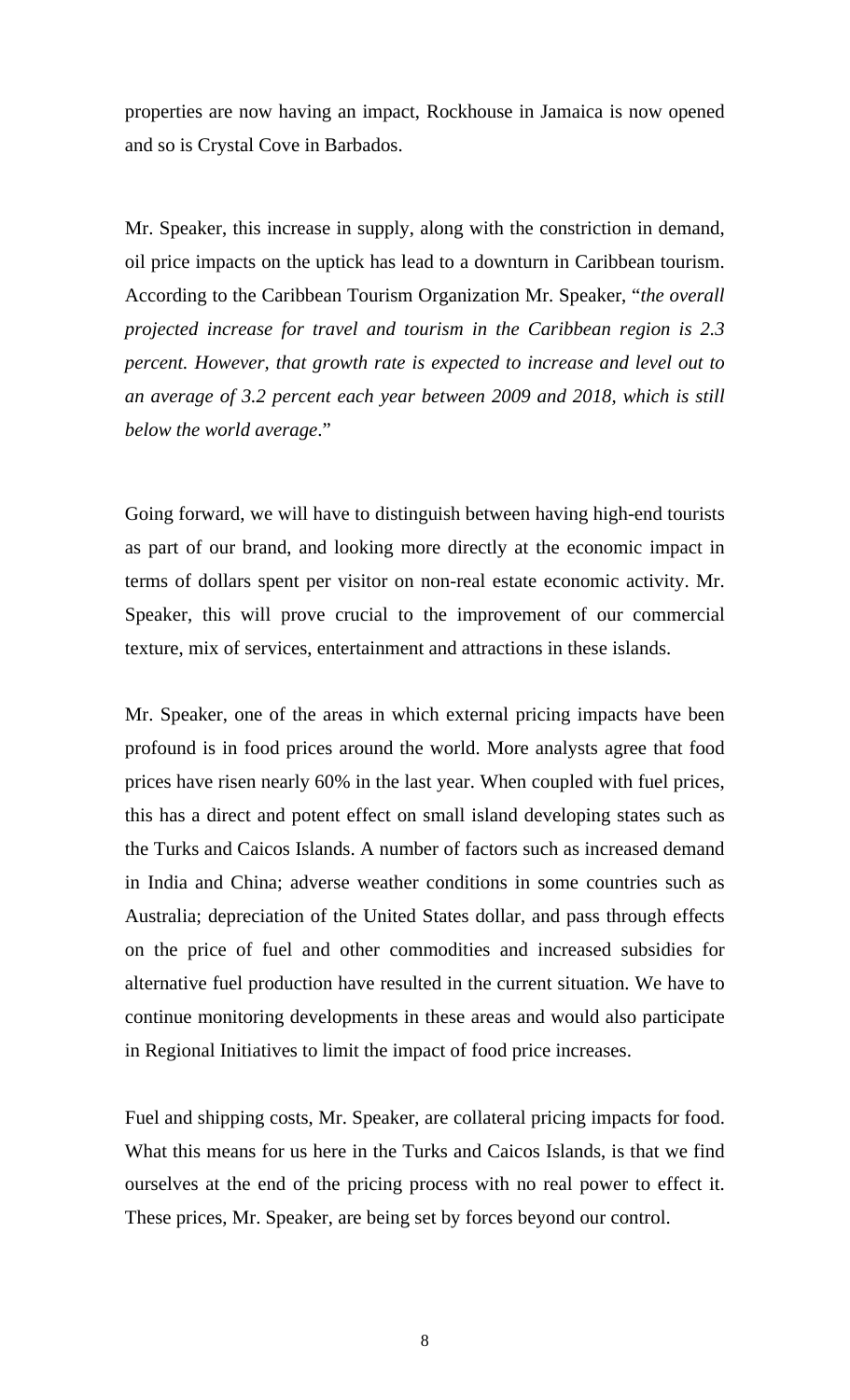I am pleased however to assert, that in the spirit of Turks and Caicos Islanders, that we do not look upon great forces with fear or resignation. Mr. Speaker, these impacts of which I have been speaking are not just technical or analytical in nature. They are having a real negative impact on the lives of our people here in these islands. For myself, and I can speak for my colleagues in saying, we cannot allow the situation to stand without action.

But first, Mr. Speaker, let me say this: I am a capitalist. I believe when businessmen or women, have taken the risk, done the work and paid the price to build a commercial enterprise, he/she is entitled to his or her profits as a component of the price of goods.

But these times Mr. Speaker, are not times for ideology. We must discuss, discover and develop a means to counteract global forces, even if in a limited way for a limited period of time. For this reason, I have directed my staff upon receiving direction from the Premier to begin contacting merchants here in the Turks and Caicos Islands with a view to agreeing a price ceiling on a basket of everyday staple goods. I want the participation of all merchants trading in food and baby care items, so that we may bring some limited relief over some limited period of time to those struggling amongst us.

There are three general points to be noted in this strategy, which ideologists may themselves reflect upon:

One. We adopt this strategy now in a time of economic difficulty.

Two. In most other jurisdictions – the Bahamas for instance - such impositions on pricing are permanent in government policies.

Three. We are not seeking a comprehensive strategy to go beyond the current crisis and control prices across the market on all goods and services; as was done in the United States during both World Wars, during the Korean War, and by the Nixon administration from 1971 to 1973.

I will take soundings from the merchants, reflect on that; and then take a decision to be reviewed in six (6) months. In this way, we will proceed in a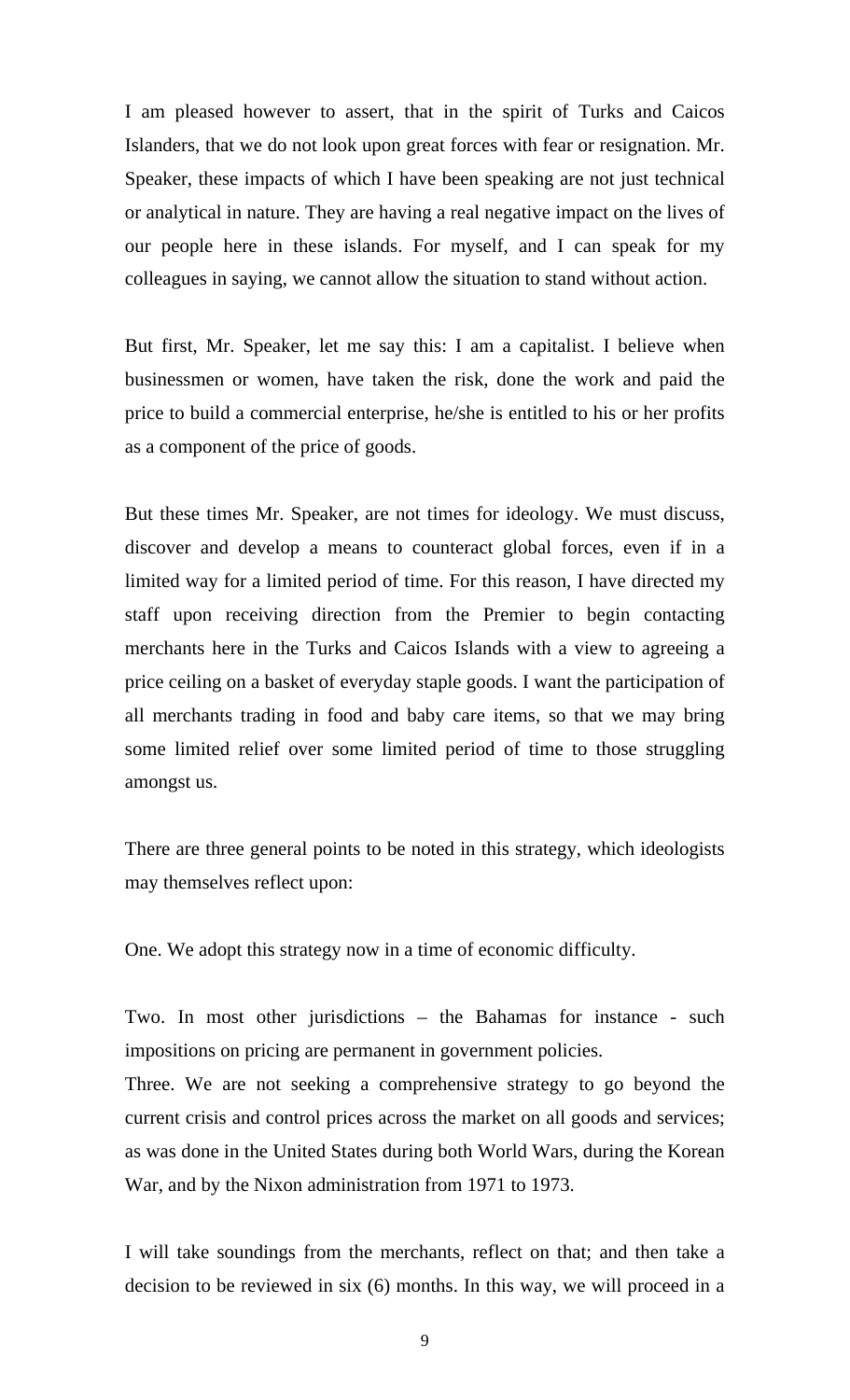manner that is as fair as possible to as many persons as possible for the shortest time possible. That, Mr. Speaker, is how we govern.

Within the tourism sector, we must begin to diversify and attract new varieties of visitors. Mr. Speaker, it was in this context that we have sought to enhance our European exposure to take advantage of the appreciation of the Euro against the United States dollar.

Additionally, Mr. Speaker, we need to explore changes in the near markets in the non-traditional tourism sector. We believe that the largest near-term opportunity is in retirement communities. It is estimated that there are nearly 77 million Americans retiring in the next ten (10) years. These Americans represent over \$40 trillion in wealth or eight (8) times the value of all the economic activity of Europe. This pool of persons have a "spending imperative", which is to say, they must spend in order to live, nearly \$20 trillion in the next fifteen (15) years. In terms of spending per day per person, this pool of potential long-term tourism have a per day spending rate when annualized that is three times that of any other visitor group.

Mr. Speaker, it is clear then, that growth in these areas will be crucial to our ability to come through the global economic downturn in good shape. As such, I have asked for a large scale review of all potential growth areas, not currently operational in the Turks and Caicos Islands.

As I have already indicated, Mr. Speaker, these are tough times. The age of easy growth is gone and we are now in the age of managed growth; by which I mean, using policy levers to create transparencies and critical platforms so that investors can match opportunities with our market in real time, safely.

# **II. PERFORMANCE SCORECARD 2007/08**

# **Economic Performance in the Turks and Caicos Islands**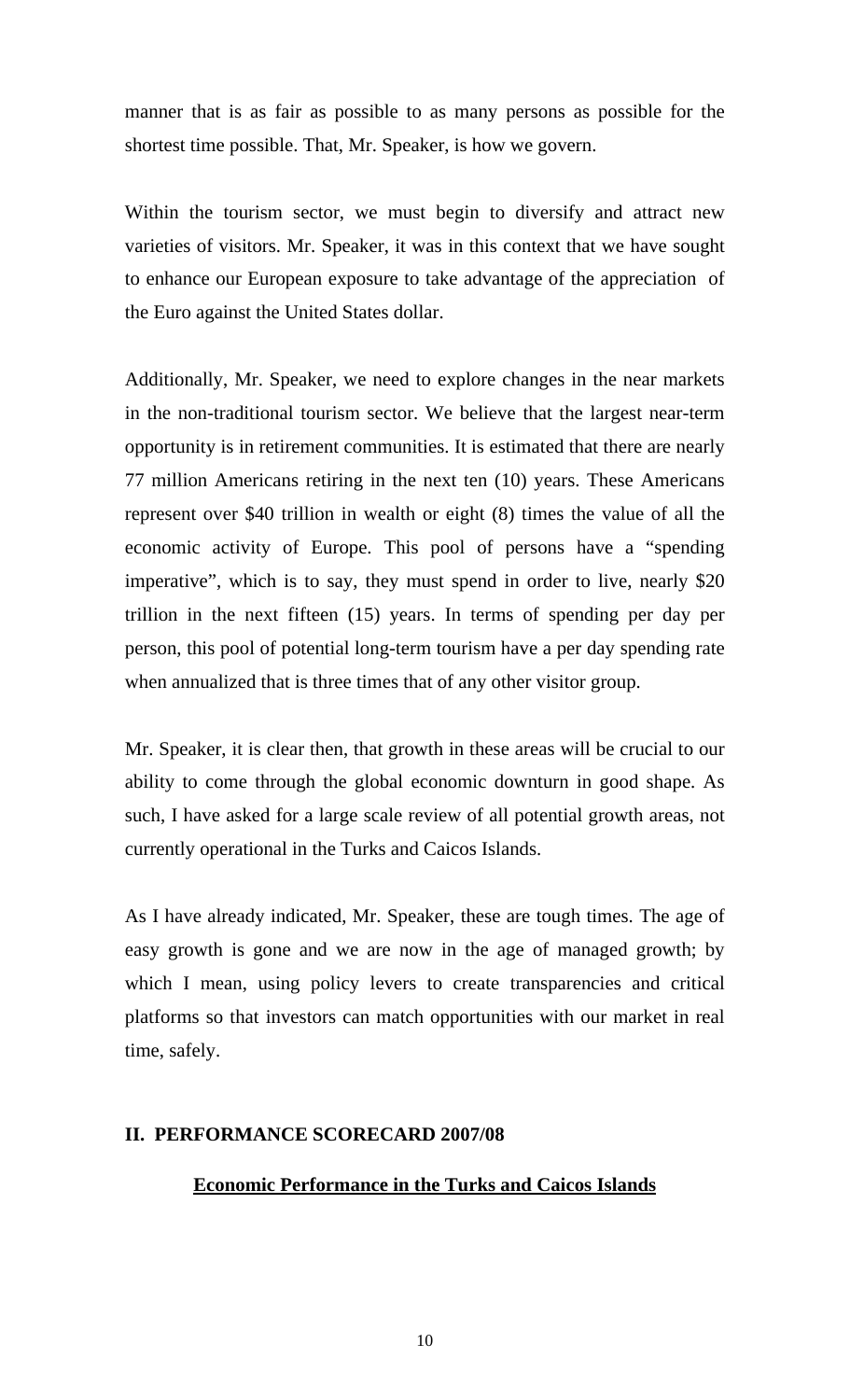Mr. Speaker, Ladies and Gentlemen, I would now like to review economic performance, key budgetary results and some of our major development achievements and indicators during 2007/08.

Mr. Speaker, 2007 was another year of positive economic growth for the Turks and Caicos Islands due to ongoing construction of tourism related facilities and government infrastructure on several islands. Gross domestic product growth is forecasted to have declined by 6 percent in 2007, when compared to the 2006 estimate of 17 percent. The main contributors to growth continue to be tourism and related real estate and construction sectors. These sectors account for more than 50 percent of gross domestic product. Mr. Speaker, although real estate sales are softening economic prospects are favourable due to buoyancy in the construction sector.

During the year long-stay over and cruise visitor arrivals increased. Longstay over visitors topped 270,000 for the year, an increase of over 6 percent over the 2006 estimates. According to tourism officials, the increase in visitor arrivals was about 2 percent above the regional average for the year. Additionally, average hotel occupancy was in excess of 64 percent. Cruise passenger arrivals increased to 532,225 compared with 295,000 during 2006, reflecting an 80.4 percent increase.

Due to the slowing in the real estate sector and declining customs duties, government revenue growth declined compared with recent years and was below 5 percent for the year.

Mr. Speaker, despite the slowing of government revenue, major social and economic investment programs continued as planned. Accordingly, all major macroeconomic and social indicators continue to point in an upward direction.

Our population is currently estimated at about 34,862, reflecting a 5 percent increase for 2007 compared to 2006. Per capita income is estimated at about \$18,909.

Mr. Speaker, the islands have achieved near full employment, as the national unemployment rate continues to fall, from 8 percent in 2005 to 7 percent in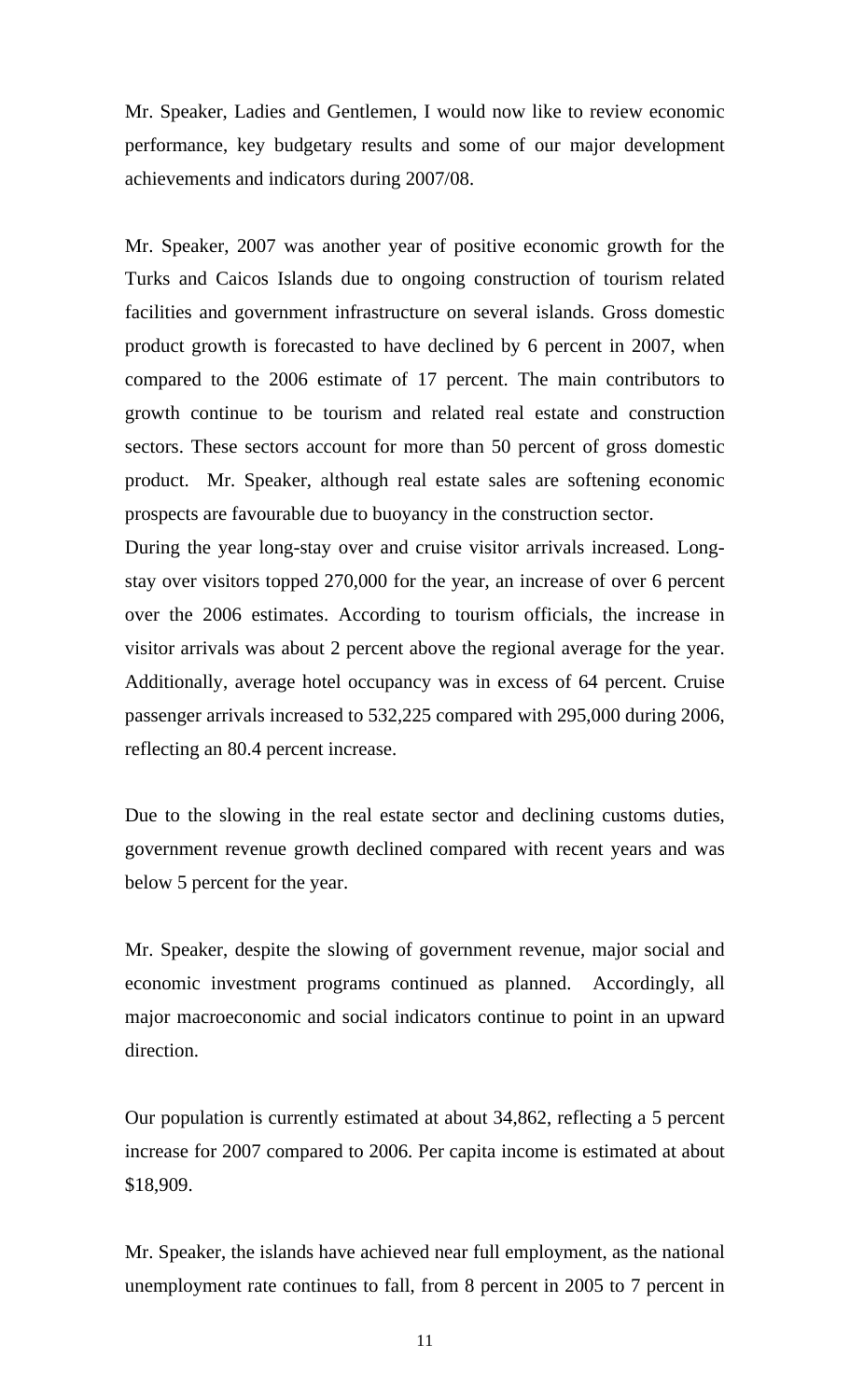2006 to 5 percent in 2007. Providenciales continues to be the main centre of employment, but employment creation is picking up on all of the Islands. For example, Grand Turk and North Caicos created 118 and 34 new jobs respectively during 2007.

Looking at some of the other key economic indicators, prices rose slightly during the year as the price of petroleum increased to over \$100 per barrel, with knock-on effects for commodities and other imports and shortages continue in the housing sector. This notwithstanding, the inflation rate is estimated at below 5 percent.

In line with economic growth, according to the Department of Economic Planning and Statistics, the value of imports increased by 17 percent during 2007 and was valued at about one-half of one billion dollars. While the value of imports increased this did not follow through into increased customs duties as the level of exemptions increased as well. The value of exports declined by approximately 7 percent during the year. Consequently, the balance of trade further widened. Already for the first quarter of 2008, we have \$147 million in imports, which is about 25 percent of the total imports for 2007. But compared to the first quarter of 2007, the increase is by 16 percent.

Mr. Speaker, financial intermediation accounted for 10% of gross domestic product during 2007 and about 12% of gross value added for the year. Total assets for the banking system expanded during the year ending December 2007, and surpassed \$1.6 billion, loans and advances topped \$986 million for an increase of \$300 million for the year. Importantly, construction and land development and property acquisition lending were \$421 million and \$211 million respectively for 2007. These figures are indicative of the vibrancy and prospects of the construction sector.

#### **Social Progress during 2007**

Mr. Speaker, in my last budget address, I stressed that this government is on a quest to achieve 'economic development' as opposed to only growth. It has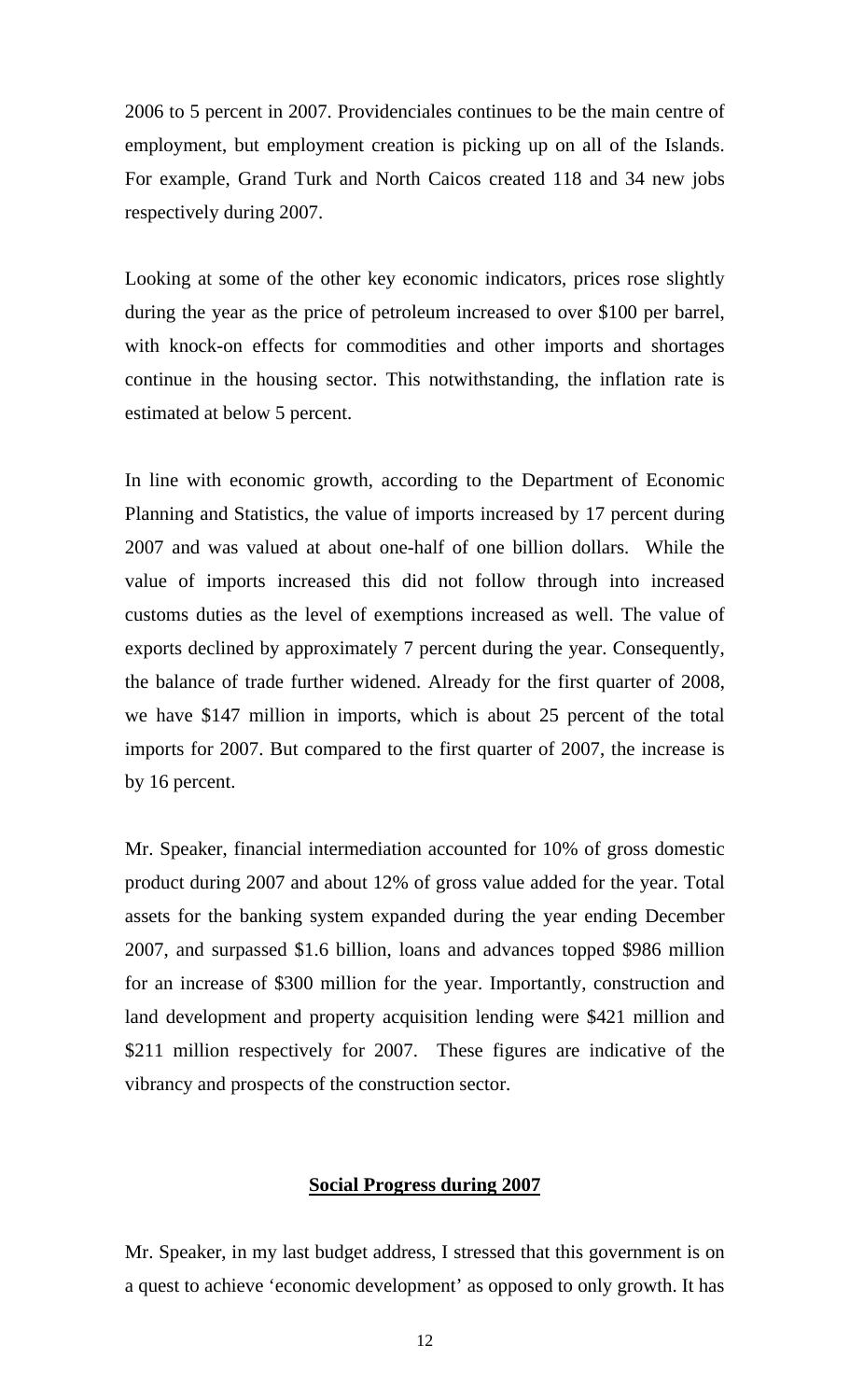to be noted that while growth is necessary for development to take place, it is not a sufficient condition.

Economic Development has to take into consideration psychological, social and environmental dimensions. This takes into consideration how people live and how they perceive themselves relative to citizens of other countries. In this context, we recognized the Millennium Development Goals as a yardstick to measure our progress. We are also committed to developing our own national development goals as an output of the Ten Year Development Plan.

Mr. Speaker, poverty reduction is the main focus of the Millennium Development Goals.

It is generally accepted that we have a very equitable society with opportunities for all. This notwithstanding, the Standard of Living Assessment Report of 2001 suggested that indigent poverty in the Turks and Caicos Islands was about 3.2 percent. While this was very low by Caribbean standards, it is not acceptable for us. We remain concerned that despite current economic growth, pockets of poverty persist in several communities throughout these Islands.

Mr. Speaker, we are in the process of updating the local poverty line, with technical assistance from the Caribbean Development Bank. In the interim, we have increased funding to programs which impact the elderly, orphans and disabled who tend to feature highly amongst the local poor. In this regard, we have expanded Home Help Programs for senior citizens and have launched the Poverty Alleviation Citizens Empowerment (PACE) program to address the needs of other poor citizens and continue the Low Income Housing Program through TCInvest. This program particularly addresses the housing needs of our senior citizens; and over the last two years more than thirty (30) homes have been built for them.

We continue to make progress in other areas related to the Millennium Development Goals.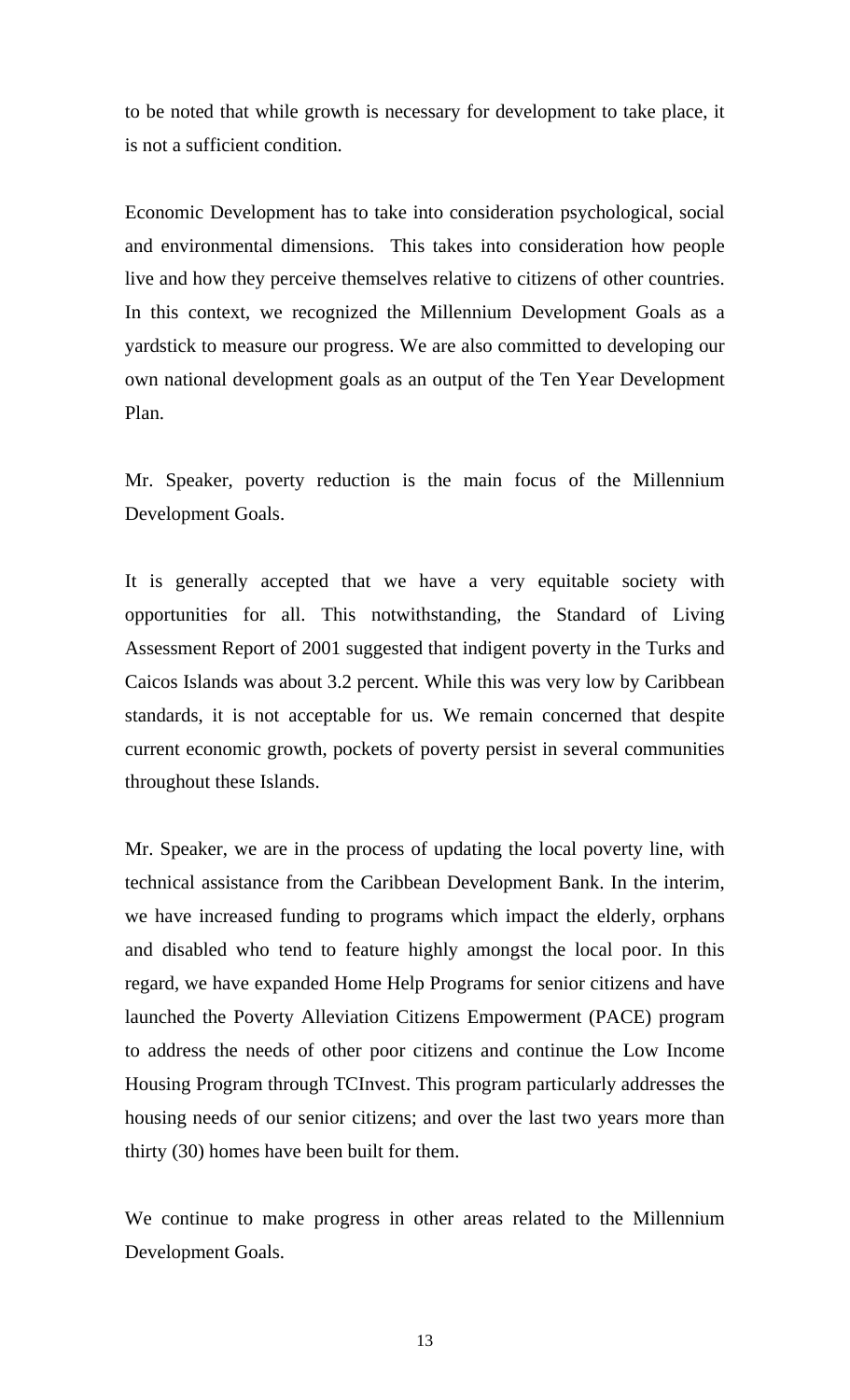- 1. In the area of Universal Primary Education, primary school enrolment increased by over 300 pupils during 2007 from the 2006 enrolment. According to DEPS, the proportion of pupils starting grade 1 who reached grade 5 was 98% in 2005/06. The literacy rate for the 15-24 years age group is currently estimated at 95%.
- 2. We have made much progress in the area of gender equality and empowerment. During 2005/06, the ratio of girls to boys in primary schools was 98:100, at the secondary level it was 91:100 and at the tertiary level the ratio of girls to boys was 302:100 during 2003. 98% of females between the ages of 15-24 are literate.
- 3. Child mortality and maternal healthcare are areas of resounding success for the Islands. In 2007, under-five year old mortality was 4.3 per 1000 live births, while maternal mortality ratio was 2, and nearly 100% of births were performed by skilled personnel.
- 4. In the area of HIV/AIDS and other diseases: antiretroviral drugs and condoms are available free of charge. Instances of malaria and tuberculosis are nearly nonexistent.

# **Budget Performance during 2007/08**

Mr. Speaker, I would now like to discuss the performance of the Budget during 2007/08

2007/08 was a very challenging year. By the end of the first quarter, there was evidence of a deteriorating financial position due to increase capital and recurrent expenditure and a slowing of revenue on both capital and recurrent accounts. During the early part of the third quarter, a Fiscal Stabilization Plan was agreed by Cabinet primarily to contain all expenditure and to aggressively collect revenue.

Accordingly, efforts were made to better analyze revenue trends, especially in the areas of import duties and stamp duty. During the year a Stamp Duty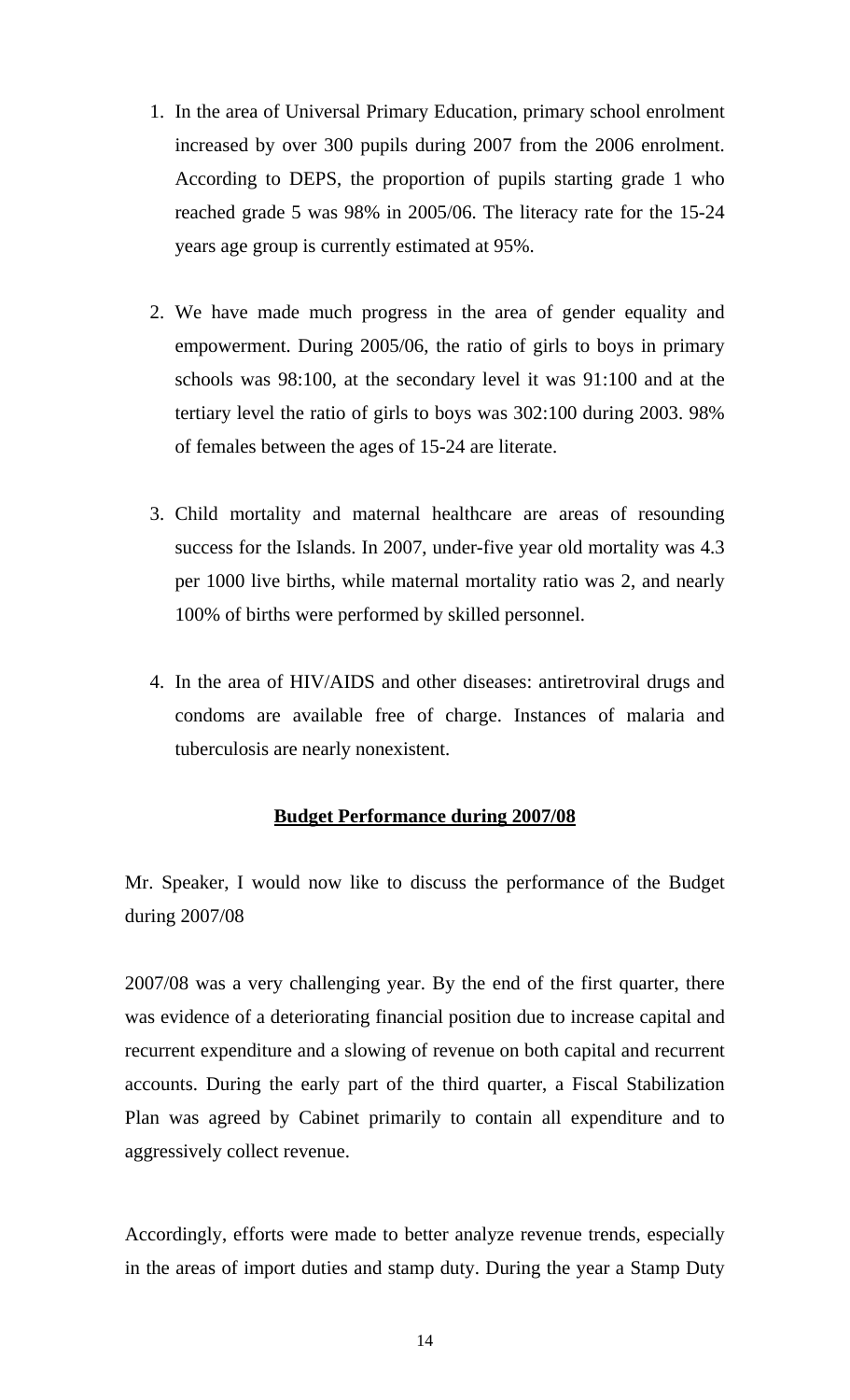Operational Unit was approved to coordinate efforts to build capacity to better forecast stamp duty revenue. Notwithstanding these initiatives, recurrent revenue for the year was only \$206.8 million or \$30.9 million below the estimate of \$237.2 million. Mr. Speaker, revenue growth was positive at about 5 percent above the unaudited actual revenue for 2006/07. This is however low by recent revenue performance.

Mr. Speaker, the main underperforming revenue heads were: Taxes on domestic goods (stamp duty) which was \$13 million below budget; and duties which was about \$13 million below the estimate. The decline in growth on these heads is consistent with the fact that several resort projects are at an early stage of construction and the slowdown in the US economy, which affected sales of existing inventory. However, it has to be acknowledged that due to high revenue growth in past years, stringent collection effort was relaxed.

As part of the efforts to contain expenditure under the Fiscal Stabilization Plan, meetings were held with Accounting Officers to inform them of the Government's financial position and to win support for expenditure containment efforts. Additionally, special meetings were held with officials responsible for administering scholarship and medical referral programs. Because of these efforts, out of 87 Departments only 16 incurred excess expenditure. Recurrent expenditure outturn was \$235.6 million, an increase of less than 1 percent over the budgeted amount.

Mr. Speaker, substantial savings were realized within civil servants emoluments cost (approximately \$10 million overall), maintenance (about \$2 million) and debt servicing (about \$6 million). Several departments had minor savings. The aforementioned savings allowed us to absorb the excess expenditure in several areas such as medical referrals [\$31.1 million, compared with a budget of \$17.9 million], scholarships [\$20 million, compared with a budget of \$18.8 million, including the supplementary amount], hosting and entertainment [\$24.7 million, compared with a budget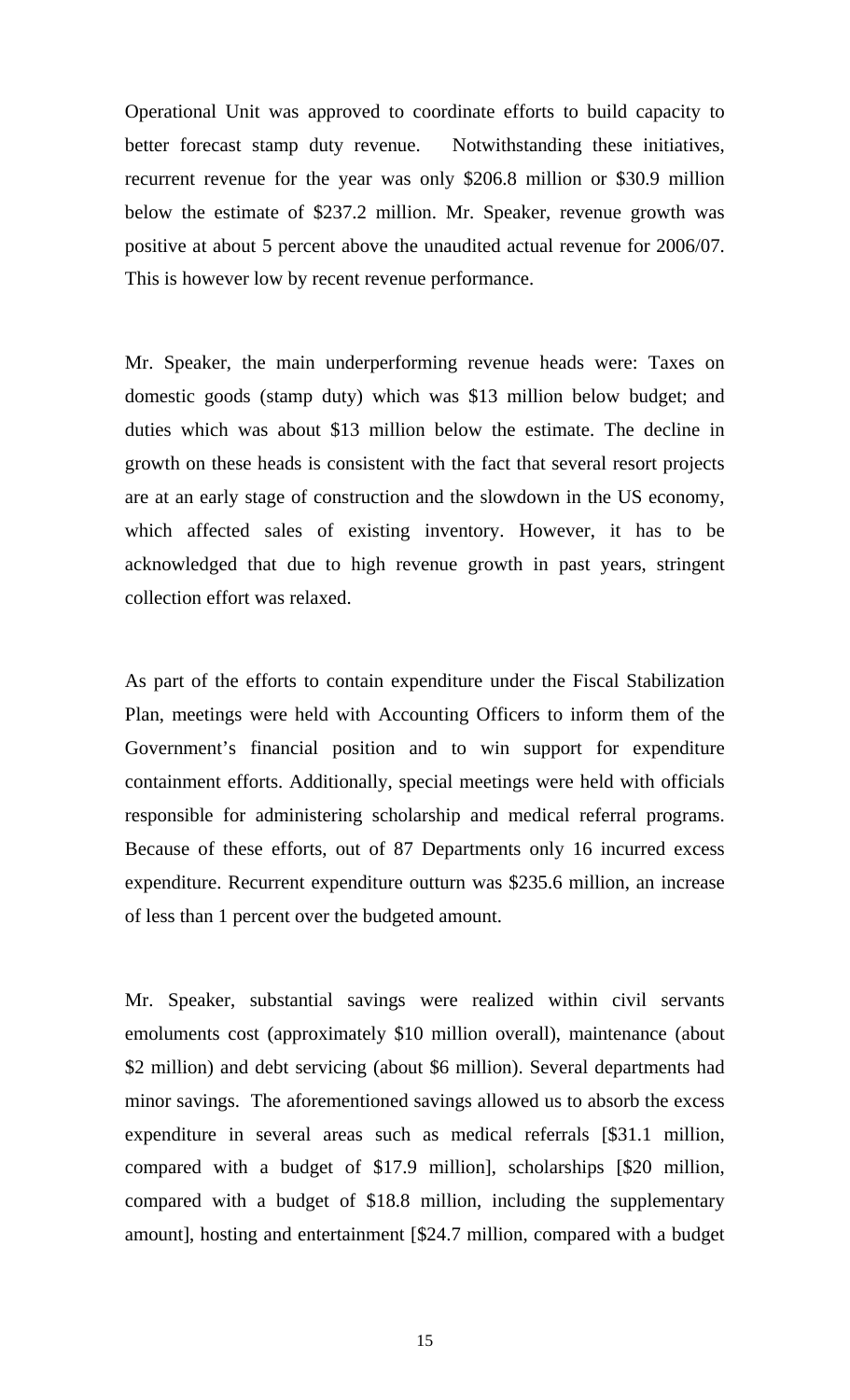of \$20.1 million] and other programs such the Music and Film Festivals, communications expenses and travel costs.

During the year, supplementary appropriations of \$1.5 million and \$800,000 were approved for scholarships and the subvention to TCInvest respectively. Several other heads incurred excess expenditure for which no supplementary appropriations were approved.

Mr. Speaker, all of us, including me have to acknowledge the part we have played in contributing to this 'culture of over-expenditure' which is evident within the public sector. I therefore would like to commend those departments who responded to our call to contain expenditure as part of the Fiscal Stabilization Plan; and pledge that in the future, starting now, we will apply the sanctions included in our laws to those departments who incur excess expenditure without proper authorizations. To further enforce this, any department over spending will immediately receive correspondence from my office highlighting the infraction and insisting on corrective action.

Local capital revenue for 2007/08 was \$63.1 million. A grant of \$6,917,995 was received from the European Commission under the 9<sup>th</sup> European Development Fund. Total capital revenue was \$69,988,825 while capital expenditure was \$76,871,671 resulting in a deficit of about \$6,882,845. Capital expenditure increased by only about \$1.4 million during 2007/08 compared with 2006/07. During the year, most capital expenditure was on projects in the transport sector on several of the Islands.

Mr. Speaker, due to declining revenue growth, we had to drawdown our reserves, which resulted in us being not fully compliant with the Borrowing Guidelines. Accordingly, during 2007/08, we did not seek approval for any additional loans. Past loan funds were expended on approved projects during the year. Total disbursed debt held by Government (excluding debt held by TCInvest) declined during the year due to principal repayments and is now estimated at \$60,918,290, compared with \$64,552,641 at the end of 2006/07.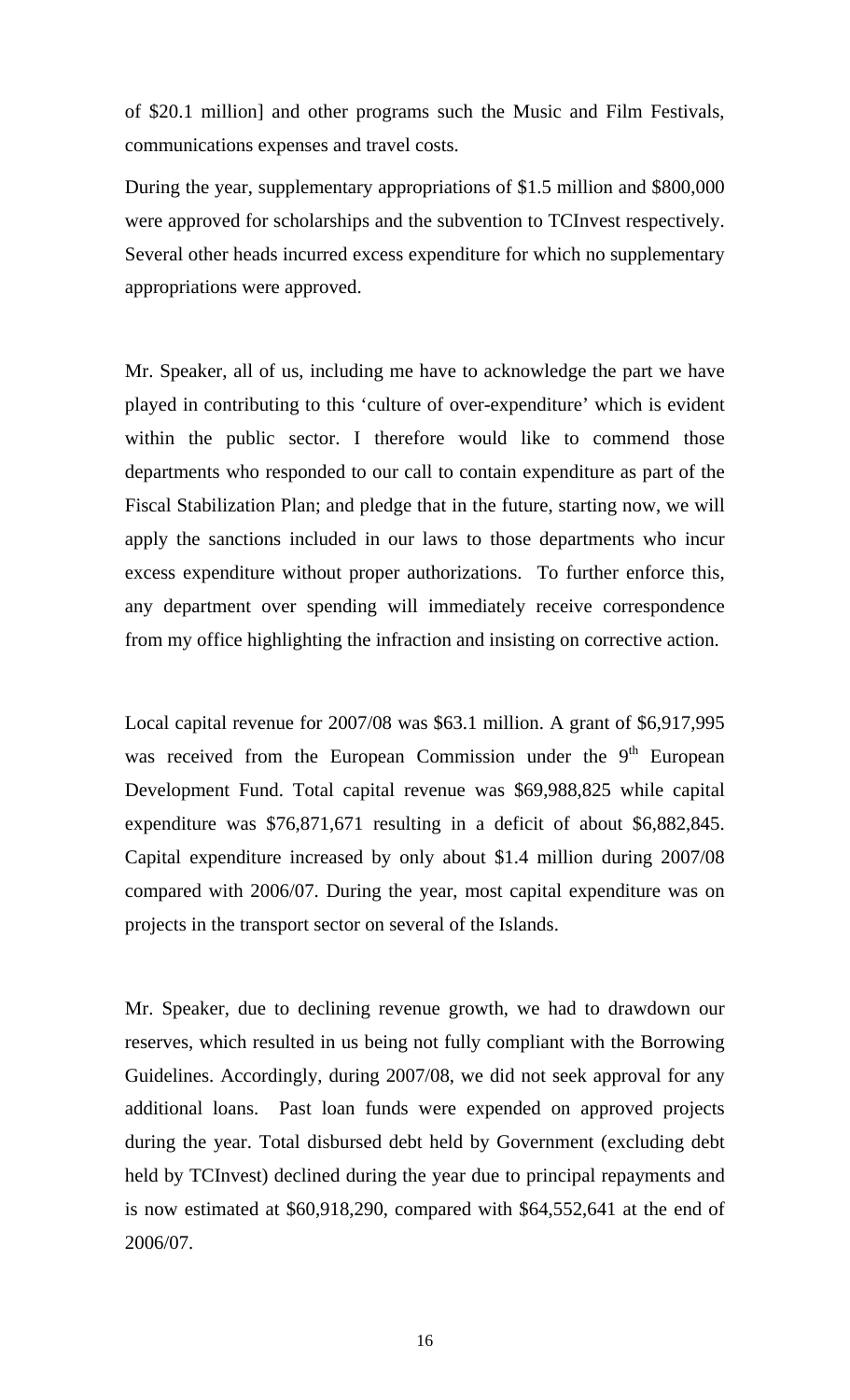Mr. Speaker, taking into consideration the Consolidated Fund and Development Fund transactions, the Government ended 2007/08 financial year with an overall deficit of \$35.7 million consisting of a recurrent deficit of \$28.8 million and a Development Fund deficit of \$6.8 million. The overall deficit for the year was financed by an overdraft facility; a rundown of fund balances and the Reserve Fund.

#### **The National Hospitals Project**

Mr. Speaker, without a doubt, the most important development for 2007 was the signing of the \$124 million agreement for the construction of the two new hospitals on Grand Turk and Providenciales. To put the significance of this agreement into its proper context, it should be noted that since the year 2000, governments of the Turks and Caicos Islands have been grappling with the problem of deteriorating health sector infrastructure and spiralling overseas medical referral costs. Rising medical referral cost which surpassed \$32 million in 2007/08 is threatening the sustainability of our entire financial management regime.

Mr. Speaker, it was only with the foresight of this government that we have been able to conclude the landmark international procurement of the two new hospitals. This agreement is without global precedence and is a major accomplishment for a small country. Mr. Speaker, it breaks new ground in risk sharing and private finance initiatives since it involves private sector expertise in the delivery of clinical services as well.

Mr. Speaker, Members of this Honourable House, the hospitals would be at the centre of major reforms for our health system, which would fundamentally change the quality and delivery of health services in Turks and Caicos Islands.

Mr. Speaker, the procurement process for the new hospitals is prudent as it allows the country to access international capital markets for debt to finance such a large capital investment, while maintaining prudent balance sheet management. It also allowed us to access loans and other funds to enable us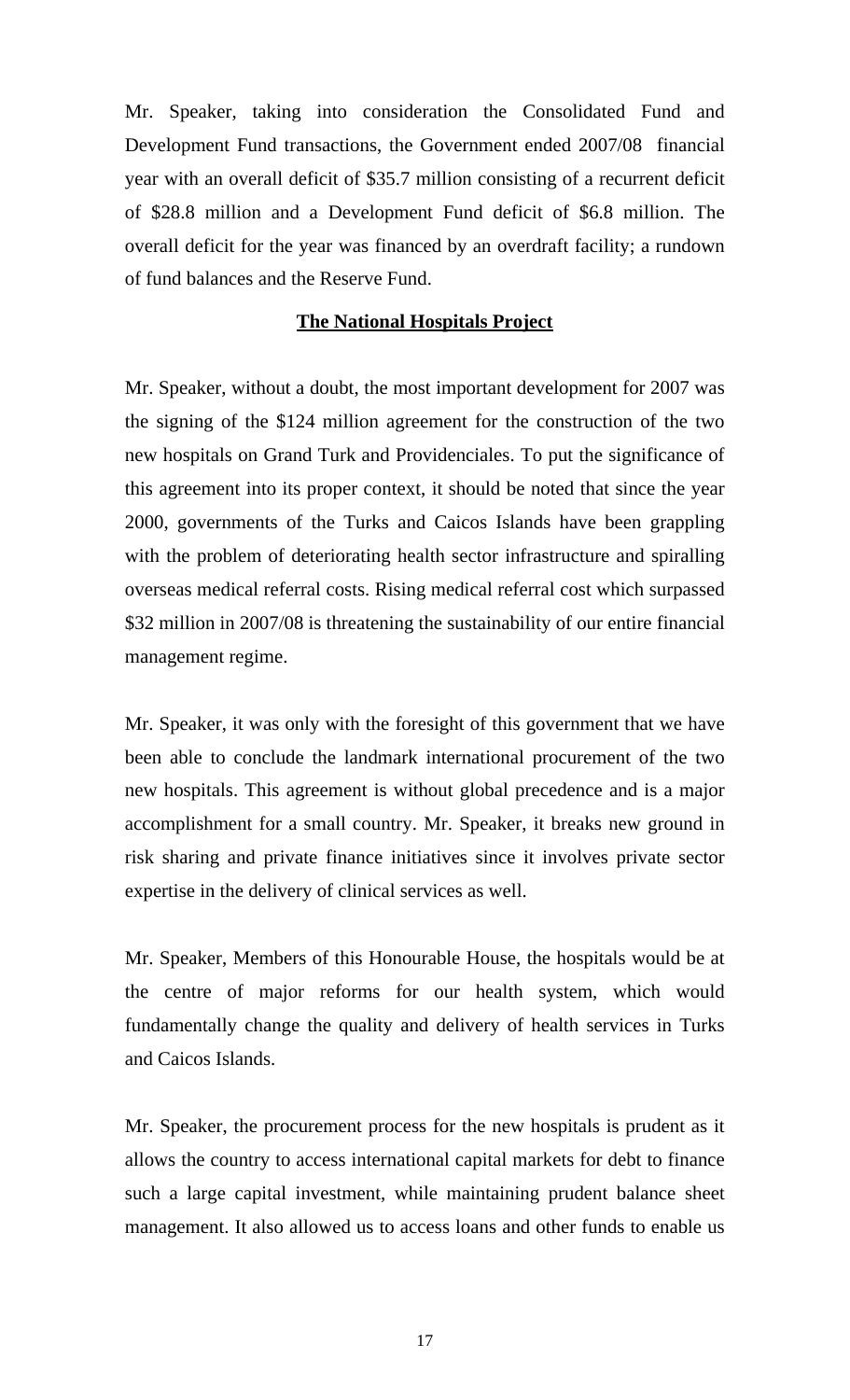to undertake other capital infrastructure such as roads and airports, and invest in education and training for our people.

Mr. Speaker, despite views to the contrary, I am satisfied that we have achieved the important objectives we set for the procurement of the two new hospitals, which were to:

- Achieve Value for Money.
- Maintain financial viability and affordability for overall government spending.
- Follow an equitable and transparent bidding and selection process.

For this I am sure future generations of Turks and Caicos Islanders will be proud of our stewardship in this area.

#### **The Middle Caicos/North Caicos Causeway**

Mr. Speaker, I am sure you will agree that the second most important highlight for the year has to be the completion of the Causeway which links North Caicos and Middle Caicos. It was therefore with a strong sense of pride that I joined the Premier and other local officials and the Head of Delegation from the European Commission in Jamaica for the opening of the Causeway in September of last year. This link, which was long overdue has already succeeded in consolidating the social and developmental ties, which bind the People of these two Islands; which can now be considered as a single economic space.

Mr. Speaker, this is only the first link in our vision to join the Caicos Islands by a Spine Road. The Ten Year Development Plan accords the highest priority to this project. We agree with this recommendation and call on all future governments of these Islands to work incrementally towards the completion of the Caicos Islands Spine link. Mr. Speaker, the construction of this link is technically feasible and though there are cost implications, if all governments commit to this project, we could afford it within a reasonable time frame.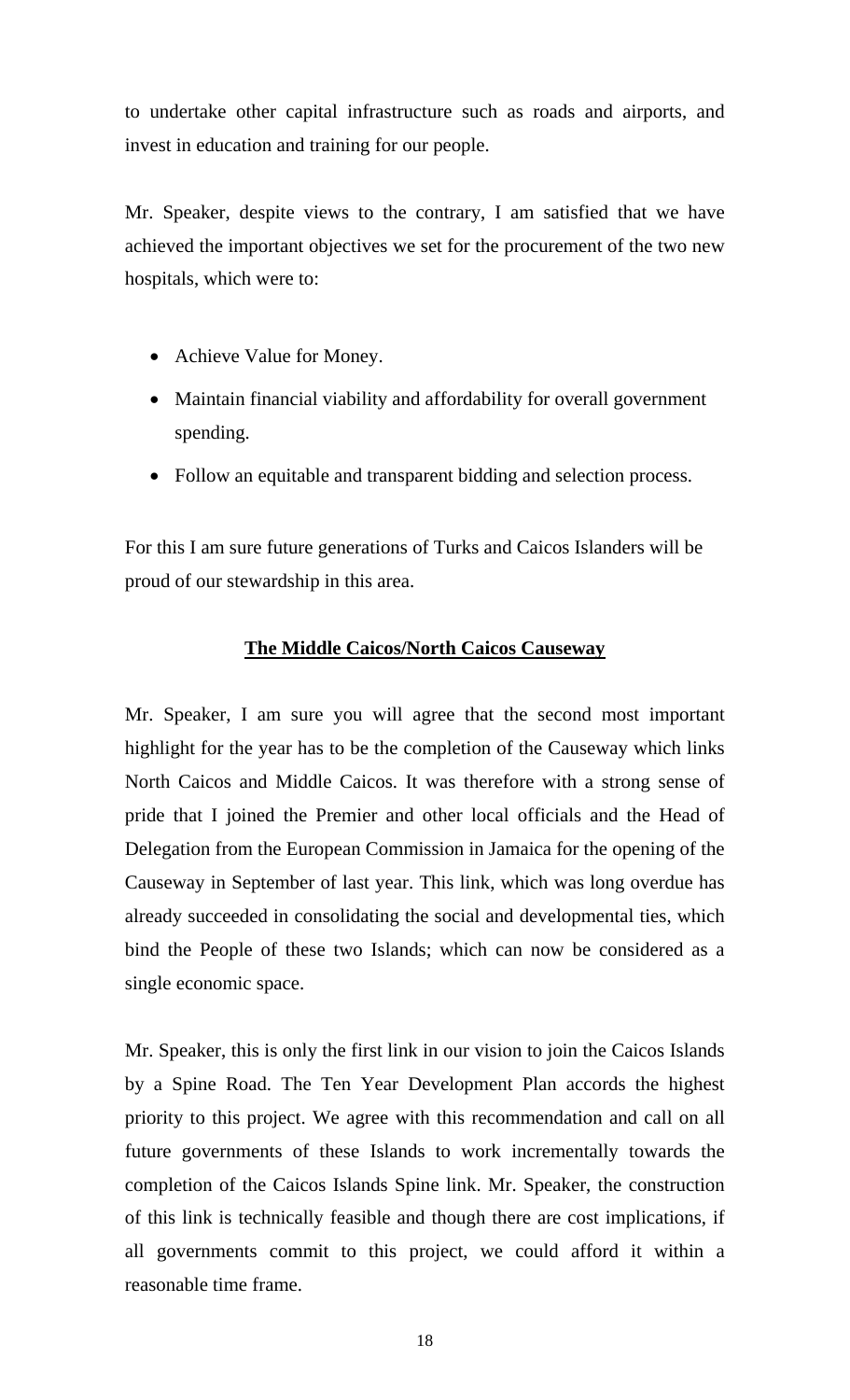#### **Progress on Major Initiatives and Strategies**

Mr. Speaker, consistent with the theme of my last Budget Address '*investing for self-sufficiency in a globalized world'* and building on the record of past PNP Administrations, which have made landmark investments by creating institutions like National Insurance and TCInvest which shape our lives, I outlined our major investment plans and strategies for the medium term to achieve self-sufficiency under the following headings:

- Tax reform
- Renegotiation of borrowing guidelines
- National Health Insurance
- Gateways to the Turks and Caicos Islands
- Linking the Caicos Islands
- Special Development Bond
- Formation of Turks and Caicos Islands Development Agency

We remain committed to the full implementation of these investment plans and strategies and worked with diligence in this regard. Accordingly Mr. Speaker, consistent with our commitment to accountability, I would now like to review our scorecard to date in implementing these investments and strategies.

Mr. Speaker, our efforts in the areas of Tax Reform, the Special Development Bond and Renegotiations of the Borrowing Guidelines have been absorbed within the Ministry of Finance Change Project, which was approved by Cabinet during the year. We have made some progress. Terms of Reference have been completed and funding has been approved to undertake a major review of our revenue regime. The objective of this review is to have a modernized and elastic revenue regime, which is fair and equitable and easy to administer. We are in the process of recruiting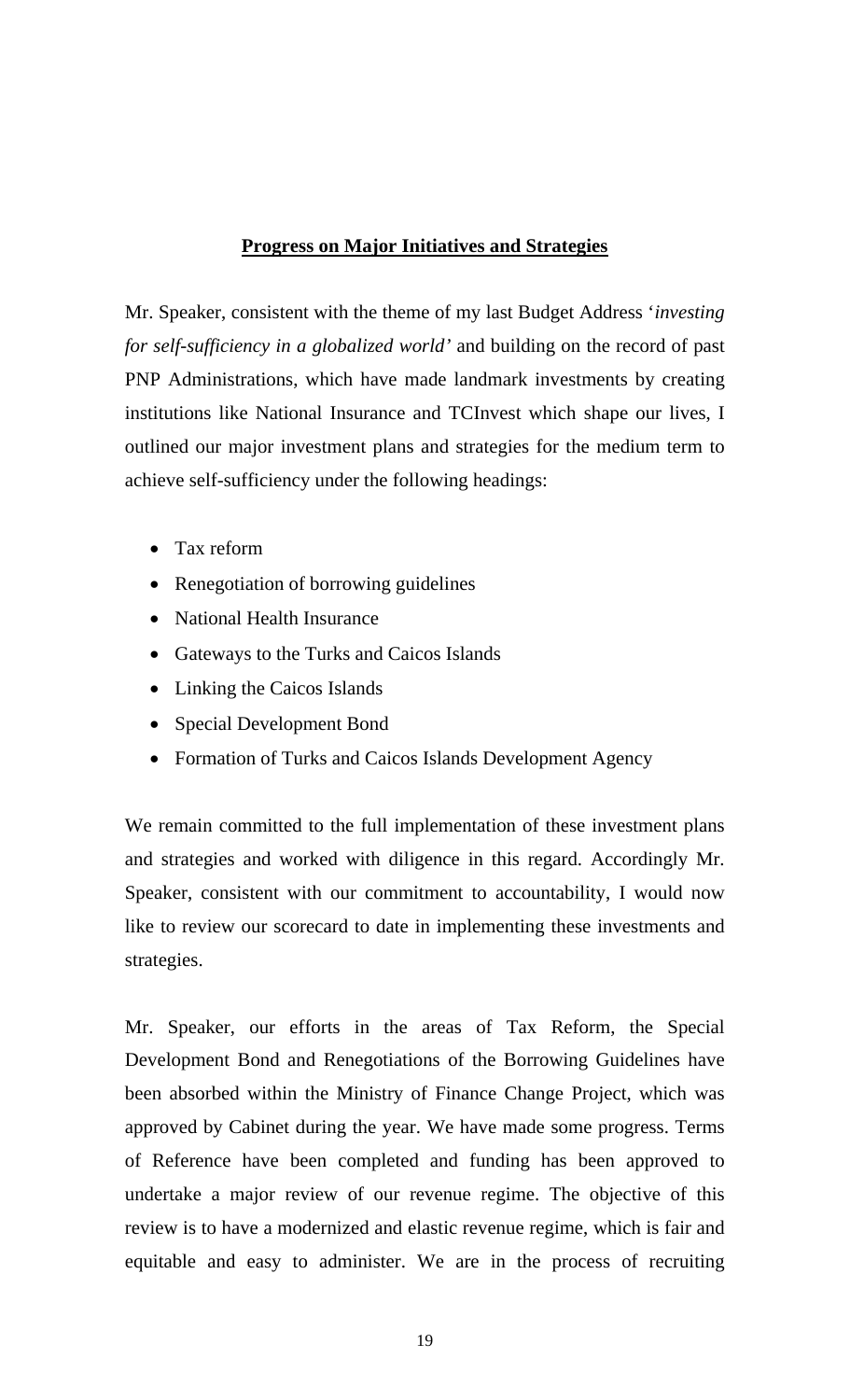consultants to work along with the Ministry of Finance to undertake this study with local ownership and consultation with the business community. We aim to complete this study and to be in a position to implement agreed recommendations as part of next year's budget.

Mr. Speaker, the Borrowing Guidelines are inflexibly enforced by the United Kingdom Government which is keen to limit its contingent liability associated with our debt. This is a major constraint on our ability to access credit to grow our economy. We have therefore consulted with the other Overseas Territories on their Borrowing Guidelines to inform the development of our new guidelines. Our efforts in this area and the Special Development Bond will be advanced during the visit of the Economic Adviser from the Foreign and Commonwealth Office during next month.

Mr. Speaker, Members of this Honourable House, we have made much progress in our quest to introduce National Health Insurance in these Islands. With the successful conclusion of plans for and commencement of construction of the two new hospitals on Grand Turk and Providenciales, this will be the next reform to modernize our health sector. Mr. Speaker, for the avoidance of any doubt, I want to clarify that the national health insurance is not intended to meet the costs of the hospitals project. This will continue to be met from the Consolidated Fund. Specifically, National Health Insurance is being planned to allow citizens to meet part of the costs of the healthcare needs for themselves and their families, as is the case in modern societies.

During the year, Cabinet approved a 12-month work plan for the introduction of National Health Insurance by April 2009. A Project Steering Committee, Work Group and a Project Director have been appointed. Experienced international consultants in the areas of public relations, health sector planning and actuary have been engaged and are working according to the work plan.

Whilst the government is committed to the introduction of mandatory National Health Insurance, we have mandated the project planners to consult widely with the Public so that all issues and concerns can be factored into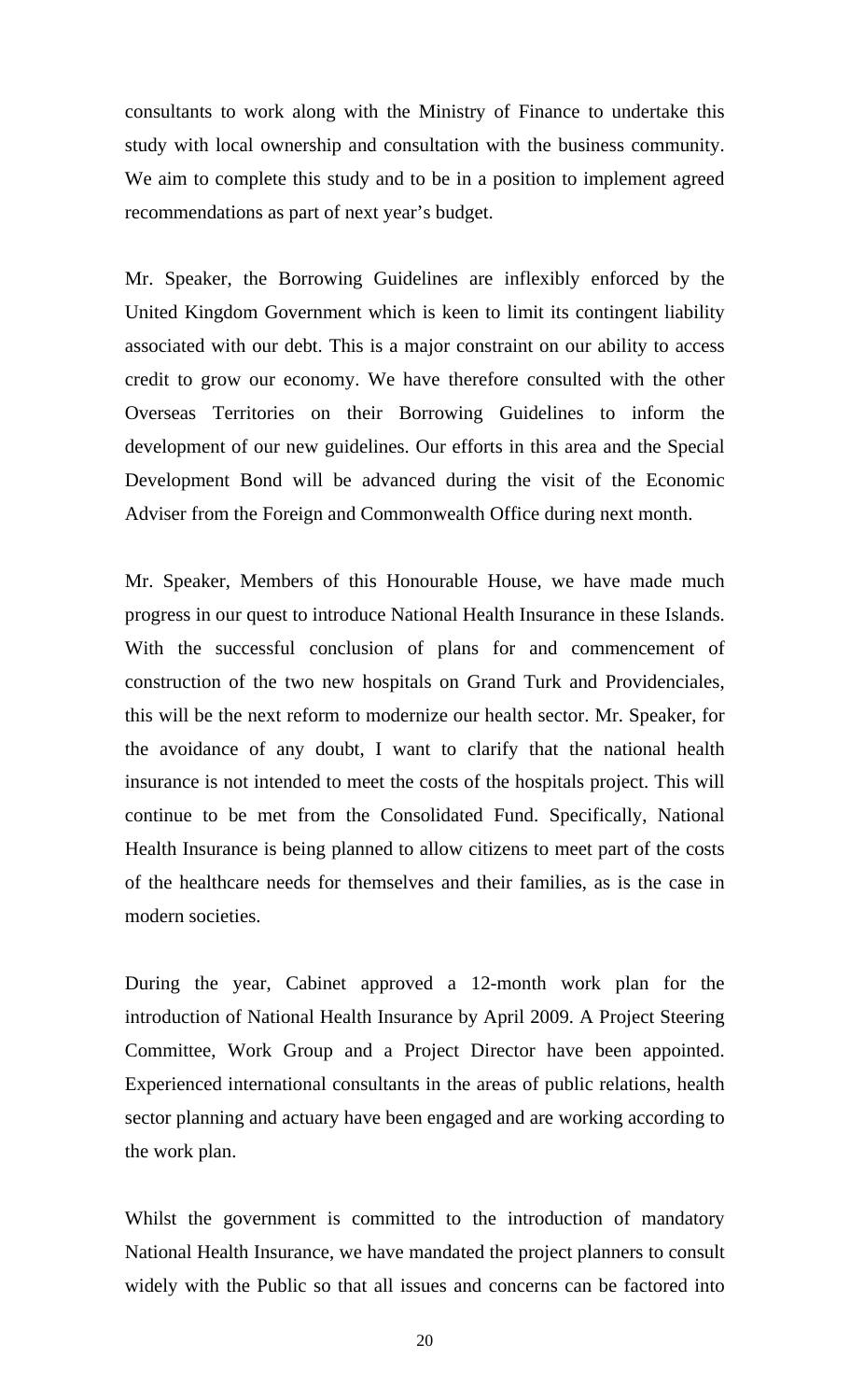the final designs for this most important national endeavour. I want to therefore encourage all to support the consultation process and become a part of shaping this new institution which I am sure will prove to be another landmark accomplishment on the road of nation building.

Mr. Speaker, the development of air and sea ports on Providenciales was identified as important gateways to the Turks and Caicos Islands. I am sure you will agree that without timely redevelopment efforts, these infrastructures would become major constraints to continued economic expansion in the Turks and Caicos Islands, and Providenciales in particular. In the last Budget Address, we announced plans to undertake a loan of \$75 million to buyout our current joint venture partner and undertake the redevelopment of Providenciales Airport. However, the constraints imposed by the Borrowing Guidelines have forced us to reconsider our approach to this redevelopment. We have therefore agreed that a continuation of the joint venture is our best option to redevelop the airport in a timely manner.

Accordingly, we have also agreed to the appointment of experienced external financial and technical advisers to work along with the joint venture company and the Airports Authority to redevelop Providenciales Airport by the winter of 2009. Our plans call for the resurfacing and lengthening of the runway to 10,000 linear feet, construction of parallel taxiways and additional parking aprons, improvements to lighting and the construction of a new terminal with 15 years capacity.

During the year we reconfirmed our plans to restructure TCInvest and create the Turks and Caicos Islands Development Agency. These plans will be progressed during the new budget year.

#### **Other Notable Highlights during 2007/08**

Mr. Speaker, apart from the aforementioned major achievements, during the year, we reported progress in a number of areas which have national impact and cut across several sectors. This year I would highlight progress in the areas of law and order, public safety and security and environmental protection, as I give further account of stewardship of the people's business.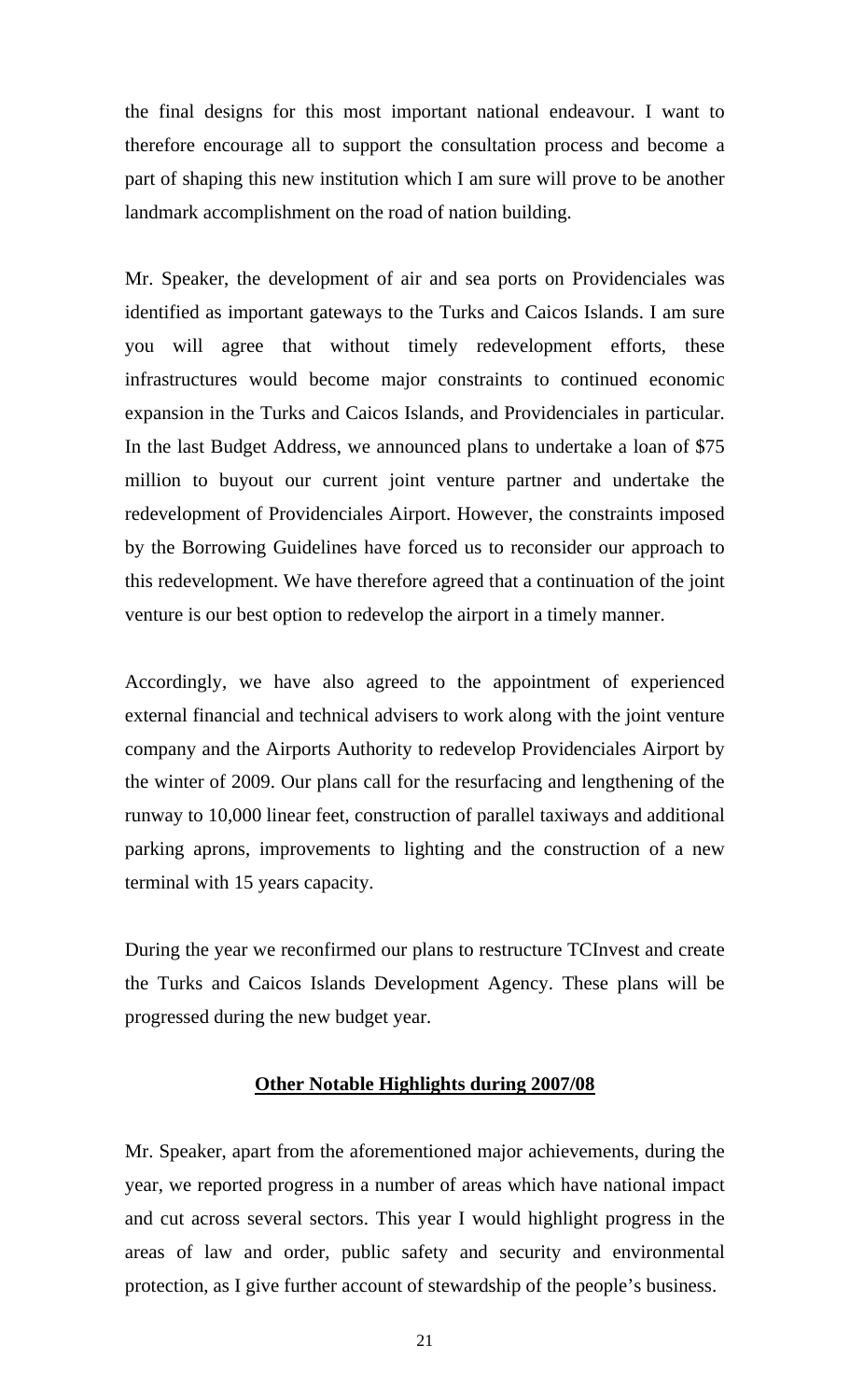**First**. We have continued to meet the needs of the Royal Turks and Caicos Islands Police Force in a timely manner. During the year, thirty-three (33) new officers were recruited, a Management Services Unit was established, over \$800,000 was expended on several projects including procurement of vehicles and replacement of engines for the police aircraft.

**Second.** Efforts to enhance the capacity of the Judiciary were consolidated despite the fire at the Courthouse; a new Chief Justice was recruited, along with a second Supreme Court Justice and an additional magistrate and plans for the construction of a new Courthouse on Providenciales were progressed.

**Third.** The Five Year Strategic Disaster Management Plan was operationalized through community group formation and an enhanced public awareness campaign. Flood maps were prepared for four of our Islands.

**Fourth**. A contract for the construction of the new National Disaster Headquarters on Grand Turk was awarded.

Fifth. New Fire vehicles valuing over \$3 million were commissioned and distributed to airports throughout the Turks and Caicos Islands. This investment will ensure that the Turks and Caicos Islands continue to meet international safety requirements.

**Sixth** We continue to grapple with the problem of illegal immigration from Haiti. During the year an agreement was signed with a UK based firm, Easat, for the provision of a costal radar detection system which will cost about \$2.7 million.

# **III. FOSTERING A CULTURE OF STRONG FISCAL MANAGEMENT**

Mr. Speaker, the Budget is a tool to allocate resources to achieve important national development objectives. Successful budgetary outcomes require that resources are mobilized for allocation to priority expenditure programs consistent with government policy. The need for expenditure to take place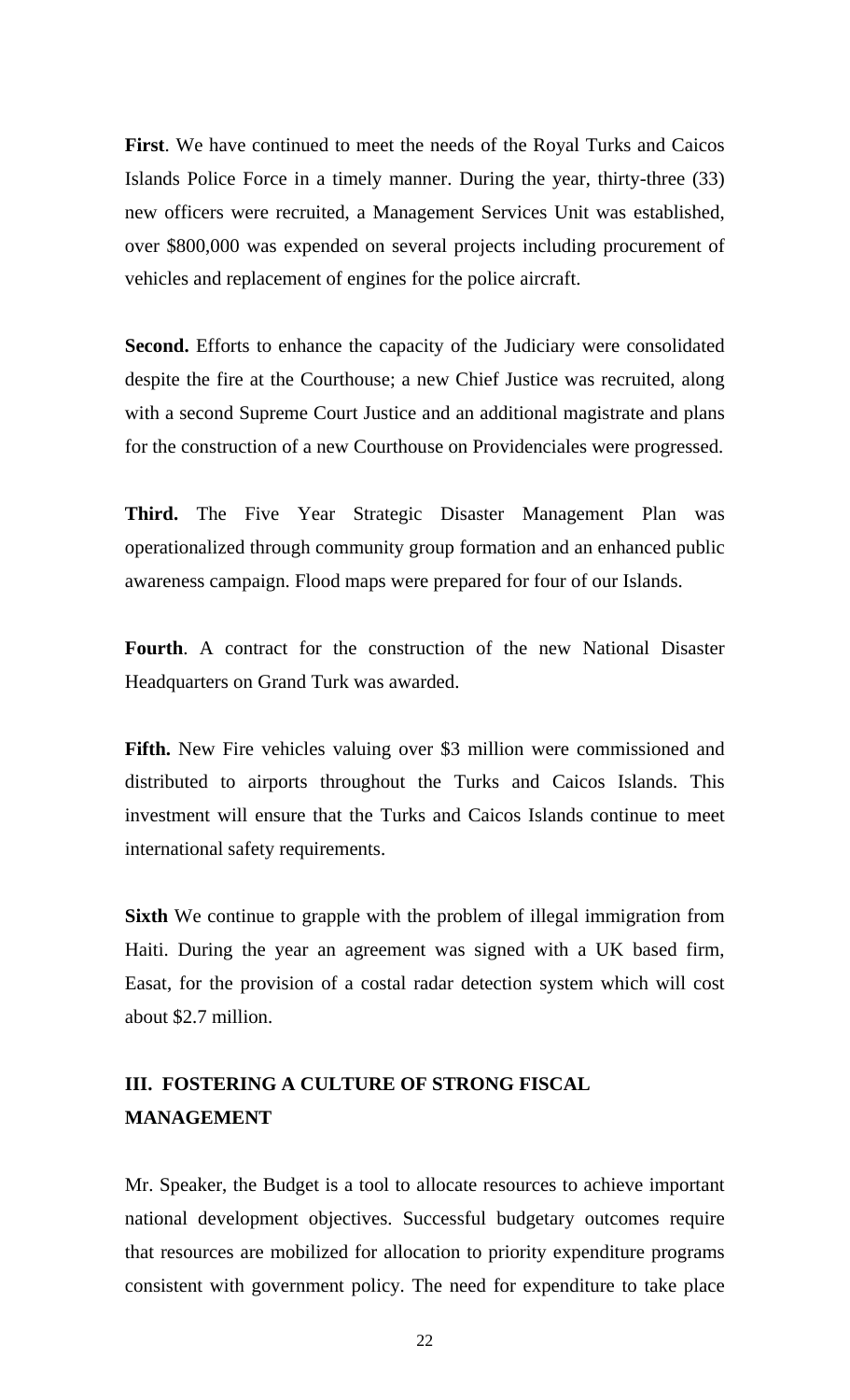according to a legal mandate is paramount and systems must be in place to achieve value for money, while maintaining transparency and accountability.

Mr. Speaker, an internationally accepted budget Performance Measurement Framework includes the critical dimensions of an open and orderly Public Financial Management system. These are as follows:

- 1. **Credibility of the budget:** the budget must be realistic and should be implemented as intended;
- 2. **Comprehensiveness and transparency:** the budget and the fiscal risk oversight must be comprehensive and fiscal and budget information should be accessible to the public;
- 3. **Policy-based budgeting:** the budget must be prepared with due regard to government policy;
- 4. **Predictability and control in budget execution:** the budget is implemented in an orderly and predictable manner and there are arrangements for the exercise of control and stewardship in the use of public funds;
- 5. **Accounting, recording and reporting:** Adequate records and information are produced, maintained, and disseminated to meet decision-making, control, management, and reporting purposes; and
- 6. **External scrutiny and audit:** there must be adequate arrangements for scrutiny of public finances.

Mr. Speaker, these dimensions present a useful framework in which our financial management system can be assessed, and enhancement measures implemented. This is imperative if we are to strengthen and improve financial management for sustainable development.

Accordingly, we must make an honest assessment of the current position, as we begin the process of rebuilding our reserves in a period of economic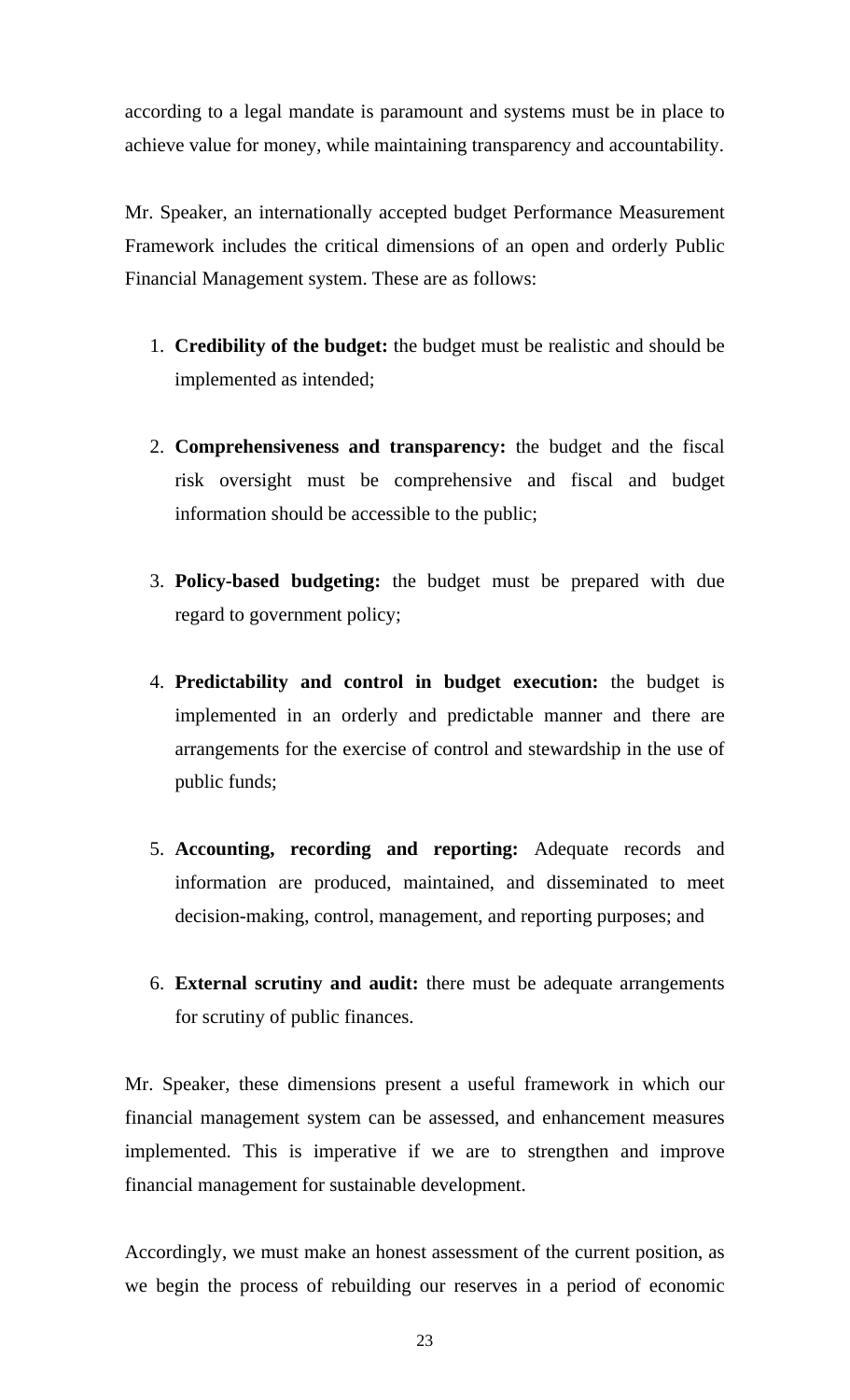uncertainty. This will require a period of 'belt-tightening' for us to sustain current gains and keep our economy in a sustainable growth path.

Mr. Speaker, with the benefits of hindsight, we have to acknowledge that the expansion in recurrent expenditure programs has not been very orderly or predictable. According to recent Audit Reports, annual recurrent expenditure growth averaged over 20%. This is in spite of the fact that we have stated that our main fiscal objective was to contain recurrent expenditure growth, below recurrent revenue growth.

We have to also acknowledge that over-expenditure has become chronic. The increase in recurrent expenditure has been system-wide; although it is most significant in a few areas: overseas medical referral and scholarships and in a few statutory bodies.

We have to further acknowledge that expenditure in excess has incurred without the mandated supplementary budget approvals by this Legislature taking place, in advance.

We have to acknowledge that there is significant divergence between projects that are implemented and those approved as part of the Budget.

Moreover, we have to acknowledge that while expenditure and revenue management systems are automated, the reports are not used by managers to inform policy making as adequately as is possible.

Finally Mr. Speaker we have to acknowledge that in this time of economic expansion where there have been windfall revenue, there has been some relaxation of revenue collection effort. And my Ministry takes full responsibility for the areas where Revenue Control and Customs have oversight. We intend to lead by example in taking corrective measures and would encourage and support other Ministries in doing likewise.

Mr. Speaker, our efforts to improve Public Financial Management in line with internationally accepted best practices can only be successful after the introspection I have just concluded. Our efforts have in fact begun as part of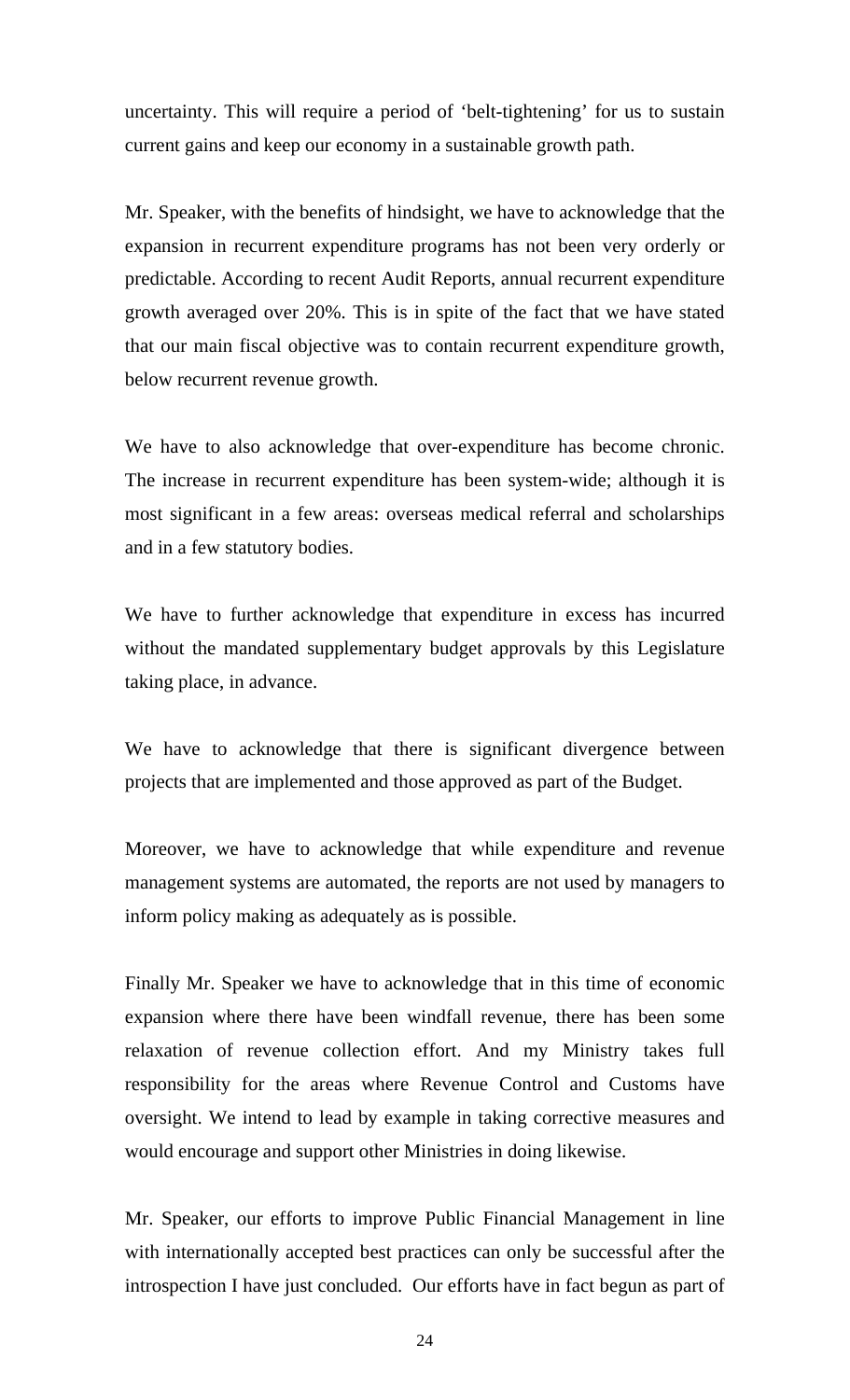the Fiscal Stabilization Plan we introduced during 2007/08. This notwithstanding, we have to acknowledge that the outturn from 2007/08 still reflects serious difficulties in controlling discretionary recurrent expenditure and a lack of adherence to proper budget management principles systemwide. The measures contained in the Fiscal Stabilization Plan must therefore be enhanced and enforced during 2008/09. This would also include a plan to address some of the issues and acceptable recommendations raised in recent Audit Reports and UK National Audit Office Report on risk in the Overseas Territories.

Mr. Speaker, 2008/09 therefore has to be a year of adjustments and 'belttightening' to foster a culture of strong public financial management, which must remain in place once this period of global economic uncertainty ends.

Beginning now, we need to establish policies and a management framework that would guide fiscal reform in our system, with the aim of reducing unnecessary expenditure, enhancing mechanisms of revenue collection, retooling systems that assure transparency and accountability.

Second, we must structure our fiscal and economic policies in a manner that substantially promotes investor confidence in our islands; that helps to facilitate growth in services through business growth and development.

Third, our budgetary process must be adapted to ensure enhanced participation of our social partners, a process that would strengthen accountability and transparency in the way we manage the budget. Embedded in this process must be the development and implementation of economic forecasting, a tool that is likely to provide greater information on current status and the options available to successfully move forward.

Fourth, it is critical that complete reviews are undertaken in all segments of government, inclusive of our health and education sectors, tourism promotion, marketing programs and welfare programs, which will be better targeted to impact those most in need. Again, this is related to issues of efficiency, productivity, and the elimination of wastage. In other words, this "belt-tightening" that I speak of must extend into every Ministry,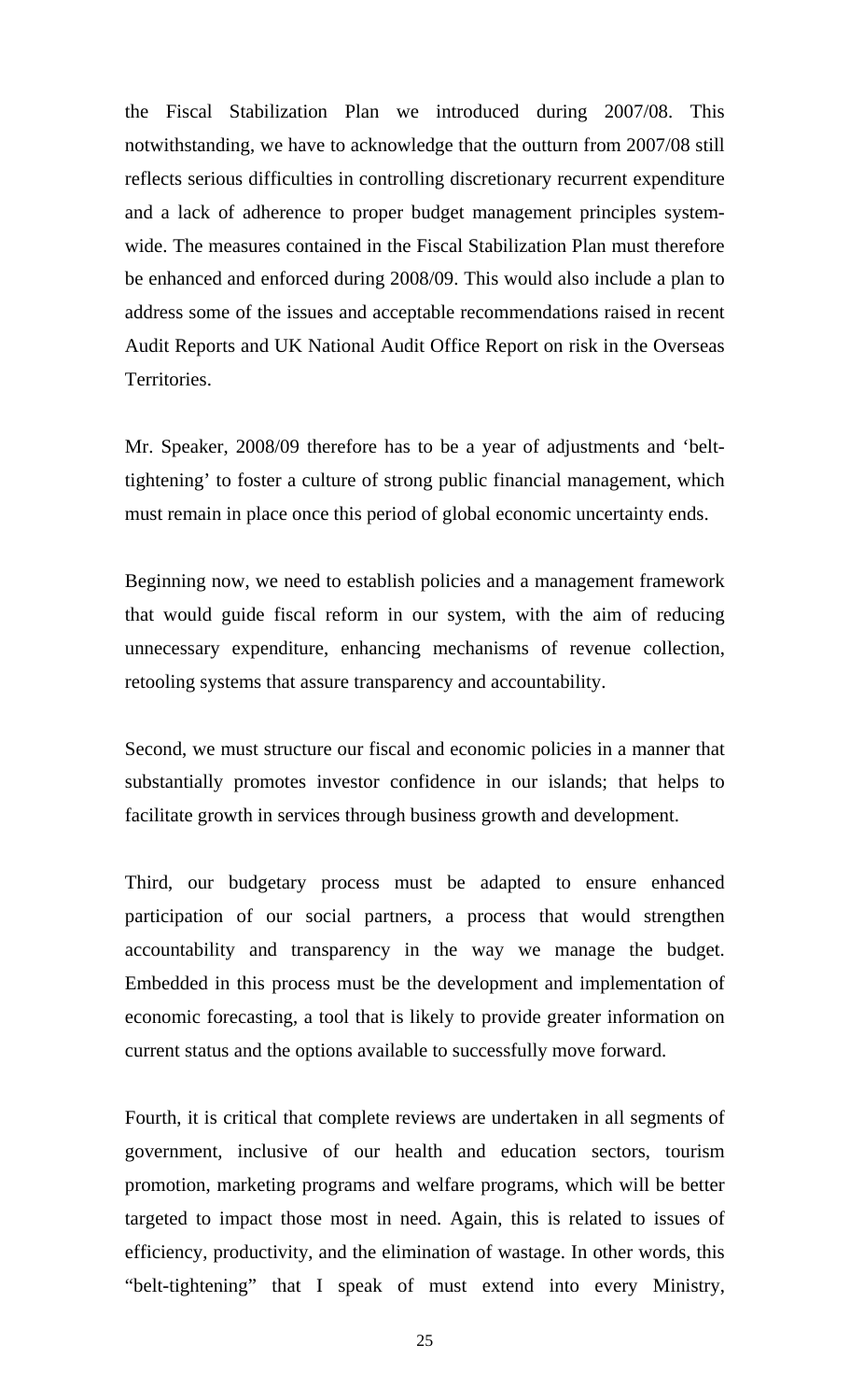Department, program and activity. None should be exempted, including my own.

Consistent with the ongoing need to foster a culture of strong public financial management and accountability, we would adopt two broad policy objectives for the medium term.

Our first objective is to strictly prioritize and control expenditure in line with what is appropriated; and to seek supplementary expenditure during the year if there is need for additional expenditure.

Our second objective for the year is to aggressively collect and account for all revenue due to the government, including a reduction in concessions and exemptions. This is an interim measure as a far reaching revenue study is to be undertaken during the year.

Mr. Speaker, some of the key policy measures to be implemented during the year by the Ministry of Finance under Objective 1 are as follows:

- 1. Budgets would be loaded and funds checked on a monthly basis to ensure that prospects for excess expenditure are captured early to allow Accounting Officers to make appropriate adjustments and or inform the Permanent Secretary for Finance and Economic Planning of the need for supplementary appropriations as required by law.
- 2. An allocation of \$1.5 million is being made to the Contingency Reserves to address excess expenditure requests until supplementary appropriations can be approved. I want to stress that the allocation of this amount would not be used to encourage Ministries and Departments to incur unnecessary expenditure.
- 3. The Ministry of Finance will convene monthly expenditure and revenue meetings with high risk expenditure departments and key revenue departments; and with all departments at least quarterly to monitor expenditure and revenue, and make appropriate adjustments, if necessary.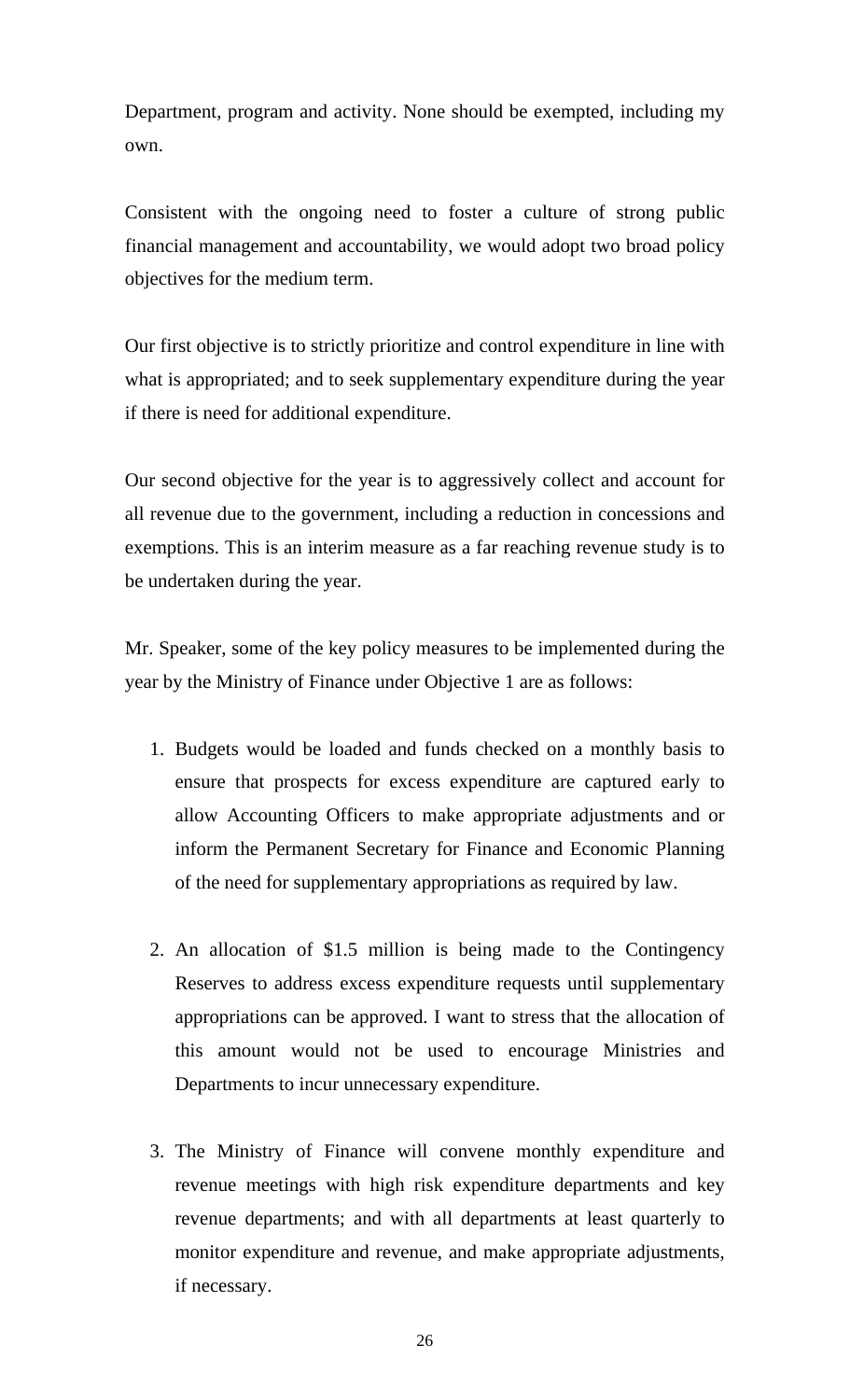- 4. A plan will be developed in conjunction with the Ministry of Works to control and improve the management of building leases to achieve better terms and conditions for the government.
- 5. A review of major contracts would be undertaken to ensure compliance with tender requirements and value for money.
- 6. Efforts to strictly monitor major expenditure areas (Scholarships and Medical Referrals) which began last year would continue.
- 7. Serious work to control medical referral cost which is becoming a drain on our entire revenue system has to commence before the new hospitals are commissioned. Accordingly, the Ministry of Finance will facilitate the work of the Ministry of Health to better control overseas treatment abroad costs: including the introduction of new Medical Treatment Abroad Policy (TAP), support to establish the new Treatment Abroad Unit and engagement of consultants to review and objectively assess all overseas contracts to reduce costs. I would require the Ministry of Health to agree a Treatment Abroad costs containment plan with the Ministry of Finance for the year by July.
- 8. As a nation, we have to work together to address the problem of rising healthcare costs. Citizens need to use their insurance, if they have them; and if they do not have insurance they should consider doing so; and should lead healthy lifestyles. This is part of good household management and responsibility to us and our children. Government will therefore in the future only refer patients in cases of emergency situations.
- 9. With respect to scholarships, expenditure will be capped at the level of the 2007/08 Budget. This program is vital to our future development and productivity but it will be continuously assessed to ensure value for money and that scholarships are being offered in priority areas.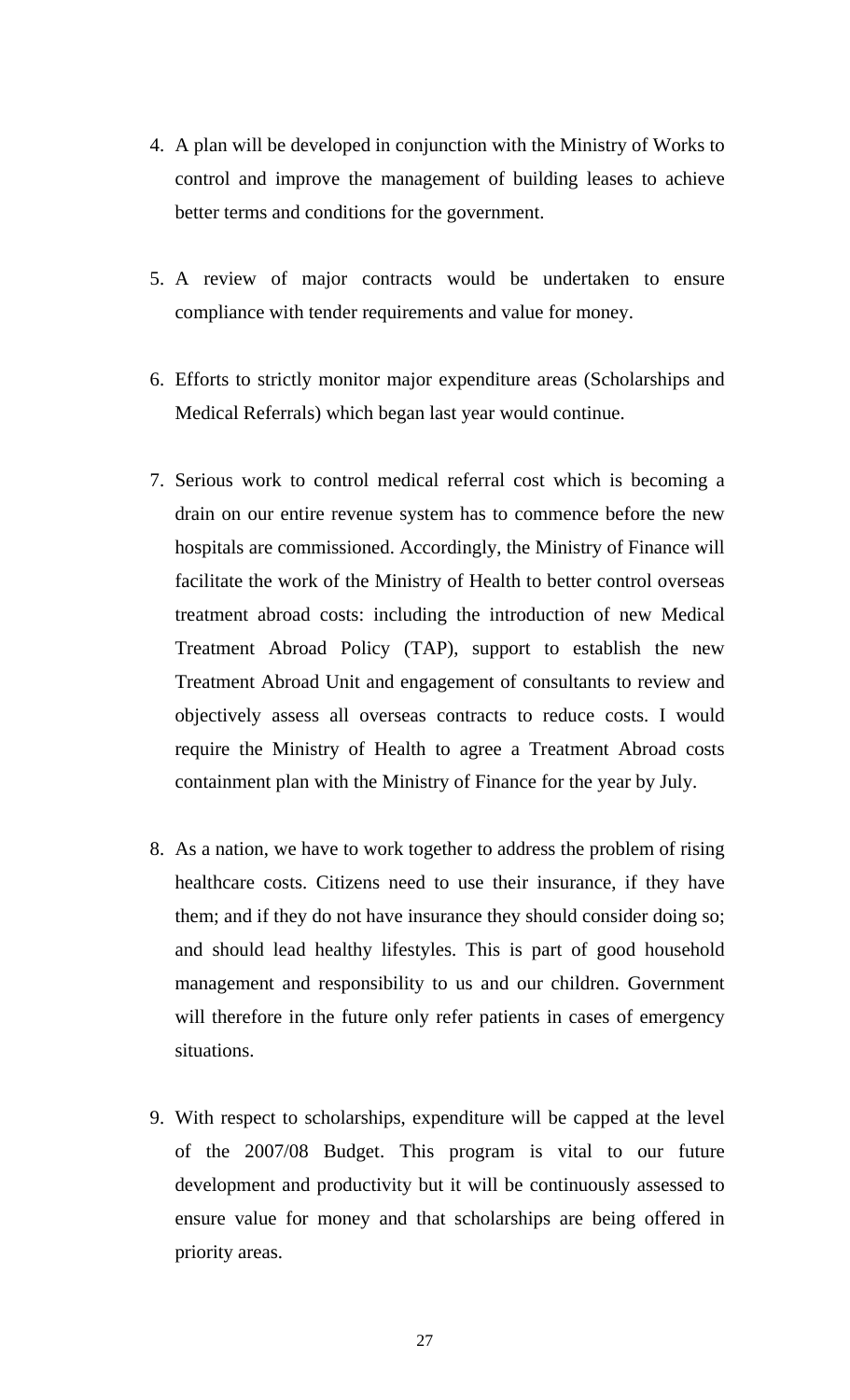- 10.The Ministry of Finance would seek to agree with the Ministry of Education a Scholarships Expenditure Containment Plan for the year by July; and facilitate and support initiatives by the Ministry in this area.
- 11.The Ministry of Finance would seek to encourage open tendering and to limit the use of limited tendering, except in cases of urgency.
- 12.It defeats our objectives if we can control spending within the central government and leave 'some' statutory boards to do as they like with public funds. The Ministry of Finance will therefore work along with relevant Permanent Secretaries to ensure improved financial management within statutory bodies.

Mr. Speaker, some of the key policy measures to be implemented during the year by the Ministry of Finance under Objective 2 are as follows:

- 1. The Ministry of Finance would seek timely assistance from Office of the Public Service Management (OPSM) to strengthen key revenue departments by ensuring filling of existing staff vacancies and assessing and implementing staff development plans.
- 2. A rationalization of several fees and charges would be undertaken during the year to take account of changes in the structure of the economy.
- 3. Key revenue departments will be required to be proactive in collecting all revenue and would be aided by public relations campaigns.
- 4. A statement of revenue arrears and amounts owing to government would be prepared. Action would be undertaken to settle arrears and other claims.
- 5. Starting this year, concessions and exemptions would be limited to a 50% effective tariff reduction, except in special situations where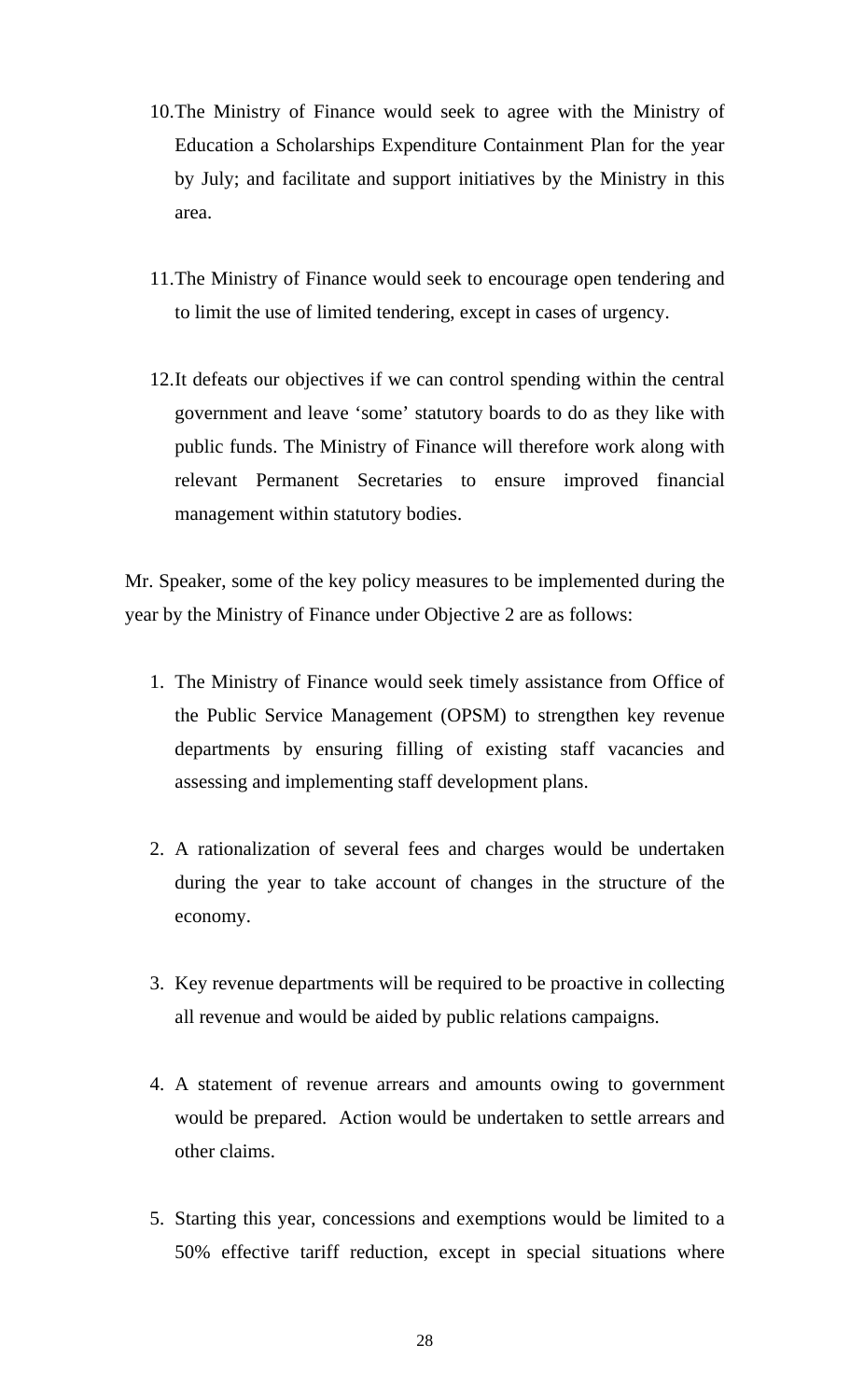concession are targeted to empower Belonger projects which have 100% Belonger involvement.

- 6. A plan would be prepared and implemented to improve revenue modeling and forecasting as a follow up to technical assistance from CARTAC during 2007/08.
- 7. A Stamp Duty Implementation Unit would be established within the Ministry of Finance and Economic Planning to continue to collaborate with stakeholder departments to build a database, and develop a better understanding and estimation of stamp duty transactions.
- 8. The Ministry of Finance will make efforts to build the capacity of line-ministries as part of our efforts to better collect revenue.

Mr. Speaker, as part of our efforts to foster a culture of strong financial management, the Ministry of Finance will seek to build the capacity of line Ministries and statutory bodies to better plan and manage resources and eliminate waste. A number of complementary activities will be implemented during the year as part of this effort.

A post budget Seminar will be facilitated by the Ministry of Finance on April 30, 2008 to discuss financial instructions for the year.

The Ministry of Finance would seek to collaborate with the Office of Public Service Management, Audit Department, and in some instance outside consultants to undertake regular capacity building seminars and workshops for line Ministries. Topics to be covered would include: use of monthly revenue and expenditure statements to inform budget management, project appraisal, budget timetable, tendering, role of Accounting Officers and administrative procedures for the Development Fund.

Mr. Speaker, in concluding this dialogue on fostering a culture of strong public financial management, I am convinced that the measures I have outlined will be successfully implemented and will bring our management regime in line with international best practices. This is an opportune time to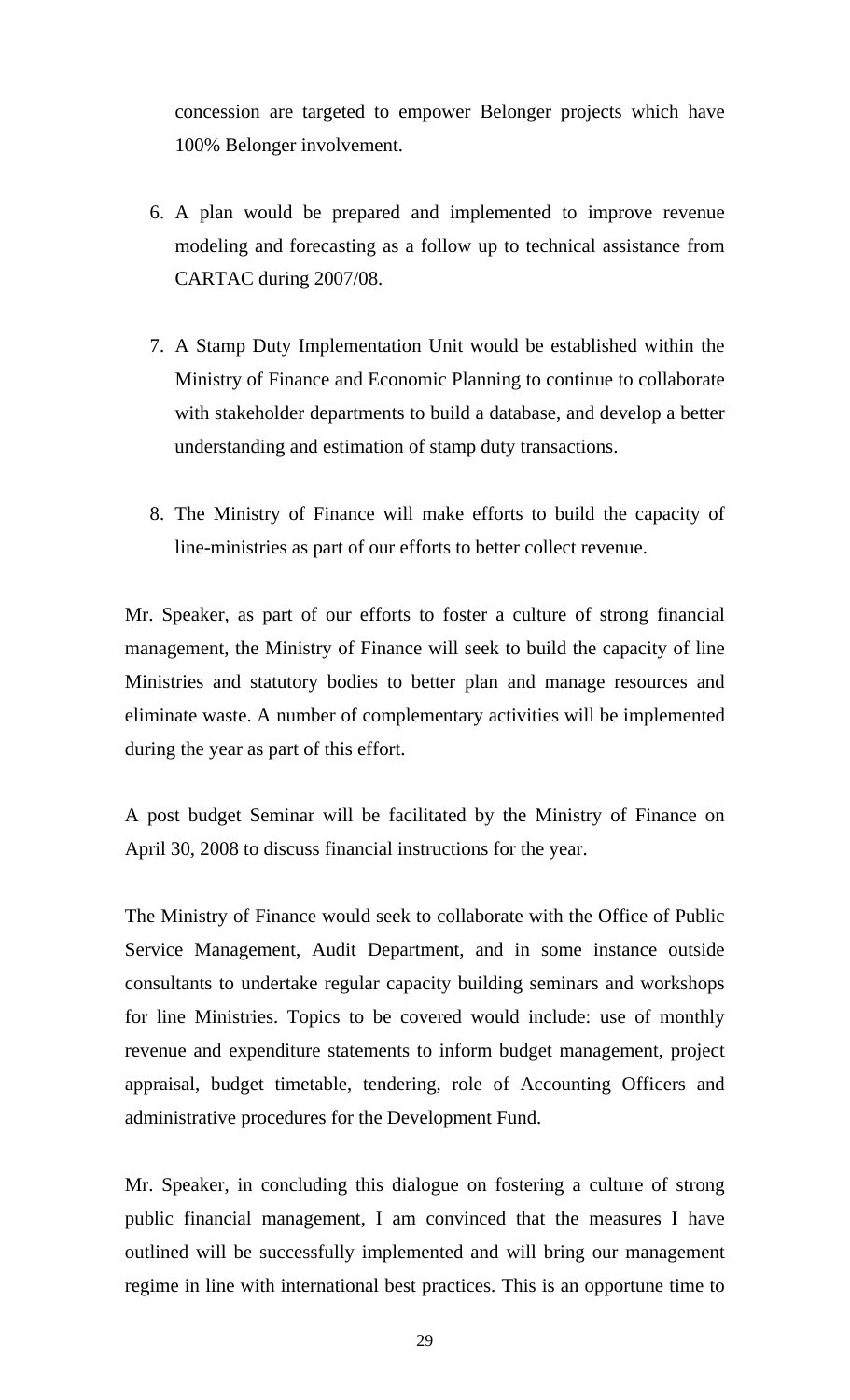implement the measures I have outlined and I wish to reiterate that a culture of strong public financial management and accountability must be retained after this challenging period.

#### **IV. FISCAL PLANS AND POLICY MEASURES 2008 TO 2011**

Mr. Speaker, I would now like to outline our broad fiscal plans and policy measures to 2010/11.

The Turks and Caicos Islands government operates a cash accounting system. This means that the government can only spend what it collects. Our ability to borrow or to make use of a bank overdraft facility is dependent on the responsiveness of the United Kingdom government, whose main policy objective as far as we are concerned is to limit their contingent liability.

In the absence of our own national currency, the government can only use fiscal policy to influence economic performance.

Mr. Speaker, given the structure of our economy, we had to depend on customs duties and transactions fees and charges to finance recurrent and development expenditure. Since monetary policy is not applicable, we cannot increase the money supply or lower interest rates to spur economic activity. Our main policy variables are the reduction of customs duties, reduction in stamp duty on conveyances and concessions on acquisition of Crown land. Successive governments have used these few variables to engineer a very strong and robust national economy in these Islands, despite the vagaries of the economic and construction cycles. This not withstanding, the United Kingdom government and others are critical of the way we have used the few policy variables at our disposal to grow our economy, without their support.

Mr. Speaker, economic expansion continues in the Turks and Caicos Islands due to several up-scale private sector projects taking shape and ongoing government infrastructural investments. Both private sector and government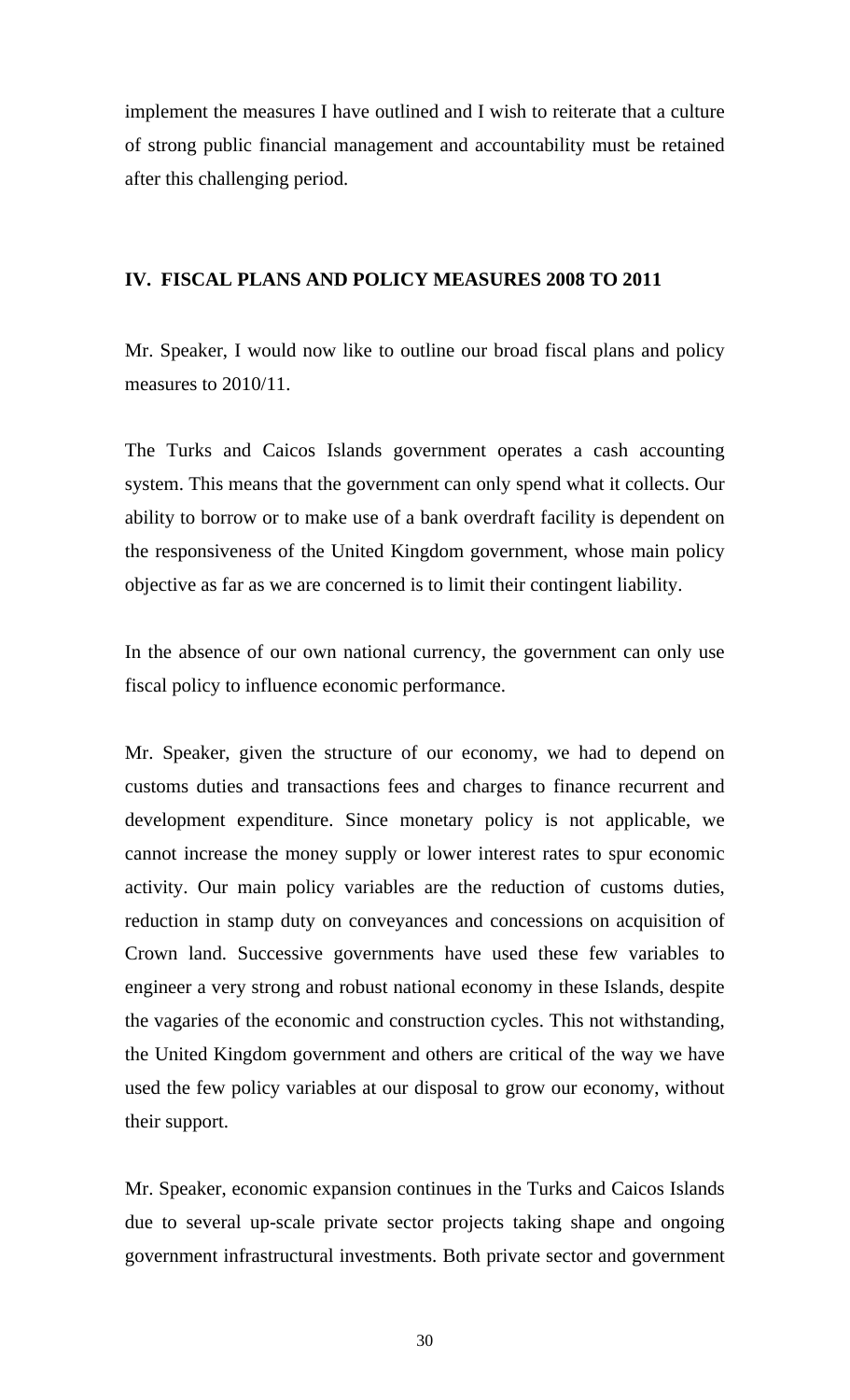investments have taken place on several islands as part of our balanced development objective. Mr. Speaker, Private Sector projects ongoing across the Islands which should be completed within the next year or so include: West Bay Club, Wymara, Grace Bay Estates, the Italian Villas at Beaches and the Atrium on Providenciales; the Wyndham Cacique Royal on Grand Turk, Royal Reef on North Caicos, the Ritz Carlton on West Caicos, the Turks and Caicos Sporting Club on Ambergris Cay and several other projects which are at an advanced stage of planning for South Caicos, Salt Cay and Middle Caicos.

Mr. Speaker, I have already elaborated on the international economic context in which we have to pursue our development objectives over the next few years. Despite our plans and strategies, we have to remain aware of international developments and manage our affairs with the necessary degree of caution and prudence. This is necessary since international developments are exacerbating cyclical effects in the construction sector since developers and investors would have to access financing in a more risk-averse financial sector with tighter credit regulations. This could tamper growth prospects, here, resulting in revenue growing at a declining rate. Accordingly, we have to adopt a fiscally conservative stance for the next financial years.

Mr. Speaker, we estimate gross domestic product growth over the next few years to average over 10% per year. Positive Revenue growth should therefore continue. We are forecasting that revenue would grow by 3% over last budgeted amount during 2008/09 and would continue to increase over the next few years and should total about \$780 million.

Efforts to collect revenue would be matched by concerted efforts to continue to control recurrent expenditure growth. Total recurrent expenditure should be about \$700 million over the next three years. Recurrent expenditure growth should average 1% per year during the next few years.

Mr. Speaker, some might question our ability to contain recurrent expenditure. Mr. Speaker, the winds of success beckon us because solutions to our key challenges in the areas of health and scholarship cost containment are within our grasps. Within the next two years, the two new hospitals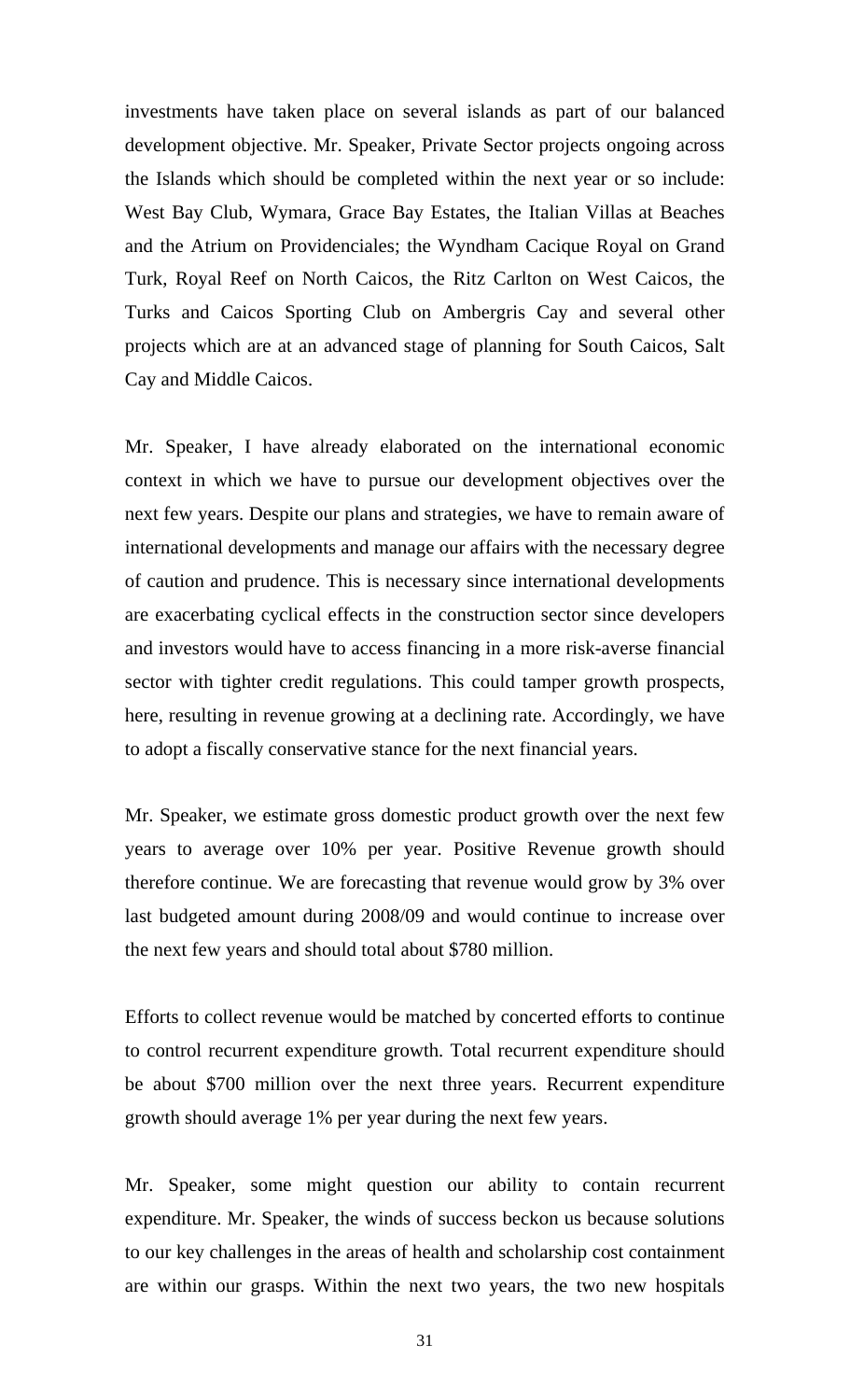would be operational and National Health Insurance would be introduced to contain health sector costs. While in the area of scholarships, greater use would be made of the home study course at the Community College and via the internet; more students would be sent to the United Kingdom to take advantage of reduced tuition costs, and efforts to send students to fewer schools on the basis of financial agreements would take effect. Furthermore, Mr. Speaker, we have the resolve and have acknowledged that in some instances expenditure was too liberal.

The combined efforts to collect revenue and contain recurrent expenditure would allow us to generate increasing surpluses on the Consolidated Fund to begin the process of rebuilding our reserves, to lessen effects of economic cycles; and again be in a position to make transfers to the Development Fund. Accordingly, during 2008/09 we plan to make transfers of about \$3 million to each of the Development and Reserve Funds. Transfers to these two Funds should progressively increase over the three year budget period. We are therefore forecasting Development Fund and Reserve Fund balances of \$37 million and \$24 million respectively at the end of 2010/11.

Mr. Speaker, Members of this Honourable House, we plan to limit new borrowing during the next few years. Our primary activities during 2008/09 would be to continue ongoing projects, using local capital revenue and debt consolidation and refinancing to allow us to obtain savings as interest rates decline in major capital markets. During the next three years, new debt should be about \$60 million. Average debt service cost should therefore remain below \$10 million. We should therefore remain well within the scope of the net debt and debt service ratios and should become compliant with the asset ratio by 2010/11.

As part of our efforts to expand development project absorption, we plan to finance several projects through Private Finance Initiatives. Such projects would include: construction of schools, and an expansion at the Community College on Providenciales and the construction of a new courthouse and police station on Providenciales and the redevelopment of the port at South Dock. These projects would be affordable since we have limited long term debt service obligations for the size of our economy and revenue base. These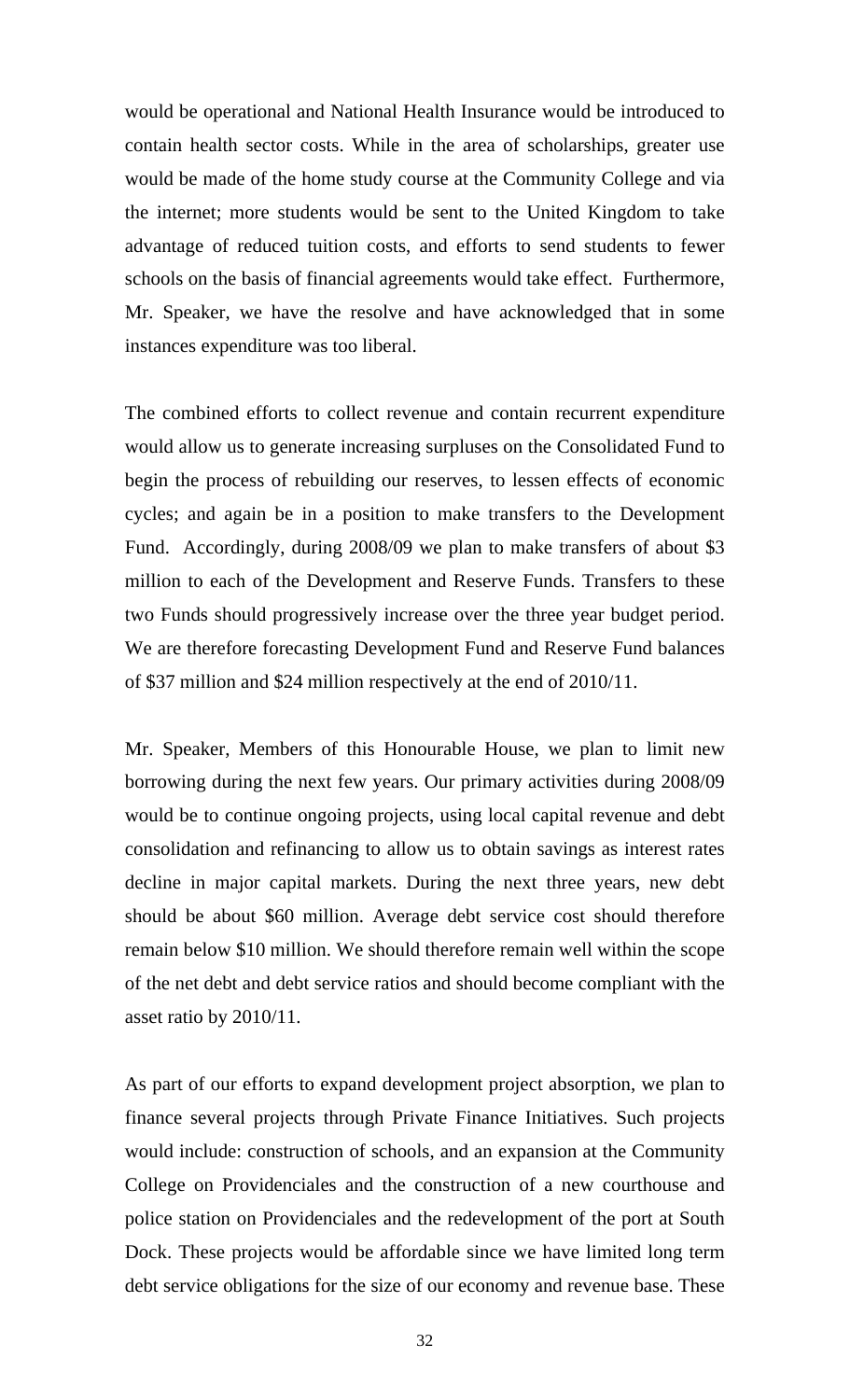projects are consistent with the Ten-Year Economic Development Plan and would be undertaken through competitive tendering.

In my last budget address, I announced plans to issue a \$100 million Turks and Caicos Islands Development Bond. This is still of importance to us as we explore options to keep our economy growing. In this regard, during 2008/09 we will seek technical assistance to establish a government backed Real Estate Investment Trust to use our substantial land assets as a means to mobilize funding for our development efforts, without having to physically dispose of assets.

#### **Revenue Measures for 2008/09**

As I have already indicated, revenue growth declined during 2007/08 as a result of softening in the real estate sector and the fact that we are at an early stage in the construction cycle of many tourism projects. Mr. Speaker, we have attempted to stimulate this economy through a stimulus package which took effect on the April 1, 2008 and should run through June  $30<sup>th</sup>$  2008. We will continue to monitor the impact of this stimulus package.

As part of the new Budget, we will provide funding to undertake a major review of our revenue regime to modernize it, improve equity and objectivity and make it more sustainable and elastic in line with the changing nature of our economic structure. This review will involve consultations with the business sector and other stakeholders. I can assure you my fellow citizens that direct taxation is not being considered as part of this revenue review.

However, as an interim measure, the Ministry of Finance, with input from relevant departments, has undertaken a review of fees and charges, many of which have not been reviewed for more than a decade. This review also took into consideration competitiveness of the Turks and Caicos Islands economy and changes in our economic structure as an opportunity to introduce a few revenue measures.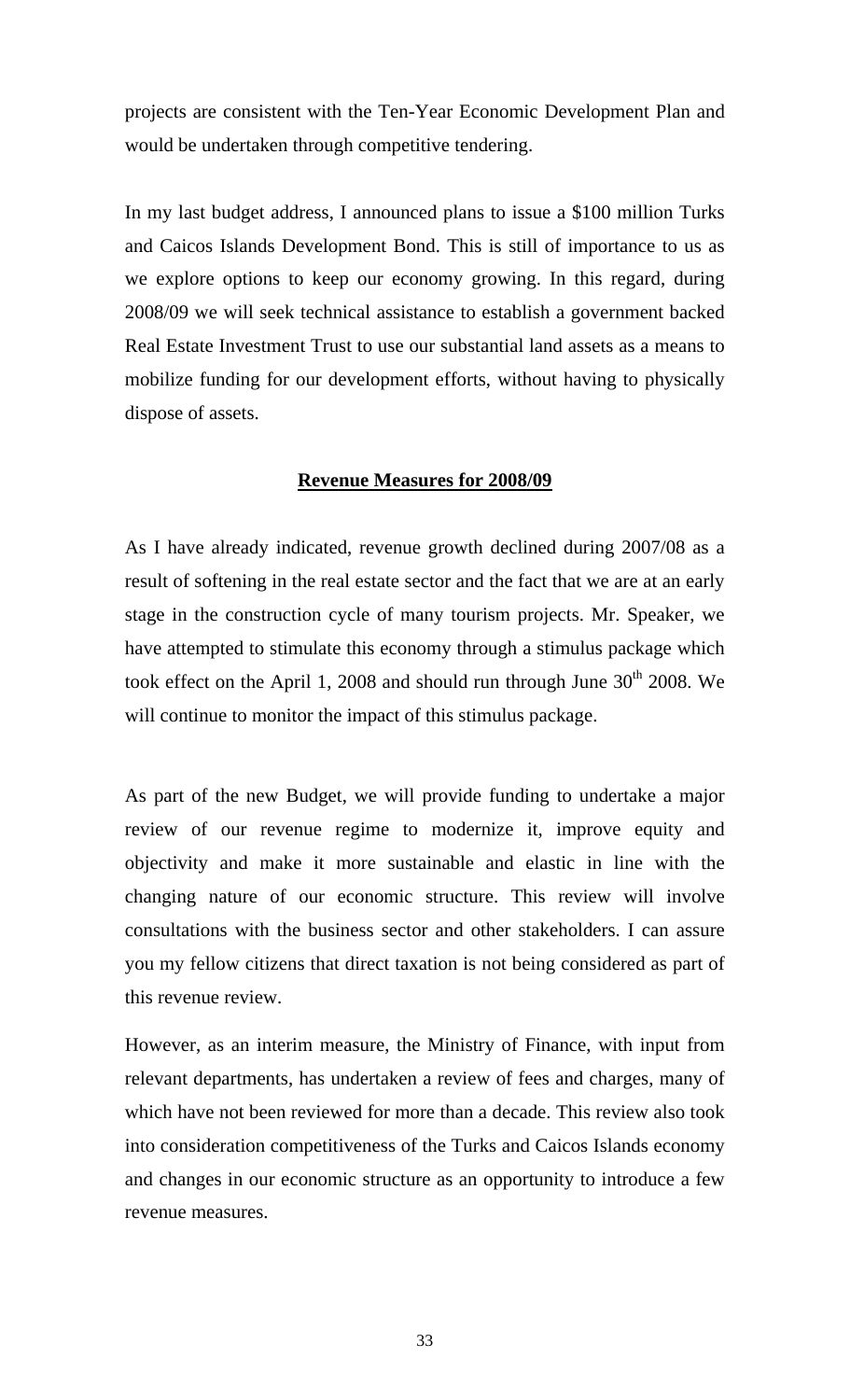Mr. Speaker, the new revenue measures are progressive and have been designed to limit impacts on the poor.

Mr. Speaker, within the foregoing context I am pleased to inform this Honourable House of a few new fees and charges we plan to introduce by July 1, 2008 and to increase the rate of several existing fees and charges that should take effect by the same date.

Firstly, as part of our efforts to redevelop the Providenciales Airport, several airport fees and charges under the Aerodromes and Air Navigation Aids Ordinance would be reclassified in line with the International Civil Aviation Organization (ICAO) regulations and several rates would be adjusted. International Departure Tax will be increased to \$40.00, an increase of \$10.00 per passenger and a new Airport Development Charge of \$55.00 per passenger would be introduced. In addition, a major review of airport aircraft landing and parking fees would be implemented. The incremental revenue impact of these changes which will be collected by the Airports Authority is conservatively estimated at about \$16 million.

Secondly, a levy will be introduced on money transfers through money transmitters and telegraphic transfers and drafts through Banks. The levy will be applied at 50 percent of the rate currently charged by money transmitters and Banks for their services. We are conservatively estimating incremental revenue of \$2.5 million for the year as a result of the introduction of this levy.

Thirdly, a Migrant Health Processing Fee will be introduced to certify the health status of first time entrants to the labour market. The one-time fee would be \$100.00 per entrant. The incremental revenue impact of this new fee is estimated at \$1.5 million.

Fourthly, the value of goods imported into the Islands with full or partial exemption is increasing exponentially. It was estimated at over \$200 million last year. Accordingly a Customs processing fee of 2.5 percent of the value of goods imported would be introduced where full or partial exemptions have been granted. This would meet the cost of providing a service to the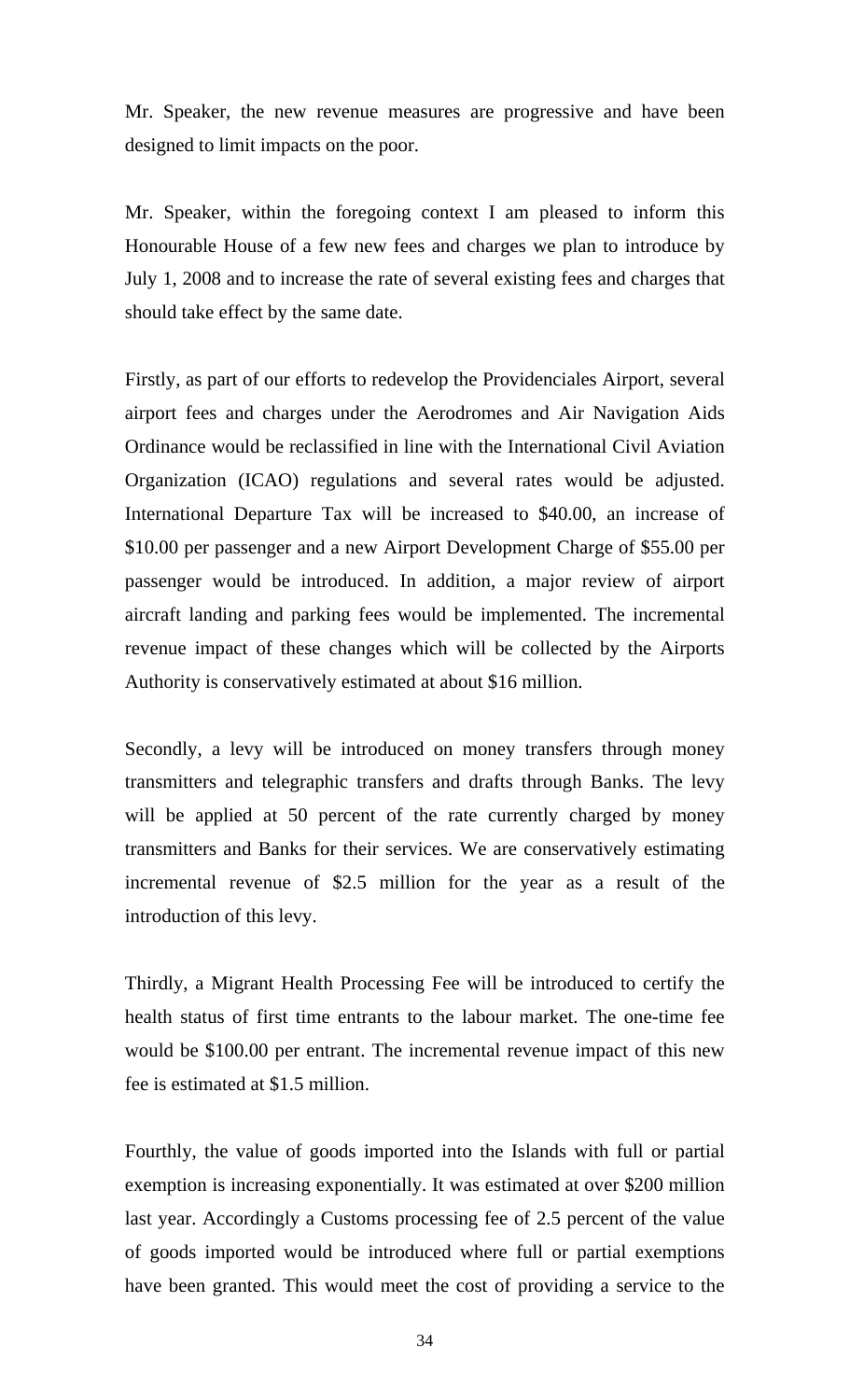public and is consistent with the 10 percent surcharge on non exempted imports into the country. The incremental revenue impact of this new processing fee is estimated at \$6 million.

Fifthly, in the Ministry of Natural Resources Land Registry - a minimum fee of \$25 would be introduced for all inspections and certified copies to capture the cost of providing this service to the public. Additionally, Fees and Charges in the National Parks system would be rationalized to have more revenue to protect the environment and capture revenue from new commercial activities in the parks. Incremental revenue of \$450,000 has been included within the budget to reflect the impact of these changes.

Sixthly, Accommodation Tax which was last reviewed almost a decade ago will be increased to 15%, reflecting a 5% increase. This will bring the tax rate in line with the average regional rate and would allow us to be able to allocate more funds to tourism promoting and marketing initiatives. The incremental revenue impact of this rate change is \$2 million.

Seventhly, Business License Fees and the miscellaneous category have been in place for ten years despite changes to our economic structure. Accordingly, a reclassification and fee revision initiative is long overdue. Specifically a minimum business licence fee of \$500.00 is being proposed and several new categories will be introduced and rates increased generally by about 50% on average to reflect a changing economic structure. Mr. Speaker, you will be pleased to know that senior citizens, above the age of 65, would be exempted from having to pay business licence fees.

Eighthly, as part of the new Immigration Ordinance several new fees and charges would be introduced and incremental revenue of \$2 million has been included within the Budget to reflect the planned changes.

Mr. Speaker, as part of our efforts to remove the disparity in applying cargo dues, as a result of concessions, with immediate effect we will reduce this tariff from \$9.00 to \$6.00 per tonne and will eliminate all discounts to importers effective January 1, 2008. This will have the effect of rendering null and void all letters that have been issued to importers through the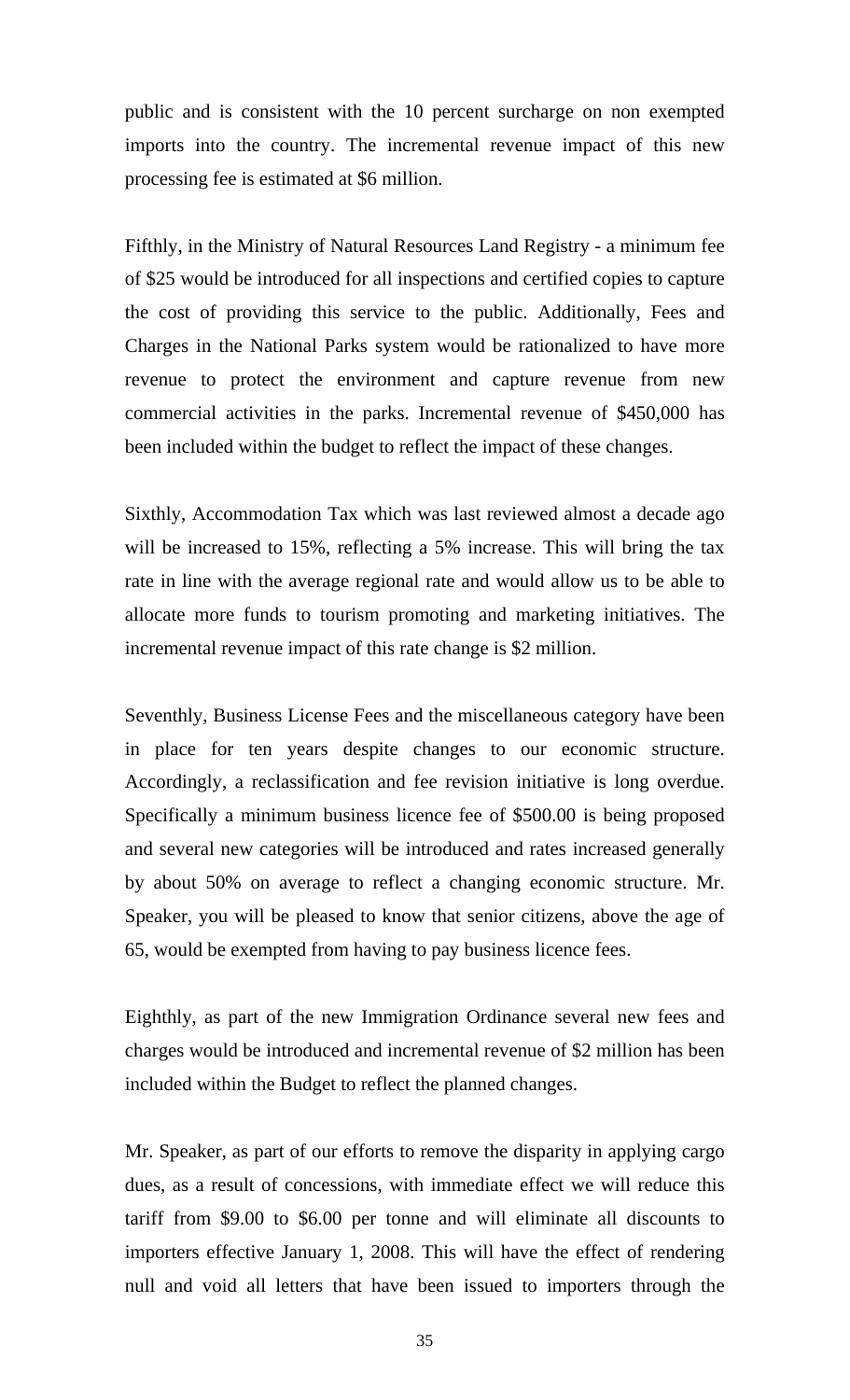Ministry of Finance for reduction in cargo dues and only those provisions that are enshrined in development agreements will be acknowledged.

Finally, Mr. Speaker, I want to assure the nation that this government is not seeking to place a drag on economic activity by introducing these charges at this time. Mr. Speaker, we simply want to rationalize fees and charges and ensure more equity in the revenue system.

#### **2008/09 Budget Parameters**

Mr. Speaker, taking into consideration the incremental impact of the change to the rate and the introduction of several new fees and charges and proactive collection effort, recurrent revenue for 2008/09 is estimated at \$244,911,045 which represents a \$38,093,774 or 18.4 percent increase over the 2007/08 outturn.

Mr. Speaker, the softening of revenue during 2007/08 preparation of the 2008/9 Budget was underpinned by the strategic objective of containing costs by keeping recurrent expenditure at 2007/08 levels. Additionally, recurrent expenditure was only approved to reflect full year impact of staff changes and transfers of programs from the Development Fund to the Consolidated Fund. Funding for priority areas such as law and order, tourism marketing and promotion, health and education sector cost rationalization were also favourably considered.

Overall recurrent expenditure is estimated at \$237,005,228 which represents an increase of \$1,437,918 or less than 1% over 2007/08 outturn. This amount also reflects the transfer of expenditure amounting to \$17.5 million for the Turks and Caicos Islands Airports Authority from the government's accounts. This amount also includes cost associated with the Provo Airport Company Agreement.

Mr. Speaker, ministries and Departments with major increases in expenditure are as follows: Office of Public Service Management (15%); Judiciary (25%) Office of the Premier (13 %), Ministry of Natural Resources (9%); Ministry of Health & Human Service (10%). Only three ministries or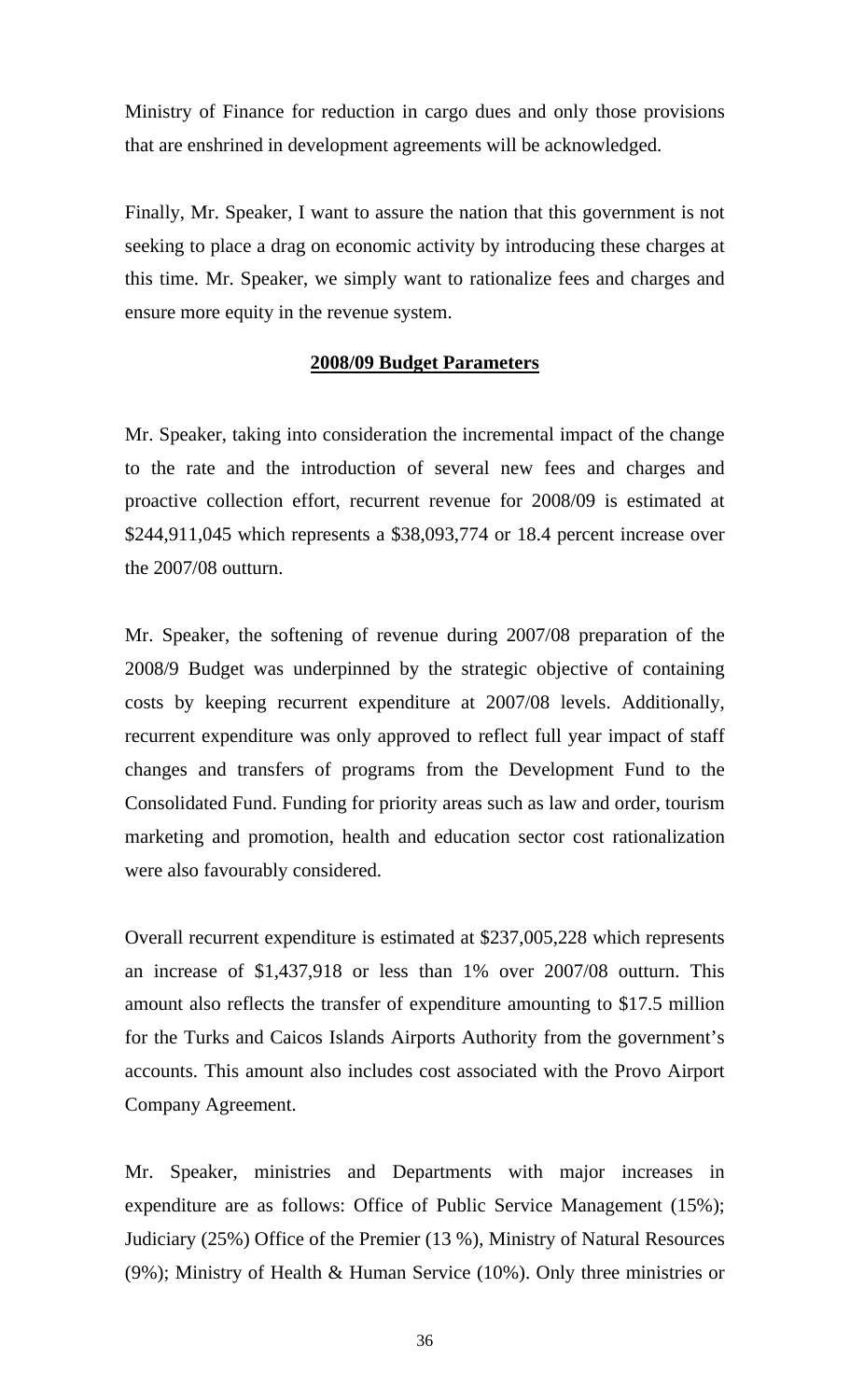departments have projected a drop in expenditure: Attorney General's Chambers (-1%); Ministry of Finance (-13%) and Ministry of Housing and Works (-12%). Several important expenditure heads have allocations as follows: Medical referrals (\$18.5 million, compared with an outturn of \$31 million), Scholarships (\$17.5 million compared with an outturn of \$20 million).

Mr. Speaker, two new programs have been introduced: Treatment Abroad Unit to manage all overseas health referral costs and Statutory Charges to capture the costs of debt service, lease payments, pensions and gratuities and other costs which are Charges on the Consolidated Fund.

Mr. Speaker, an analysis of manpower costs shows that new posts were only approved in key areas such as policing, judiciary, education and health sectors. In all, only 56 new established posts have been added, while 23 nonestablished posts have been added. This is a major achievement since in past years there were significant increases in the number of new posts, for example during 2007/08 over 300 new posts were added. Additionally all vacancies were reviewed. In cases where vacancies existed and new posts were agreed only partial year budget allocations were approved. Payroll costs have increased from \$69,978,441 in 2007/08 to an estimated \$70,930,725; an increase of less than \$1 million.

Mr. Speaker, several staff allowances reviews are being undertaken including a review of housing allowances and staff pay while on study leave. It is expected that the recommendations of committees looking into these matters would be implemented during the year and would have marginal expenditure implications. However, no provision is being included in the new budget for a major review of public servant pay and grade at the current time. Efforts would, however, be made to address anomalies in the current pay and grade regime that have already been expressed. Additionally, work which has already commenced to make reforms to the Pensions Ordinance would be continued.

Mr. Speaker, taking into consideration recurrent revenue and expenditure projections we are projecting a surplus of \$7,905,817 for 2008/09. We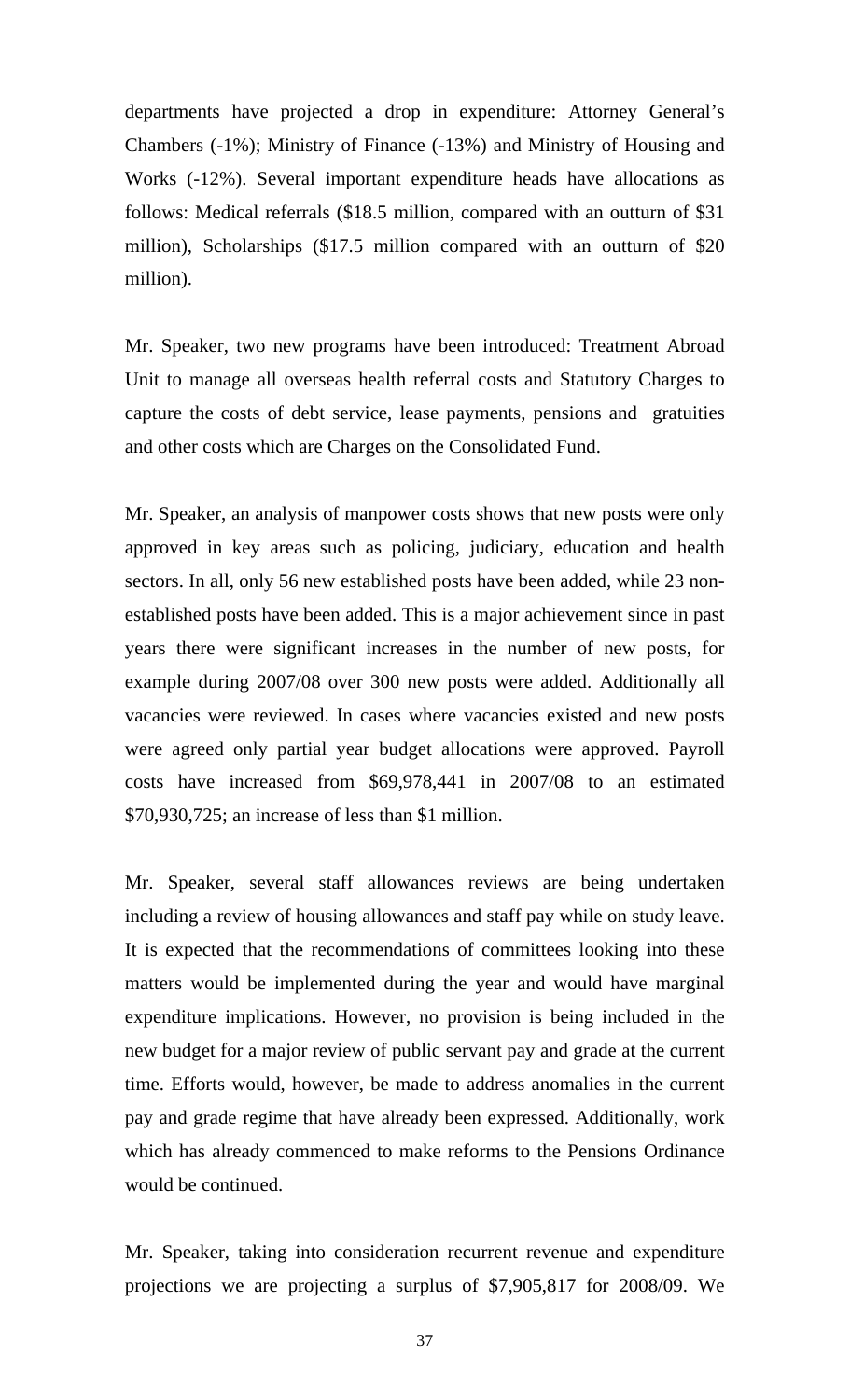believe this target will be met due to the resolve of my team in the Ministry of Finance and Economic Planning to take the necessary actions, some of which would be very unpopular, to aggressively collect revenue and raise awareness of the need to contain expenditure growth.

Mr. Speaker, I would now like to look at key parameters for the Development Fund during 2008/09. The priority would be to complete ongoing projects and to carefully plan the commencement of new projects. Mr. Speaker, I will leave it to my colleagues to present information on new projects and programs to be implemented during the years, except to mention that in my constituency of Over Back every effort would be made to modernize the NJS Francis Park with proper basketball and tennis facilities and the construction of a community centre to host events on the island of Grand Turk. This project is long over due and I will work with the relevant departments to ensure that this happens.

Local capital revenue for 2008/09 is estimated at \$61,419,123. This will be financed primarily through natural resources related transactions, the Infrastructure Development Fund and the Conservation Fund. It is not envisaged that government would undertake additional borrowing during the year. As part of our budget cost containment and in line with prudent financial management, we plan to refinance government debt to take advantage of current low interest rates in capital markets. This should allow us to obtain interest rate savings, better repayment terms and should also simplify debt management.

Mr. Speaker, we would explore options for Private Finance Initiatives (PFIs) with the private sector to finance several capital projects. These projects would be undertaken on the basis of affordability and the need to limit a dramatic increase in associated long term liabilities. These projects would also need to satisfy competitive tendering requirements to achieve value for money and efficiency compared to TCIG borrowing to finance such projects itself. The full life cost of all projects should be properly documented. It is expected that PFIs would be pursued to construct several projects on Providenciales such as the new police headquarters, the new courthouse, South Dock Redevelopment and a campus for the TCI Community College.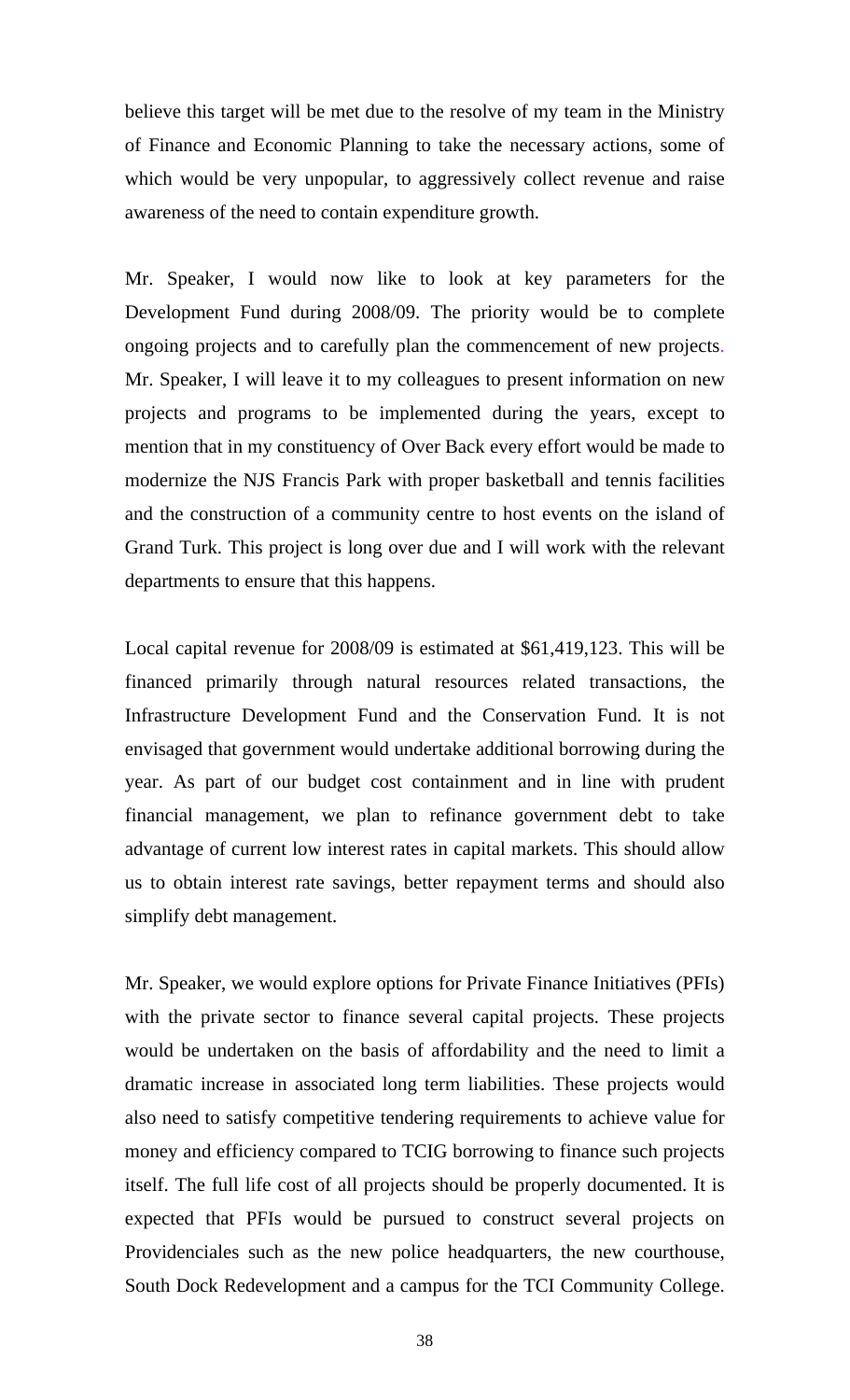The privatization of the water utility on Grand Turk, South Caicos and Salt Cay and the Caicos Islands should also be completed during the year.

Mr. Speaker, total development fund expenditure from all sources is estimated at \$86.7million; as follows: TCIG local capital revenue: \$61.4 million; grant funded expenditure: \$2.6 million [mostly from receipt of the EU grant]; loan-funded expenditure \$8.7 million and joint venture or PFIs: \$13.9 million.

Mr. Speaker, the appropriated Development Fund expenditure is less the amount for PFIs and funds which do not actually past through government account and is estimated at **\$68,695,977.00**.

#### **Economic Diversification**

Mr. Speaker, last year we discussed our diversification initiatives. Since that time, our advisors have developed a comprehensive 3 year medium term and 5 year long-term plan to give rise to a robust financial services sector here in Turks and Caicos Islands.

Our focus will be in Yacht and Jet registries; Yacht design, financing and insurance; Yacht construction and maintenance. The basis of these initiatives, Mr. Speaker, is the development of our company laws to ensure that the corporate platform is fit for the purposes. We have passed our Protected Cell Companies Ordinances. We are now turning our attention to work on our new Companies, Banking and Insurance and Arbitration Ordinances. I am advised that the new Immigration Ordinance has been completed and includes provisions aimed at supporting our diversification initiatives.

As a part of these initiatives, and consistent with the revenue measures I have already discussed, in the Financial Sector, following consultations with stakeholders, we propose with immediate effect to implement a general increase to all fees and introduce a few new ones for administrative services. The effective date for annual fees would be agreed with practitioners. These charges will bring our fees in line with those in competing jurisdictions and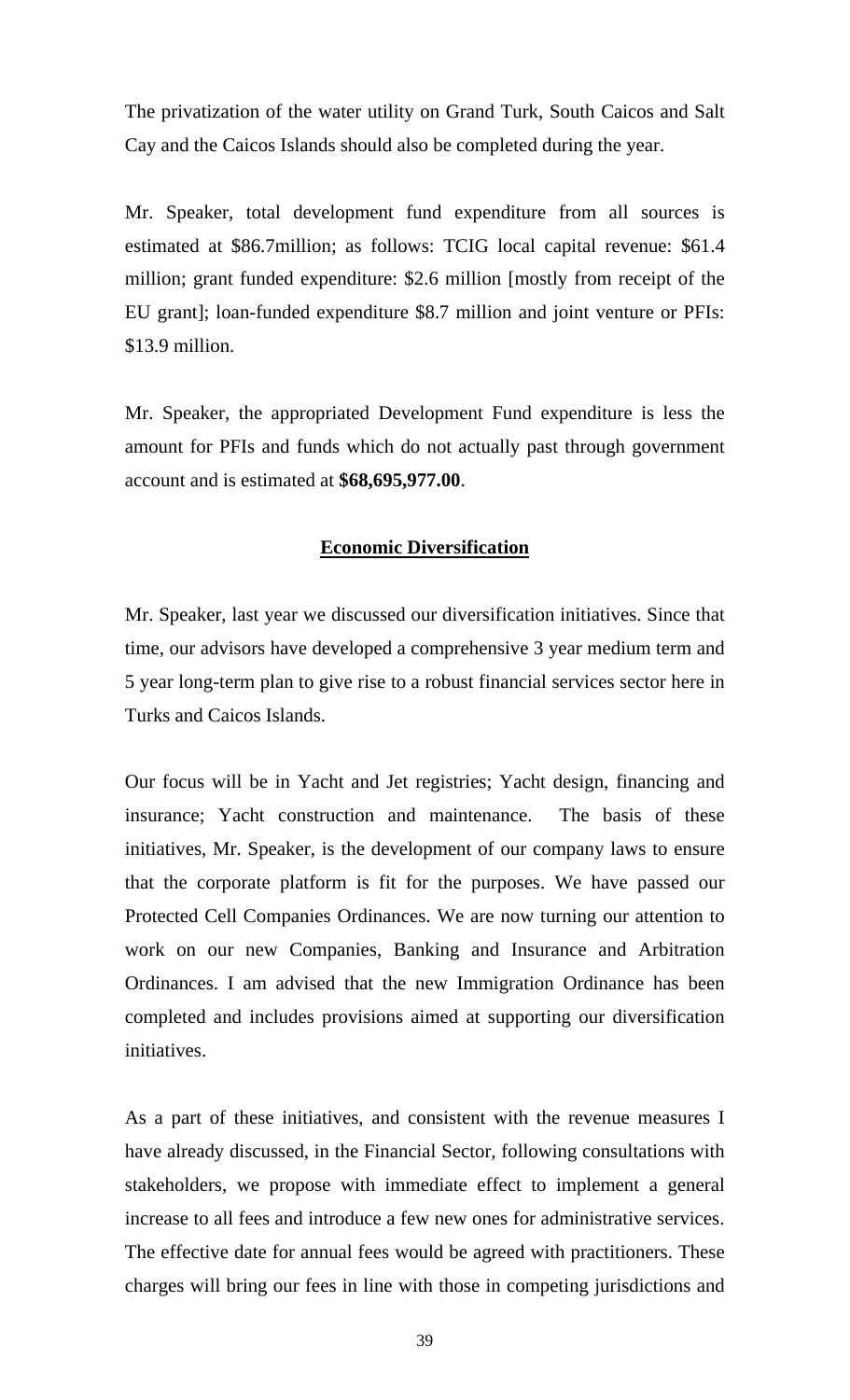should not affect our competiveness. The additional revenue for these fee changes will aid us in keeping and acquiring the best advice to drive our diversification process.

Mr. Speaker, as part of our efforts to diversify our economy during the year, we commissioned a Gaming Sector Development Plan. Funding has been allocated in this Budget to implement the main recommendations of this, which include: review of existing and introduction of new sector legislation; development of marketing to be implemented with private sector participation, staff capacity building and institutional reforms. I will keep this Honourable House informed of our efforts in this area as our Plan is implemented.

On this point, Mr. Speaker, it is important that our citizens, the business community and members of this Honourable House understand why diversification is necessary. The points I made at the beginning of this presentation had to do with external shocks to the global economy and the risks for our economy against forces we cannot control but in the face of which we must find solutions.

In this respect Mr. Speaker, diversification is a risk management strategy. As I suggested, we must look at diversity within tourism itself, and between tourism and the broader economy. As a government, we intend to increase the variety of sources of government revenues as a means of off-setting downturns in our main industry.

In managing these risks, the Ministry of Finance along with advisors will be examining the regional and global economy for opportunities which are amenable to Turks and Caicos Islands.

#### **Institutional Development Issues**

Mr. Speaker, I would now wish to make some remarks on some of the institutions which fall within the ambit of my responsibilities.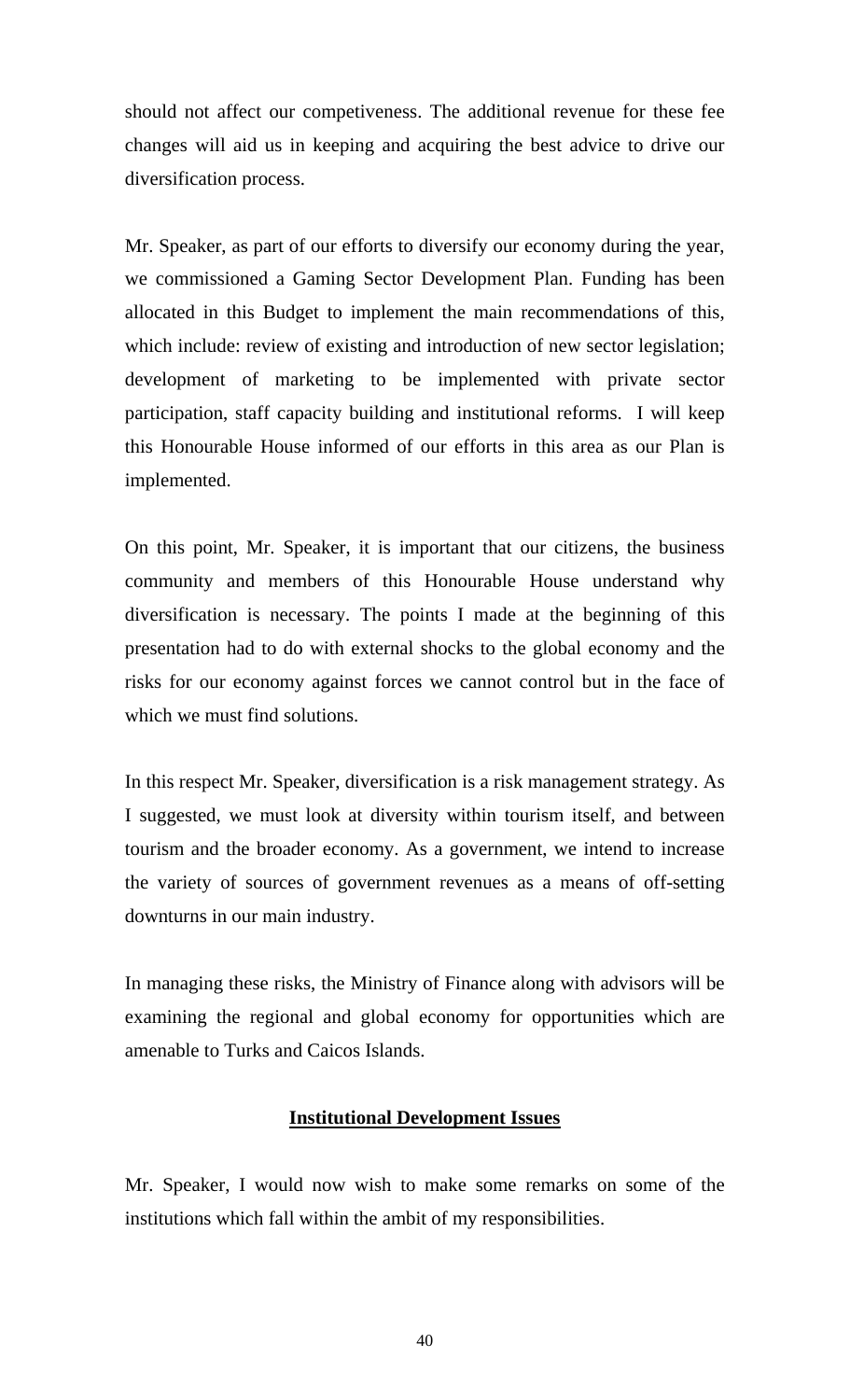The civil service continues to be at the centre of our national life. This is why during the year much progress was made in recognizing the contributions of civil servants and to turning the service into a performance driven organization. This year, as part of our commitment to the service, we observed the First Annual Civil Service Prayer and Family Fun Day. This was a very successful undertaking and will be continued in the future.

Mr. Speaker, the process of change and transformation within the public service, which I announced in my last Budget Address, has begun to take shape. Integral to our efforts is an effective change management programme which is to act as a catalyst in the development of an efficient and effective public service by seeking to create new opportunities to help the Turks and Caicos Islands push the frontiers of what is possible. Under this programme, technical support would be provided to strengthen local expertise through building a sound regulatory environment or upgrading skills in the public services. Technical support would be designed in such a way that it helps to build and raise productivity of public service resources; and would support activities with powerful demonstration effects.

This is key to be able to adequately develop the systems and capabilities needed for a changing Turks and Caicos Islands economy in a knowledgebased era. To this end, and as part of a thrust to create a professional public service, a new management team was appointed to lead and develop the public sector, under the direction of the Public Service Commission. The executive team which was appointed in November 2007 consists of an Executive Permanent Secretary, Permanent Secretary of Human Resources, Change Manager and a Director of Training.

Since this team was appointed, a new style of management by consultation, participation, transparency and accountability has been introduced. Vision 2012 was agreed during the year and articulates the public sector's strategic or priority areas for attention. These are set within a five-year period and are aimed at greater performance efficiency, affectivity and highlight the need for the development and alignment of human resources with the priority needs of the country.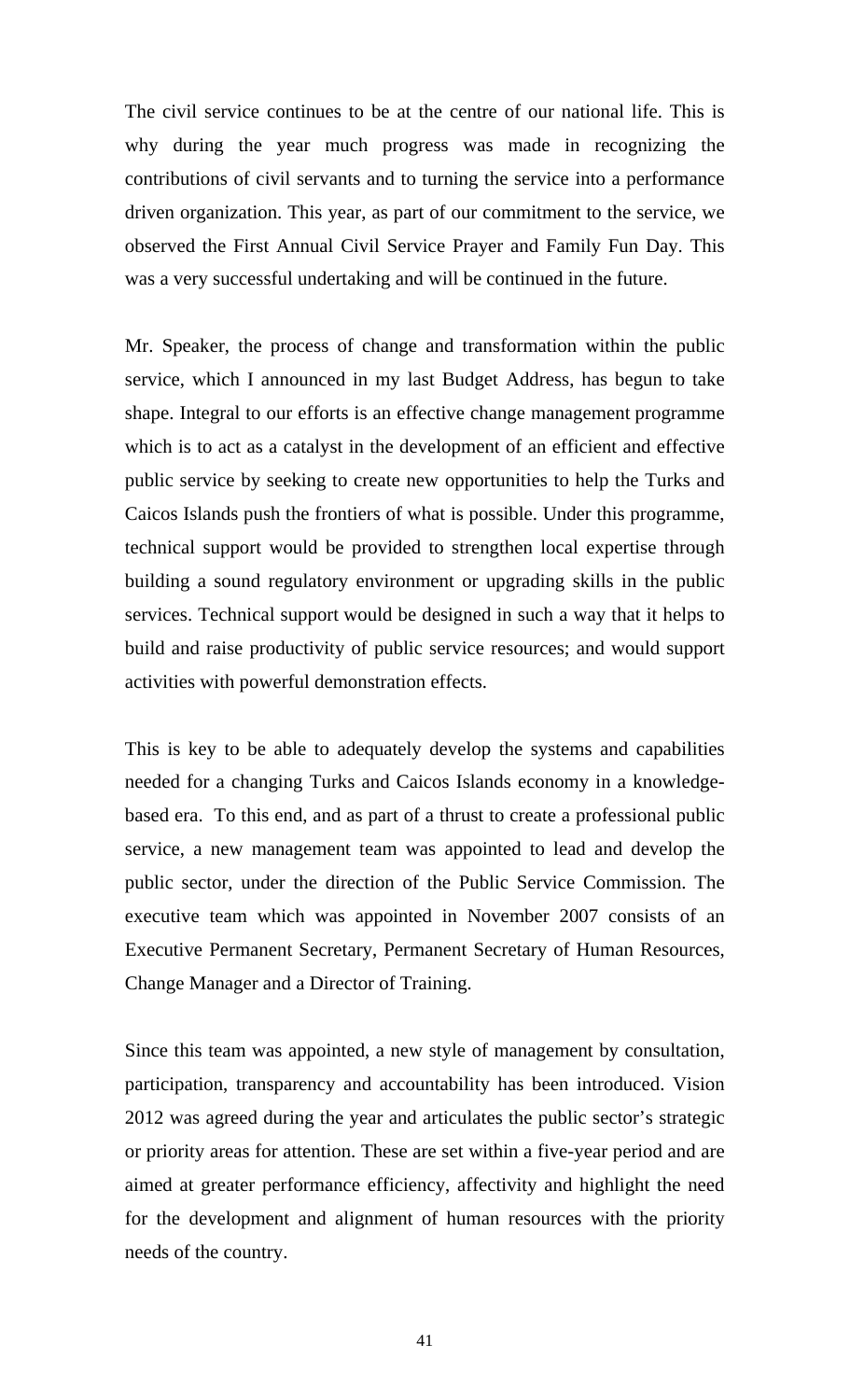As part of Vision 2012, the former Office of Public Service Commission was renamed Office of Public Service Management. As part of this rebranding exercise, Vision, Mission and Core Values were adopted for the new public service. These embrace, among other things, participation, professionalism, a culture of neutrality and high ethical standards. The new Office of Public Service Management has already begun to review its recruitment processes, with revised guidelines and procedures and is currently engaged in an organizational and training needs assessment which will ensure that decision making and planning is based on sound information, and places resources where the critical needs are. Mr. Speaker, a competency framework for the public sector should be introduced in May this year to set objective criteria for hiring, promotion and training. Another important foundation activity soon to be completed is the development of a Code of Ethics and Integrity. Another important activity to be undertaken in the future would be a Job Evaluation Exercise for the public sector.

Mr. Speaker, change is sometimes difficult and there inevitably will be some resistance to doing things differently. Indeed some traditional practices, attitudes and behaviours may place an extra challenge to the new team as they set about the business of change. But change we must. As Minister with responsibility for the sector, I can say that my colleagues and I stand ready to support vision 2012 and have pledged a total of \$500,000 over the next two years to ensure its success and sustainability.

Mr. Speaker, the National Insurance Board celebrated its  $15<sup>th</sup>$  Anniversary during April of last year. Despite the initial resistance to the program, this institution is one of the greatest success stories of our country. The National Insurance Board continues to provide social protection for the citizenry of this country and continues to build strong reserves. Indeed, many have benefited both directly and indirectly from its provisions.

The National Insurance Board provides a wide range of benefits as it seeks to provide the very best level of coverage for our people. This Government has taken steps to ensure the benefits remain relevant to all beneficiaries by effecting periodic increases in keeping with Section 50 of the National Insurance Ordinance.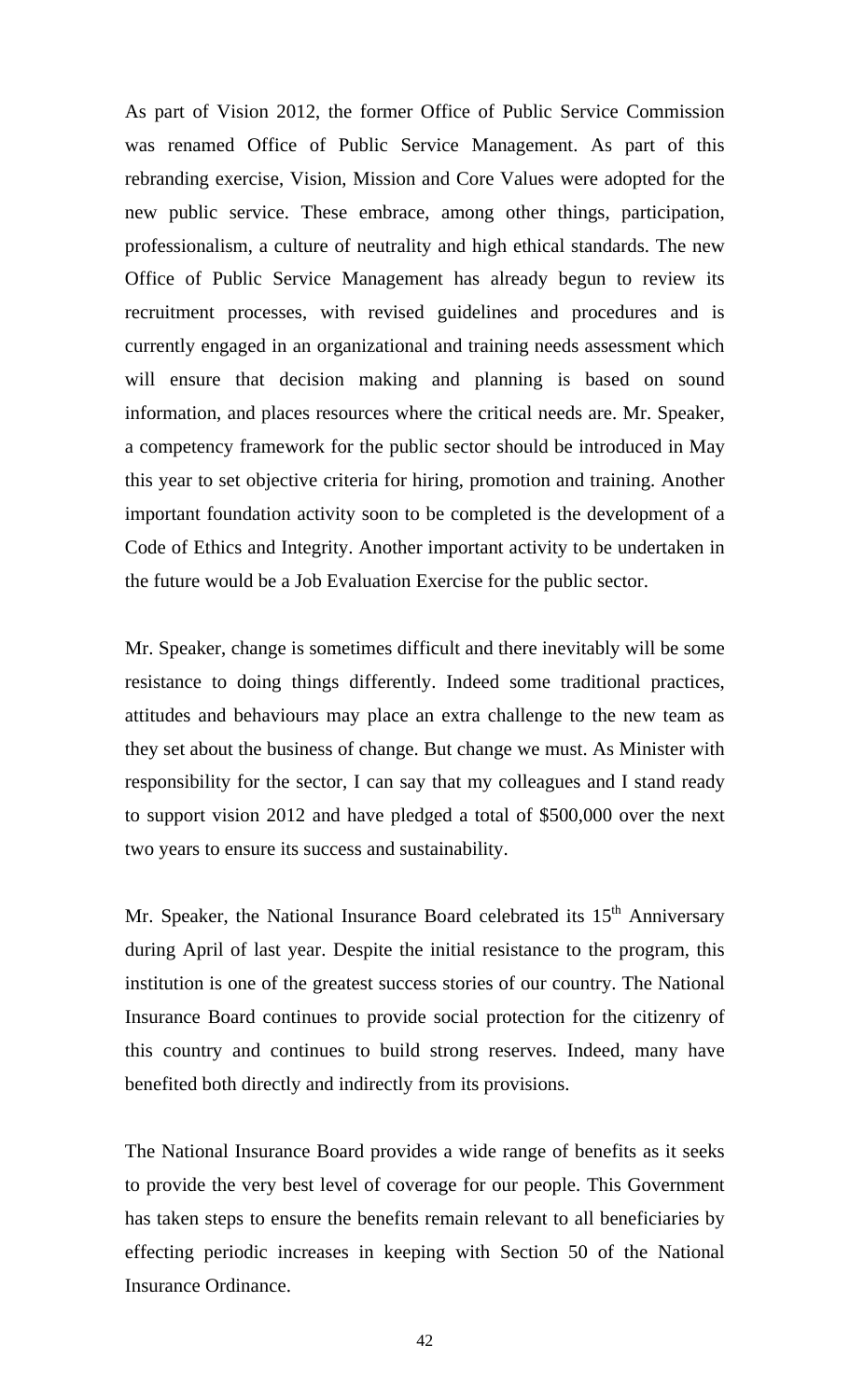My government is always happy to recognize the efforts of our senior citizens and to assist them as best we can, since they paved the way for what we enjoy today. Accordingly, in July 2007, yet another promise was kept when this Government adopted its second increase since April 2004 in the long term branch of benefits:

- Non Contributory Old Age Pension was increased by 25% from \$200 to \$250 per month;
- Retirement and Invalidity Pensions were increased by 15%, with the minimum pension increasing from \$270 to \$310 per month;
- Disablement Pension and all eight Survivor's Pensions were also increased by 15%.

These increases have directly benefited some 912 beneficiaries and provided them with an additional \$711, 540.00 annually in purchasing power.

Mr. Speaker, consistent with our objective of ensuring that the contributions and benefits remain relevant, we have reviewed the maximum income ceiling of \$2,600. This revealed that a significant percentage of contributors would not receive a high benefit amount since only 27 percent of contributors pay at the higher level. Accordingly, to increase benefits going to our people, the maximum contribution ceiling would be increased to \$800.00 weekly and \$3,500 monthly effective July 1, 2008.

The accumulated reserves of the National Insurance Board have exceeded actuarial projections, and have surpassed \$120 million. This amount is prudently invested under a discipline diversification strategy to achieve an annual nominal rate of 5.5 percent. Mr. Speaker, due the excellent performance of reserves and in line with actuarial projections, a Social Development Fund was created. This would allow the Board to contribute to educational, medical and youth development initiatives which would benefit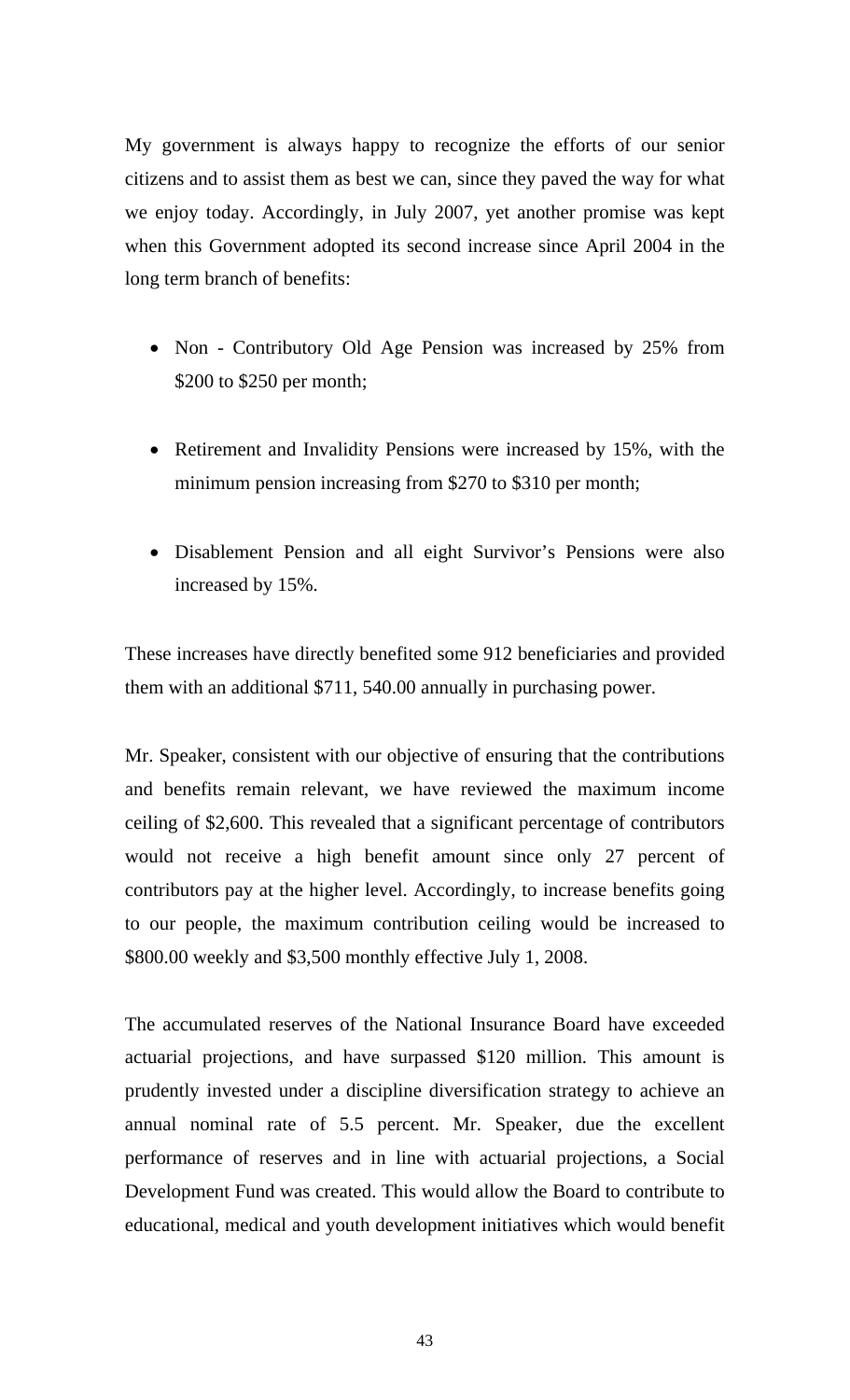communities throughout the Islands. An allocation of \$500,000 is being made to this Fund during the year.

#### **Conclusion**

Mr. Speaker, let me conclude my remarks by reiterating that while 2007/08 was a challenging year it was still another year of expansion for our economy.

As I elaborated core economic variables are positive. This augurs well for the recovery of our economy once the world economy rebounds from current uncertainty.

In the interim, we have outlined a number of revenue and expenditure measures to *'foster a culture of strong fiscal management*' in our country. These measures are appropriate given the challenges we face and would be implemented with limited impacts on the poor and other vulnerable groups. We know these are prudent measures and would work with vigour to see them to completion, and call on all persons to join us in this effort.

The success of these measures will allow us to rebuild our reserves, which have sustained us during this period.

The success of these will measures will allow us to provide needed infrastructure on all Islands.

Mr. Speaker, the success of these measures will sustain us in a more competitive and uncertain international environment

Earlier in this presentation, I discussed some comparative observations between ourselves in the Turks and Caicos Islands and other countries in the region.

In the current climate, we have been able to hold our own against the introduction of new supply into the market. However, if we are to make